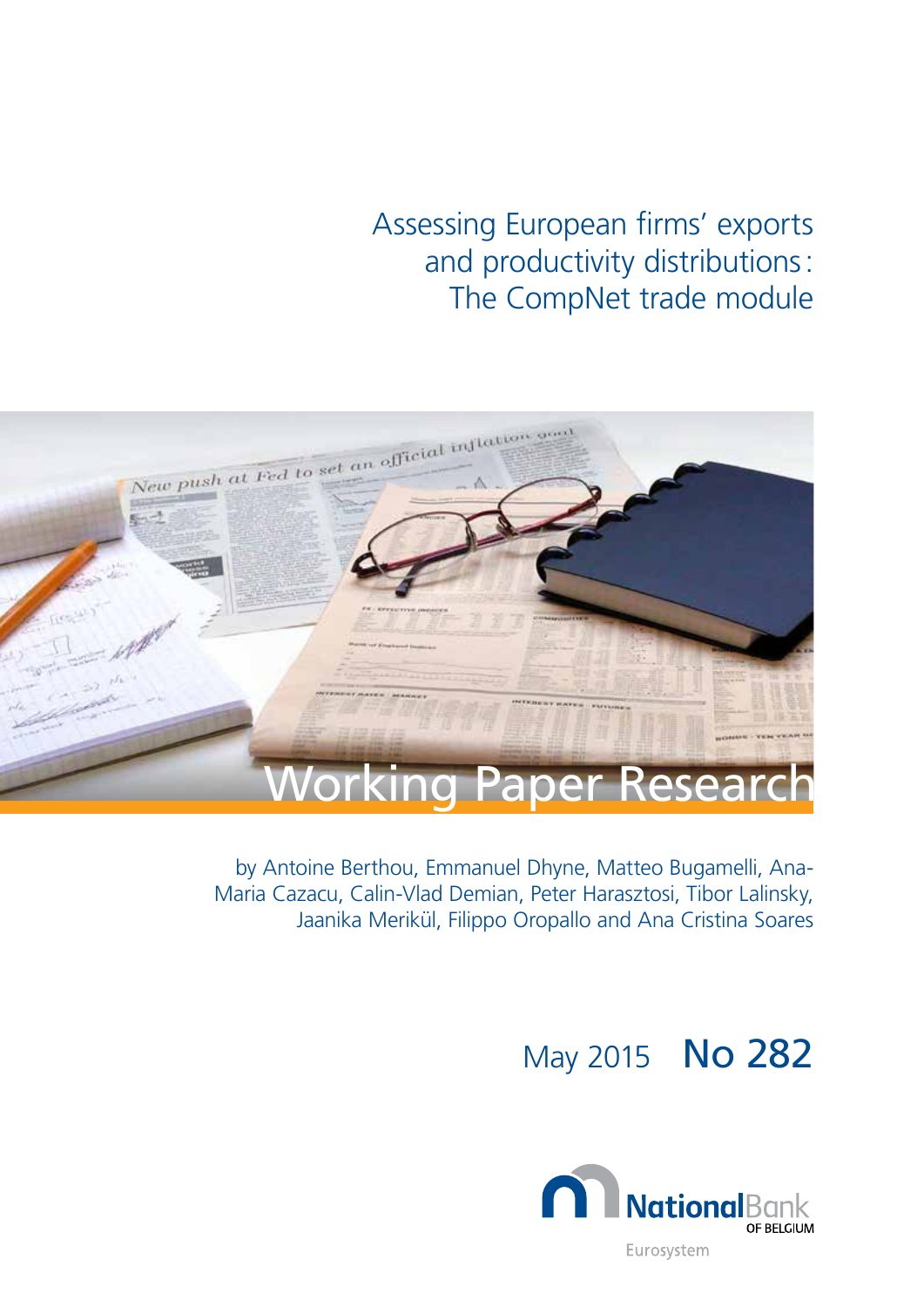#### **Editor**  Jan Smets, Governor of the National Bank of Belgium

#### **Statement of purpose:**

The purpose of these working papers is to promote the circulation of research results (Research Series) and analytical studies (Documents Series) made within the National Bank of Belgium or presented by external economists in seminars, conferences and conventions organised by the Bank. The aim is therefore to provide a platform for discussion. The opinions expressed are strictly those of the authors and do not necessarily reflect the views of the National Bank of Belgium.

#### **Orders**

For orders and information on subscriptions and reductions: National Bank of Belgium, Documentation - Publications service, boulevard de Berlaimont 14, 1000 Brussels

Tel +32 2 221 20 33 - Fax +32 2 21 30 42

The Working Papers are available on the website of the Bank: http://www.nbb.be

© National Bank of Belgium, Brussels

All rights reserved. Reproduction for educational and non-commercial purposes is permitted provided that the source is acknowledged.

ISSN: 1375-680X (print) ISSN: 1784-2476 (online)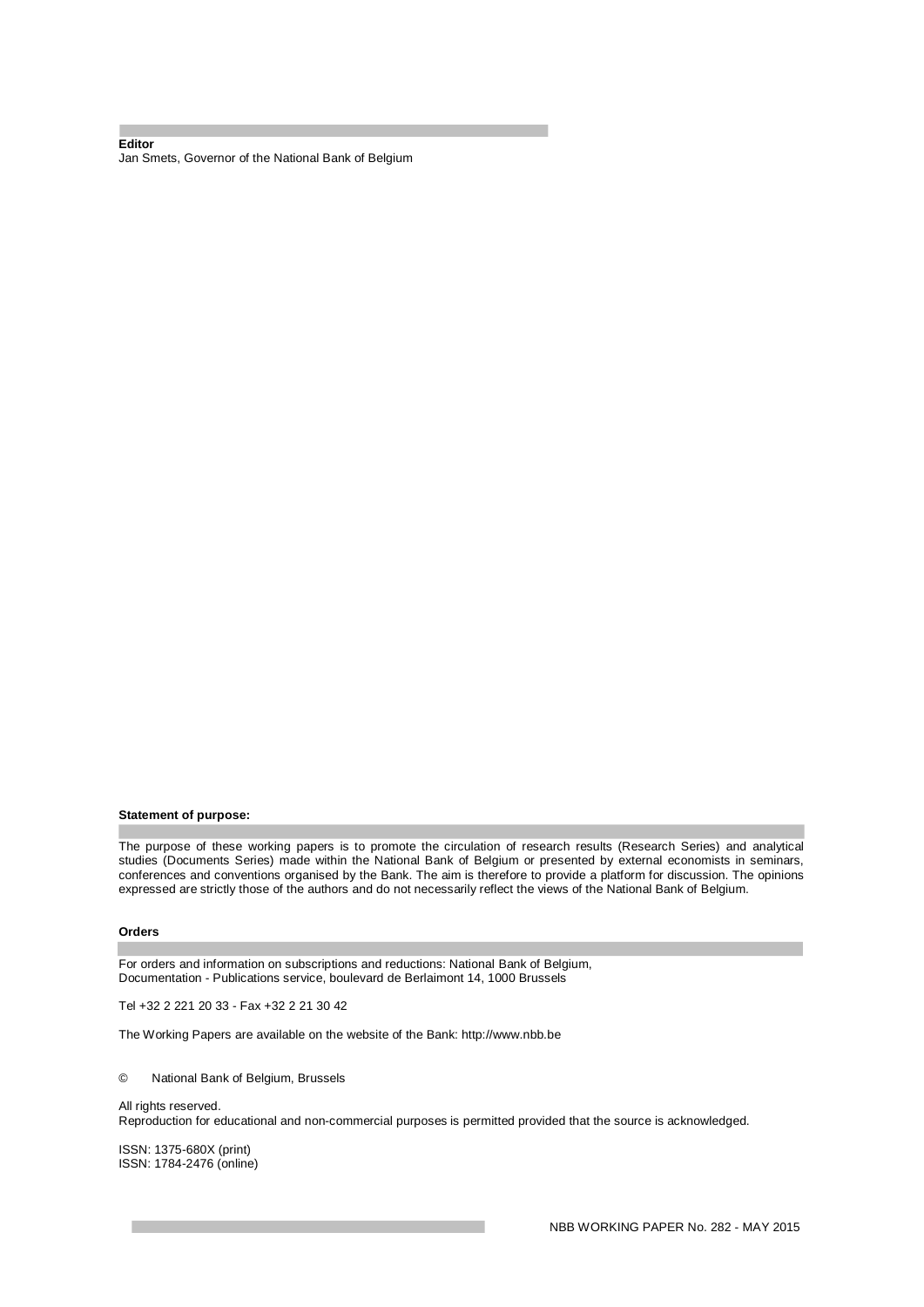# **Abstract**

This paper provides a new cross-country evaluation of competitiveness, focusing on the linkages between productivity and export performance among European economies. We use the information compiled in the Trade module of CompNet to establish new stylized facts regarding the joint distributions of the firm-level exports performance and productivity in a panel of 15 countries, 23 manufacturing sectors during the 2000's. We confirm that exporters are more productive than nonexporters. However, this productivity premium is rising with the export experience of firms, with permanent exporters being much more productive than starters. At the intensive margin, we show that both the level and the growth of firm-level exports rise with firm productivity, and that the bulk of aggregate exports in each country are made by a small number of highly productive firms. Finally, we show that during the crisis, the growth of exports by high productive firms sustained the current account adjustment of European "stressed" economies. This last result confirms that the shape of the productivity distribution within each country can have important consequences from the point of view of the dynamics of aggregate trade patterns.

JEL Classification: F10, F14.

Keywords: Firm-level exports, productivity, firm heterogeneity.

#### **Authors:**

Antoine Berthou, corresponding author, Banque de France, e-mail: antoine.berthou@banque-france.fr Emmanuel Dhyne, National Bank of Belgium Matteo Bugamelli, Banca d'Italia Ana-Maria Cazacu, Banca Natională a României Calin-Vlad Demian, European Central Bank Peter Harasztosi, Magyar Nemzeti Bank Tibor Lalinsky, Národná banka Slovenska Jaanika Meriküll, Eesti Pank Filippo Oropallo, ISTAT Ana Cristina Soares, Banco de Portugal

#### Acknowledgements:

We thank the CompNet team at the ECB for its coordination support making the whole exercise possible, as well as the National Central Banks that participated to this program and run the CompNet's Trade module on their firm-level datasets. No firm-level information or confidential data was disclosed outside of the Central Banks or National Statistical Institutes.

Results presented in this paper respect the confidentiality requirements legally imposed. This paper does not reflect the view of the National Central Banks of the ESCB or the European Central Bank.

The views expressed in this paper are those of the authors and do not necessarily reflect the views of the National Bank of Belgium or any other institutions to which one of the author is affiliated.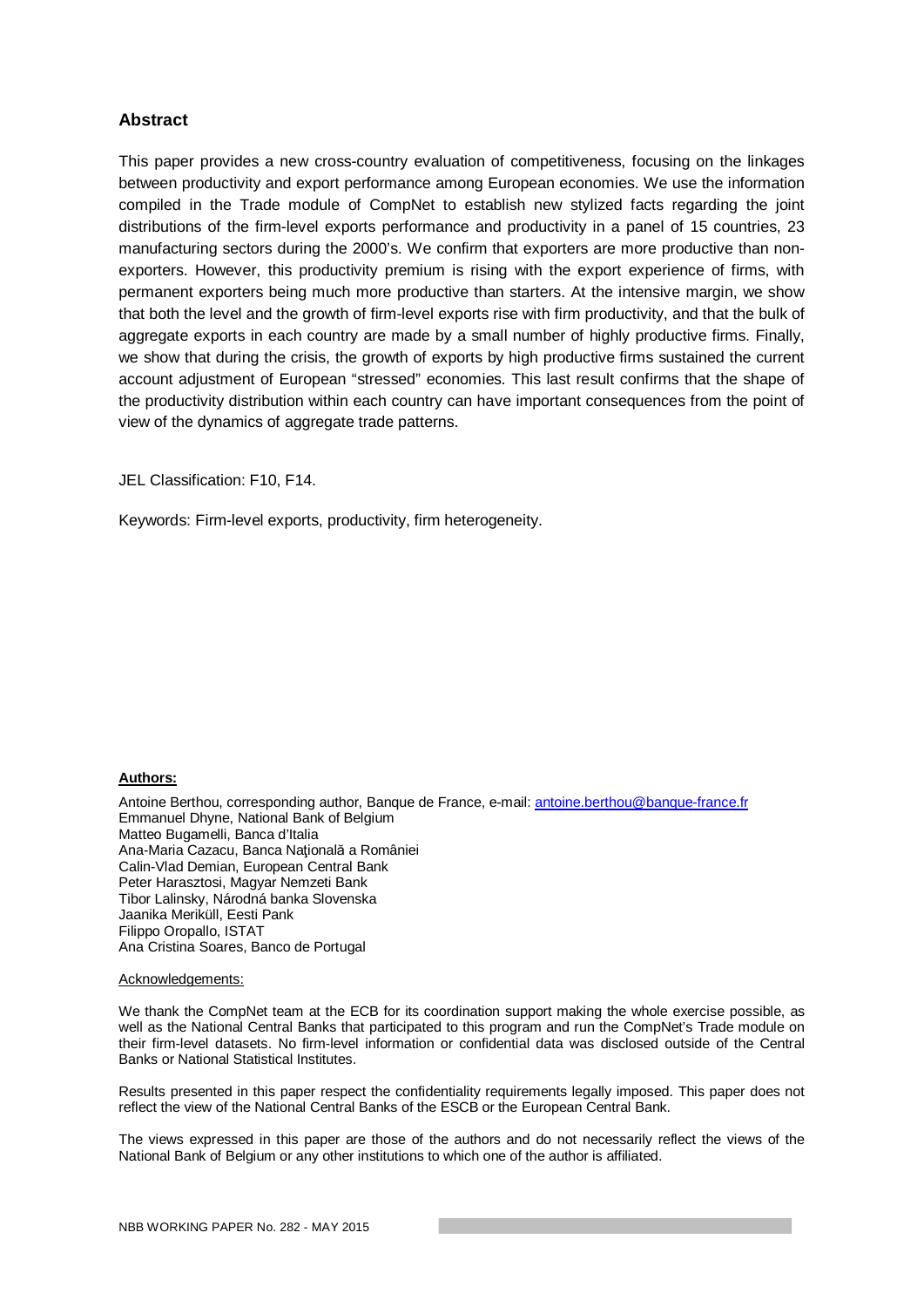# **TABLE OF CONTENTS**

| 2.1 |                                                                                  |     |
|-----|----------------------------------------------------------------------------------|-----|
| 2.2 |                                                                                  |     |
|     |                                                                                  |     |
| 3.1 |                                                                                  |     |
| 3.2 |                                                                                  |     |
|     |                                                                                  |     |
| 4.1 |                                                                                  |     |
| 4.2 |                                                                                  |     |
| 4.3 |                                                                                  |     |
|     | 5. Exporters versus non exporters: Productivity, wages and financial position 20 |     |
| 5.1 | The productivity and wages of exporters relative to non-exporting firms20        |     |
| 5.2 | The dynamics of wages and productivity for exporters versus non-exporters 24     |     |
| 5.3 | Profit margins and the financial position of exporters and non-exporters27       |     |
|     |                                                                                  |     |
| 6.1 |                                                                                  |     |
| 6.2 |                                                                                  |     |
| 6.3 |                                                                                  |     |
|     |                                                                                  |     |
|     |                                                                                  |     |
|     |                                                                                  |     |
|     |                                                                                  | .40 |
|     |                                                                                  |     |
|     |                                                                                  |     |
|     |                                                                                  |     |
|     |                                                                                  |     |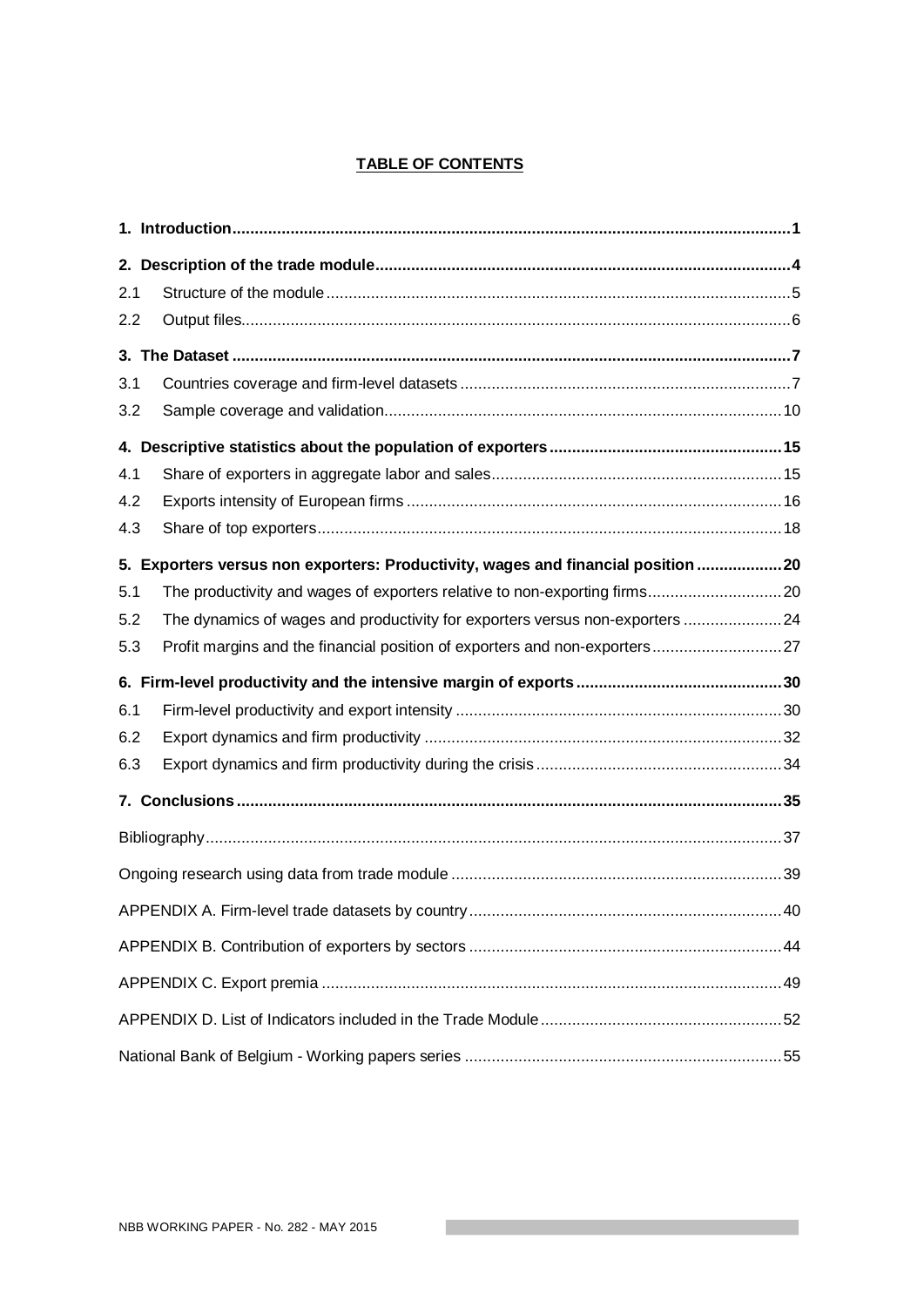#### 1. INTRODUCTION

-

Restoring external competitiveness has been at the core of the European policy agenda since the start of the Great Recession in 2008. In a context where current account adjustment in European periphery economies is to a large extent taking place through the contraction of domestic demand and investment, economic growth could be sustained with more dynamic exports. Against this background, the challenge for researchers is to provide policy makers with accurate indicators of (cost or price-based) competitiveness, as well as estimates of the trade elasticities. The achievement of both objectives requires the availability of reliable data sources covering exports and cost or price indicators for European economies.

While the evaluation of competitiveness traditionally relies on macroeconomic indicators such as the Unit Labor Costs (ULCs), previous empirical evidence has shown that they imperfectly predict European countries' export performance.<sup>1</sup> The research initiated by the Competitiveness Research Network (CompNet), using microeconomic data collected at the firm-level, has shown that the dispersion of the firm-level productivity even within narrowly defined sectors is high (Lopez-Garcia *et al.*, 2014). This result has several implications with respect to the analysis of the sources of export performance. Firstly, traditional competitiveness indicators such as the aggregate ULCs may incorrectly measure the cost and price-competitiveness of exporters, which in some cases represent a small subset of the population of firms. The assessment of competitiveness therefore requires to fully account for the dispersion of productivities within countries and sectors. Secondly, the response of exports to macroeconomic shocks, such as exchange rates variations, or to structural policies in the labor or product markets may depend on the microeconomic characteristics of the sectors in each country.

The objective of this paper is to provide with a better understanding of the role of productivity on European countries export competitiveness. The analysis relies on the information compiled in the Trade module of CompNet, which exploits the richness of a dataset resulting from the merge at the firm level between balance sheet information and trade flows.<sup>2</sup> This information is used to establish new stylized facts regarding the joint distributions of the firm-level exports performance and productivity in a panel of 15 countries, 23 manufacturing sectors and covering a large number of years mainly in the 2000's and up to 2012. Key moments of the firm-level productivity or wages

<sup>1</sup> See European Commission MIP scoreboard. Gaulier and Vicard (2013) show for instance that while current account dynamics in the euro area after euro introduction, and before the crisis, were highly correlated with the growth of ULCs and imports, such correlation is less clear on the export side.

<sup>2</sup> See the paper describing in details the CompNet dataset (CompNet Task Force, 2015, ECB WP forthcoming).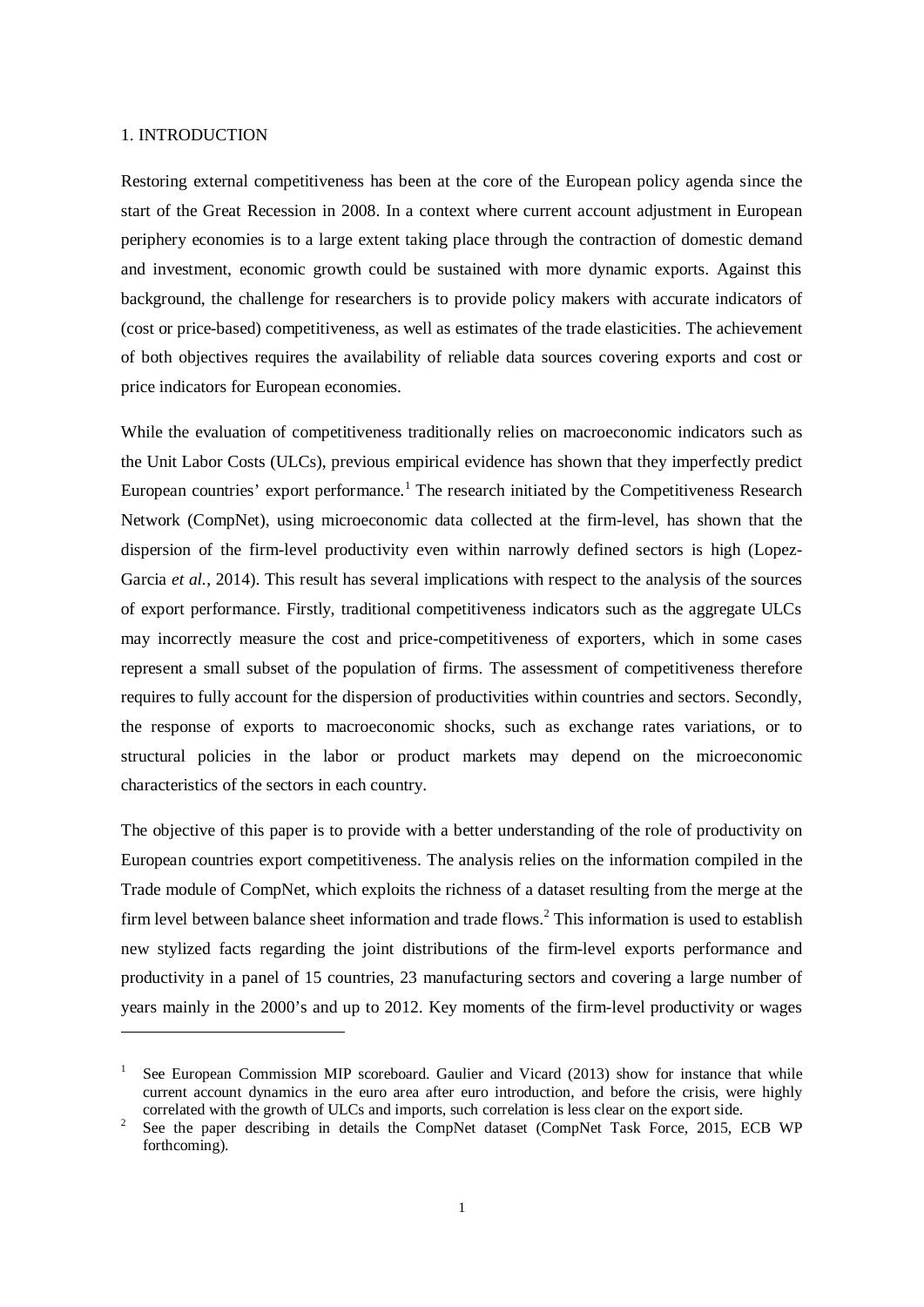distributions are obtained by country, sector and export status (exporter, non-exporter, new exporter, exiter, permanent exporter etc.). We are also able to assess the effect of productivity or size on firm-level exports performance (the intensive margin of exports).

Importantly, all the indicators that are presented in this paper were computed by running a single STATA do-file based on the national firm-level datasets available in the 15 countries that participated to the CompNet's Trade module exercise. This strategy was used in order to avoid statistical discrepancies related to methodological differences, and maximizes the set of indicators that can be used for the cross-country analysis. As in any exercise using firm-level datasets in a multi-country set-up, the heterogeneity in terms of the representativeness of the underlying samples may introduce some noise thus limiting the relevance of cross-country comparisons. This implies that cross-country comparisons should be interpreted with much care. Our contribution here is to provide with an in-depth analysis of the linkages between export performance and productivity at the firm-level for a large set of countries, while previous studies have been mostly focusing on single countries and used un-harmonized methodologies.<sup>3</sup>

After a presentation of the code used to generate the harmonized trade and productivity indicators for the 15 countries of the sample, we devote a section to present the underlying firm-level datasets. The summary statistics obtained using the CompNet data confirm that it matches well aggregate export figures, both in terms of levels and growth rates, obtained in each country from different data sources (Eurostat or UN Comtrade).

We provide a series of summary statistics about the population of European exporters, which emphasizes a strong heterogeneity in terms of export shares within the population of exporters. Exporters represent a very substantial share of the population of firms above 20 employees in manufacturing sectors and for most European countries, with half or more of these firms reporting some exports, and a very large share of aggregate employment and turnover within each sector (above 80% in most countries). This, however, hides a very strong heterogeneity in terms of exports performance *within* the population of exporters. Aggregate exports are indeed found to be extremely concentrated, with the top 10 exporting firms in each country representing 20% or more of total exports.

We then compare in a different section how exporters and non-exporters differ in terms of productivity or wages. We confirm that exporters are more productive than non-exporters in each country and industry. This productivity advantage of exporters relative to non-exporters is

-

<sup>3</sup> Importantly, the measure of productivity that is used throughout the exercise is a revenue-based productivity, as we do not observe in this type of data the firm-level prices. This implies that part of the heterogeneity at the micro-level remains unobserved.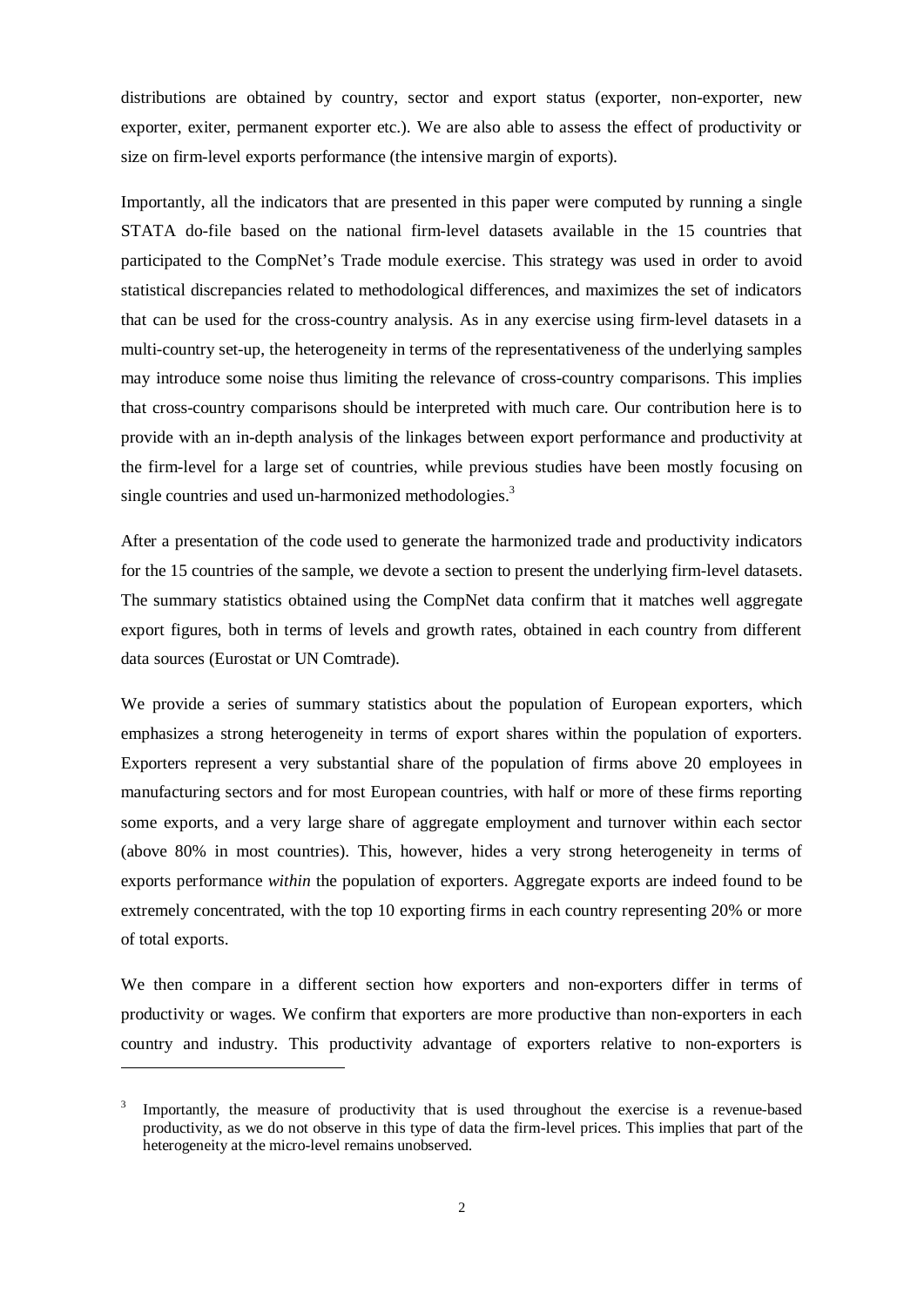increasing with export experience, with top exporters or permanent exporters being much more productive than new entrants, exiters or switchers. This confirms previous evidence *mostly for single countries* that while many firms with low productivity may temporarily export, productivity is an important determinant of survival in the export market in the years after the entry.<sup>4</sup> We also show that exporters pay higher wages than non-exporters. We do not observe, however, that the population of exporter and non-exporters *systematically* differ in terms of their labor productivity growth or in terms of wages growth. This analysis is completed with descriptive evidence showing a substantial heterogeneity between exporters and non-exporters in terms of their financial position.

At the intensive margin, we confirm the strong positive relationship between productivity and export performance. In all countries firms in top productivity deciles export, on average, 66% more than the median firm in terms of productivity, while exports for firms in the lower buckets are about 40% below the values for the median class. This result implies that the very high concentration of aggregate exports among a small subset of firms is related to the distribution of productivity within countries and sectors, with top productive firms capturing a very large market share. Productivity is also shown to be an important determinant of exports growth: firms in higher productivity percentiles indeed report higher growth rates in terms of exports values compared to firms in the lower percentiles.

Finally, we explore the role of productivity as a determinant of exports growth during the crisis. We identify a strong heterogeneity in terms of firm-level exports growth across European countries and within countries across firms ranked by their productivity. We find that the growth of exports by high productive firms sustained the current account adjustment of European "stressed" economies relative to other European countries. This positive relation between the strength of current account adjustment and firm-level exports growth is not observed when considering the population of low productive firms in each country. This last result confirms that the shape of the productivity distribution within each country can have important consequences from the point of view of the dynamics of aggregate trade patterns.

If many past research initiatives provide useful information on the dynamic of exports and on the characteristics of exporting firms compared to domestic firms for many countries, the fact that they are based on un-harmonized national databases limit their use for policy and cross-country comparisons. Indeed, if similar stylized facts are observed in many countries (see Ottaviano and Mayer, 2007), cross-country differences in the coverage or the definition of the underlying microdata become problematic for instance when one starts looking at the distribution of TFP among

1

<sup>4</sup> An exception is the work by the International Study Group on Exports and Productivity (2008) who provided cross-country evidence specifically focusing on export productivity premia.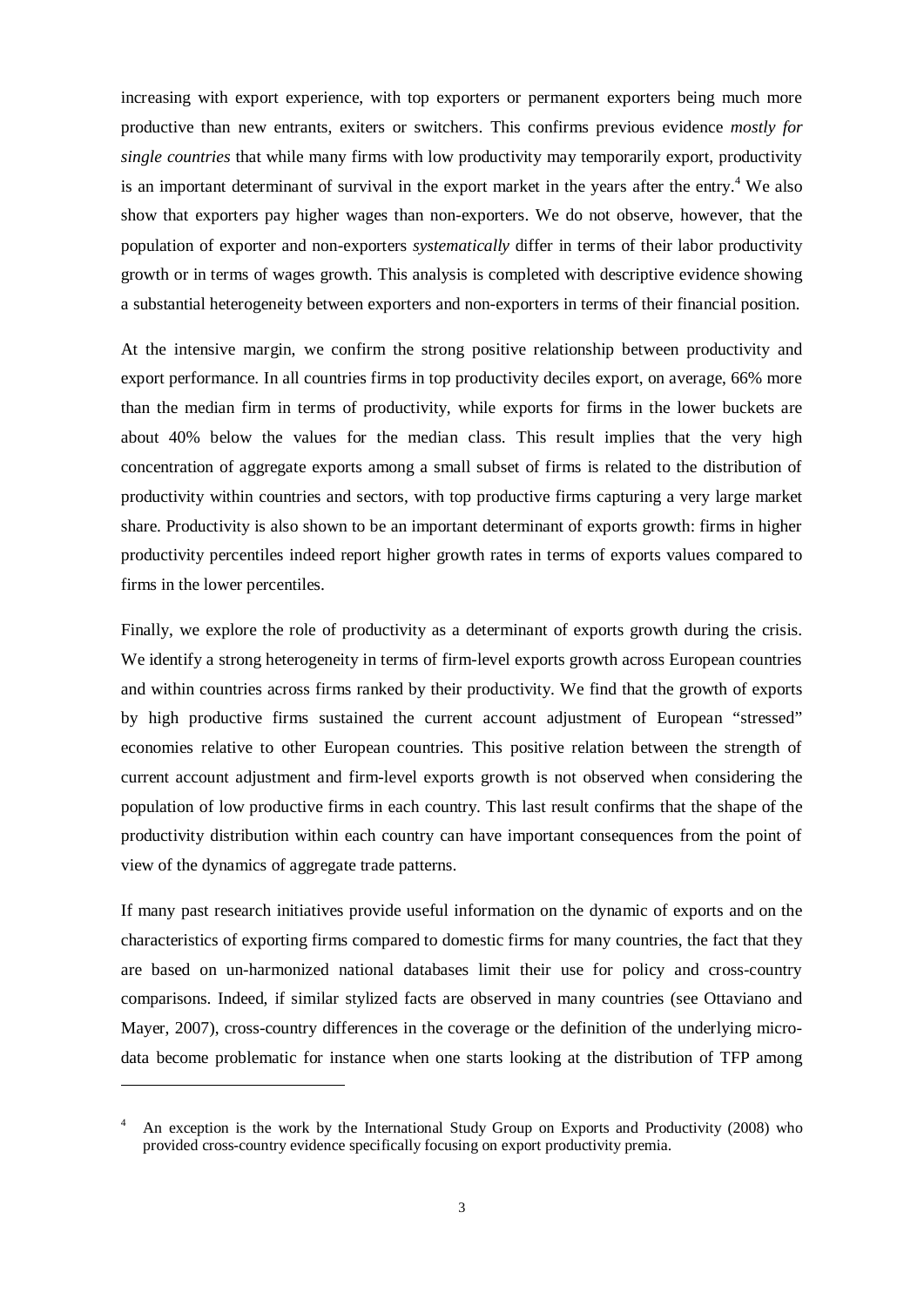exporters and non-exporters in order to identify the level of performance required to start export activities. Against this background, the Trade module of the CompNet database is an initiative to provide cross-country comparable indicators computed using a common methodology applied on a set of commonly defined economic variables.

Other initiatives provide information on firm-level based indicators of firms export performance. Among others, the Exporter Dynamics Database managed by the World Bank (Cebeci *et al.*, 2012) provides a detailed description of the various margins of export dynamics at the firm level for a very large set of countries (both developed and developing economies). However, this dataset does not provide any characteristics of the exporting firms in the various countries that could help to better understand the observed dynamics. Another interesting source of information is the results of the EFIGE survey, which provides comparable firm-level information for a small set of EU countries but only for one year (the survey has been conducted in 2010). Also, the International Study Group on Exports and Productivity (2008) provided cross-country evidence specifically focusing on the productivity of exporters relative to non-exporters.

The paper is structured as follows. In section 2, we describe the main structure of the *Stata* code of the module. Section 3 describes the structure of the various output files produced and discusses the representativeness of firm-level databases that underlie the computation. In section 4, some of the main descriptive results obtained are presented. For instance, we show how exporters contribute to aggregate sector activity in each country, the relative importance of export premia, the intensive margin of exports, the productivity dynamics and the financial position of exporters and nonexporters. Finally, in section 5, we briefly investigate the joint evolution of export growth and productivity during the recent financial crisis. In the concluding section, we also briefly describe the current ongoing research projects that use the rich information produced by the Trade module.

# 2. DESCRIPTION OF THE TRADE MODULE

1

As mentioned in the introductory section, the Trade module is an add-on to the CompNet do file that analyzes export behavior of European firms.

In this module, we focus on the exports of goods by manufacturing firms only.<sup>5</sup> As the main module of the database, it has been run on two samples: the "full sample" that covers all manufacturing firms and the "20E sample" that restricts the sample to firms that have at least 20 employees. The analysis was run considering two definitions of export values. Our first measure of

<sup>5</sup> Some countries analyze total exports of manufacturing firms as they cannot disentangle between exports of goods and exports of services.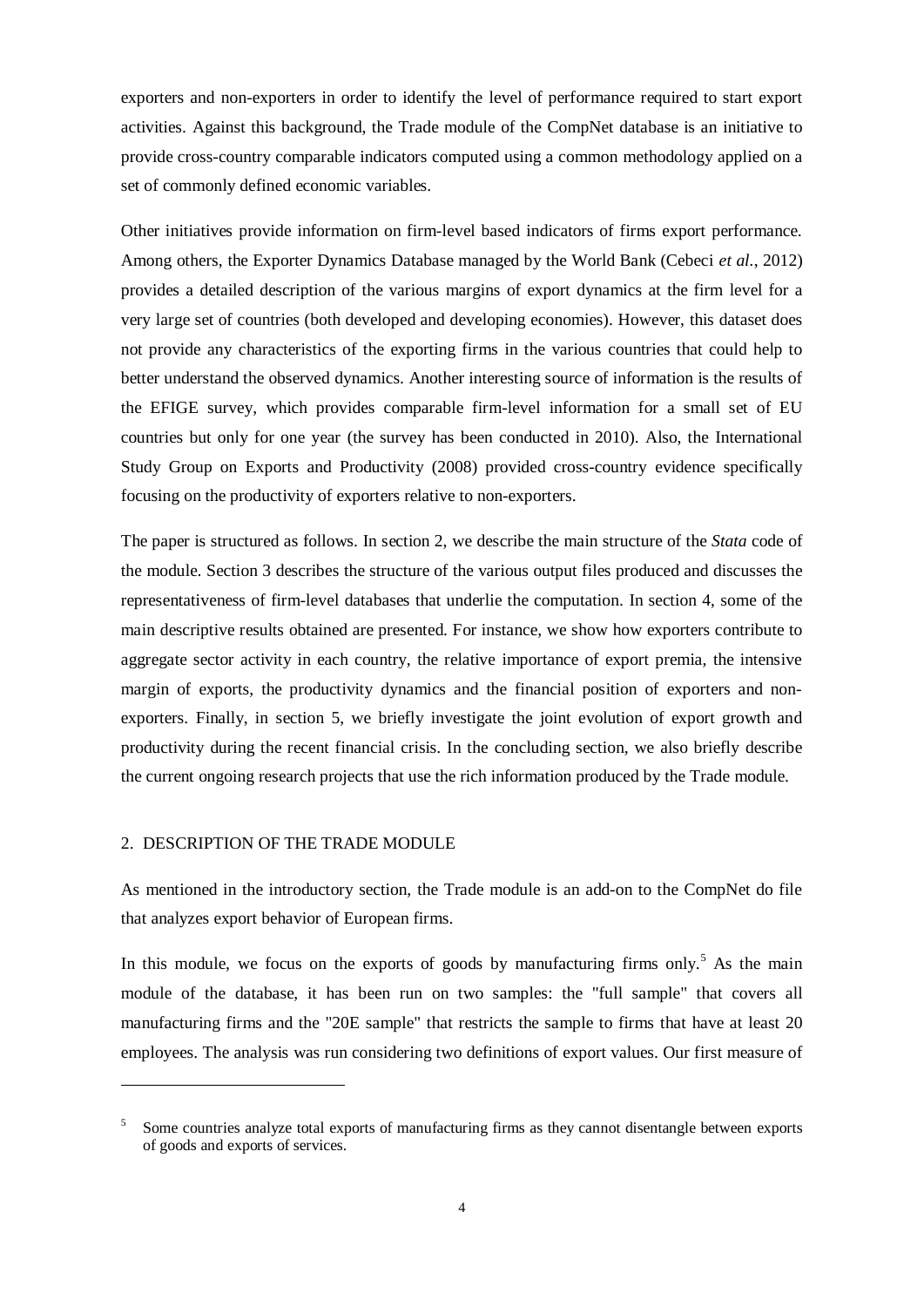export values is the raw export values recorded either in the annual accounts of the firms or in the intra-EU and extra-EU trade and custom databases. As the second source is subject to country specific time-varying reporting thresholds for intra-EU trade, a second measure of export values has been considered. This alternative measure is a corrected export values that assume a constant reporting threshold of intra-EU trade flows in real terms.

# **2.1. Structure of the module**

-

The Trade module consists of six consecutive parts. It starts with selection and cleaning raw input data and continues with computation of new variables and creation of output data files and charts.

It is run on the subsample of manufacturing firms (NACE rev 2. between 10 and 33) registered in the CompNet do file firm level databases managed by each national institution.<sup>6</sup> A minimum amount of 1,000 EUR for the export values is required to consider a firm being an exporter.<sup>7</sup> We also impose that the exports represent at least  $0.5\%$  of the total turnover.<sup>8</sup> In addition to export values, we also computed exported value added. We introduce six export status following definitions:

- $\overline{\phantom{a}}$  Exporter = firm with positive export values in t;
- Permanent exporter = exporter in t-1, t and t+1 ;
- New exporter = exporter in t and t+1 but non-exporter in t-1;
- $\overline{ }$  = Exiters (from export markets) = exporter in t-1 and t, but not in t+1;
- Temporary exporter = exporter in t but not in t-1 and t+1;
- Permanent non-exporter = non exporter in t-1, t and t+1.

<sup>6</sup> Sectors included in the analysis are NACE sectors "10. Manufacture of food products", "11. Manufacture of beverages", "12. Manufacture of tobacco products", "13. Manufacture of textiles", "14. Manufacture of wearing apparel", "15. Manufacture of leather and related products", "16. Manufacture of wood and of products of wood and cork, except furniture", "17. Manufacture of paper and paper products", "18. Printing and reproduction of recorded media", "20. Manufacture of chemicals and chemical products, "21. Manufacture of basic pharmaceutical products and pharmaceutical preparations", "22. Manufacture of rubber and plastic products", "23. Manufacture of other non-metallic mineral products", "24. Manufacture of basic metals, "25. Manufacture of fabricated metal products, except machinery and equipment", "26. Manufacture of computer, electronic and optical products", "27. Manufacture of electrical equipment", "28. Manufacture of machinery and equipment n.e.c.", "29. Manufacture of motor vehicles, trailers and semitrailers", "30. Manufacture of other transport equipment", "31. Manufacture of furniture", "32. Other manufacturing" and "33. Repair and installation of machinery and equipment". Sector "19. Manufacture of coke and refined petroleum products" is not covered.

<sup>7</sup> Note that for countries that use custom or intra-Stat / extra-Stat declarations to observe exports at the firm level, the minimum amount of exports may be much larger (for instance, in Belgium for the 2006-2010 period, intra EU trade is observed for firms exporting to the EU 27 at least 600,000 EUR in a given year).

<sup>8</sup> As the observed total exports in the custom databases and alike can be larger than the total turnover recorded in the annual accounts, values of exports exceeding 150% of total turnover have been considered to be misreported and omitted.

<sup>9</sup> Exported value added is obtained by multiplying export values by the valued added / turnover ratio.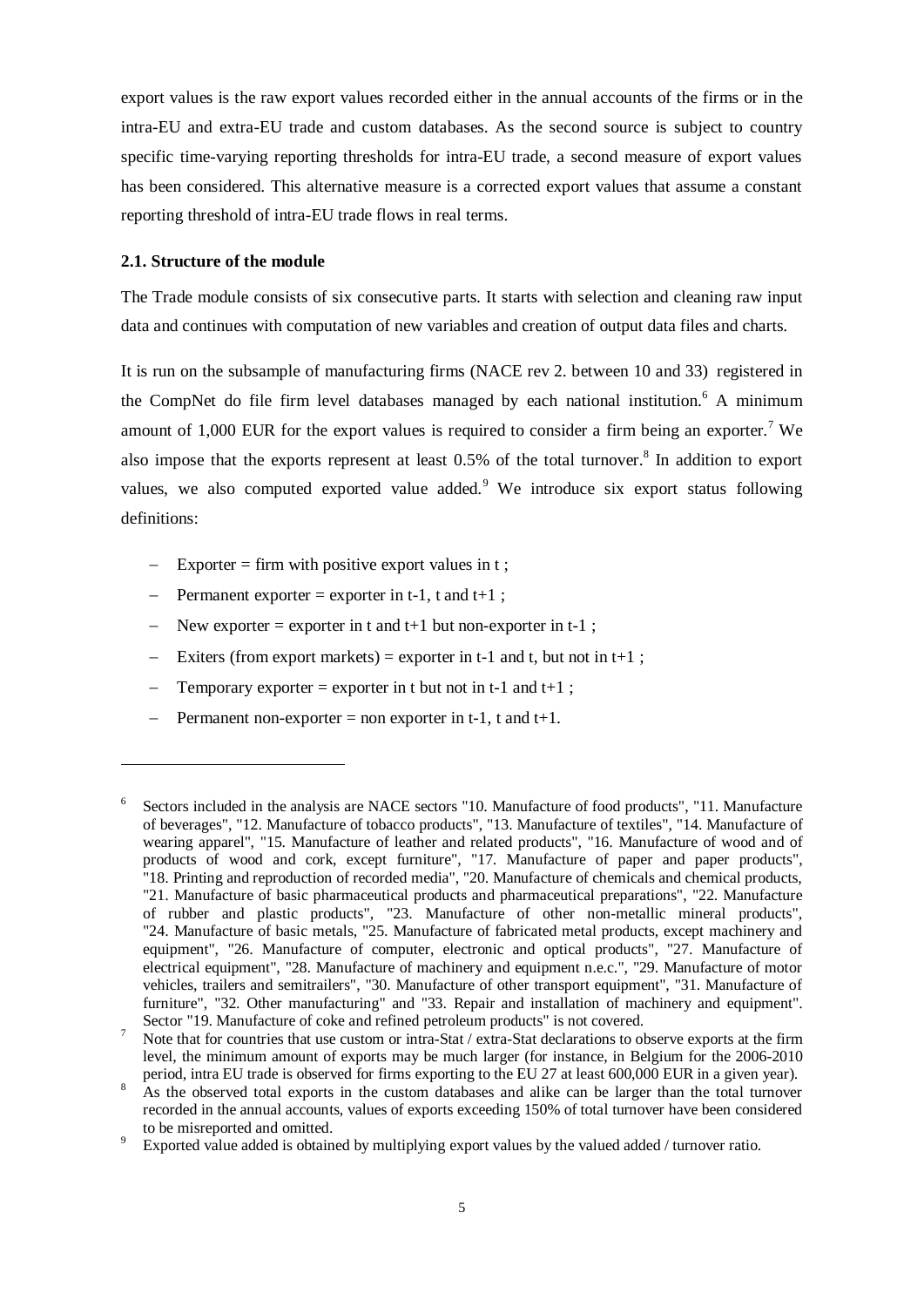For countries where information on imports is also available, we also define

- $-$  Importer = firm with positive import values in t;
- Two-way trader = firm with positive export and import values in t.

In the Trade module, moments of the distribution of a set of variables<sup>10</sup> by international trade status have been computed at various level of aggregation.

In addition, the average and median of export values, share of exported turnover, exported value added, share of exporters are computed by productivity deciles (using either TFP, labor productivity). These statistics are also computed by size class. Kernel distributions of export value, exported value added, employment and real value added in 2004, 2008 and 2010 are also generated.

To shed more light on the question whether exporting firms tend to be more productive, the Trade module also includes computation of the productivity premia by international trade status, either considering a non-parametric measure (average or median of a set of productivity related indicators by export status, or correlation between export performance and productivity) or some parametric estimations using regression of log (TFP) on a set of international trade status dummies. Within this module, we also estimate the probability to export on productivity deciles and size class to provide some insights on the probability threshold required to manage export activities.

Finally, some descriptive statistics are computed for a set of additional variables like the share of Top 5 and Top 10 exporters in total exports, the share of Top 60% exporters and the characteristics of the Top exporters in terms of employment, real value added, etc.

# **2.2. Output files**

1

The Trade module produces a set of output files. Two different versions of output files are created. The files that have the term "adjusted" in their name use exports values adjusted to changes in reporting threshold for the intra-EU trade. Files that do not have the term "adjusted" in their name use the raw exports values.

Depending on the content, we distinguish three subsets of output files:

General indicators. The files named "*Trade\_all\_countries\_sec/countryl\_all/20E*" provide the moments of the distribution of the variables listed in Lopez-Garcia *et al.* (2014) for all countries (*Trade\_all\_countries\_*) at the NACE 2 digit sectoral level (*sec*) or at the country level (*countryl*)

<sup>&</sup>lt;sup>10</sup> The list of all variables can be found in Lopez-Garcia *et al.* (2014).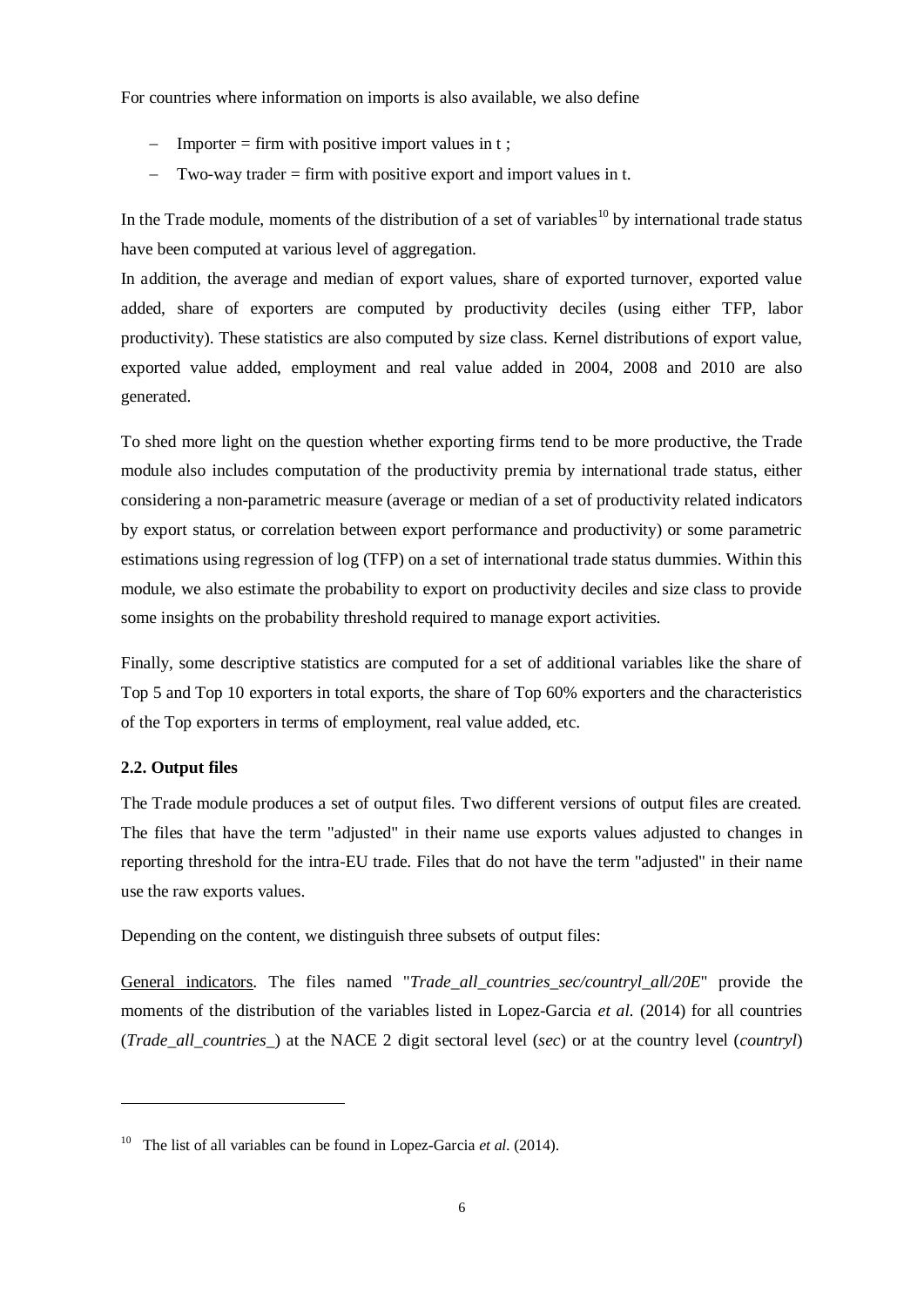for the subsample of all manufacturing firms (*all*) or of manufacturing firms that employ at least 20 employees (*20E*) by export status.

Export performance. "*Export\_performance\_by\_x\_class\_all\_countries\_sec/countryl\_all/20E*" files provide measures of export performance by class of the *x* variable. *x* can be size class (*l*) , labor productivity class (*lprod*), real value added (*rva*) or total factor productivity (*TFP*)

Additional trade statistics. Additional results are summarized in the files named "*Additional\_Trade\_Statistics\_all\_countries\_sec/country\_all/20E*".

Details about the variables included in these files are provided in Appendix D.

# 3. THE DATASET

-

#### **3.1. Countries coverage and firm-level datasets**

The results of CompNet's Trade module are available for  $15$  countries<sup>11</sup>. The list of countries is reported in Table 3.1 with information about the availability of trade variables. Compared to the baseline CompNet sample, we have no international trade variables for Austria, Czech Republic, Germany, Ireland, Latvia and Turkey.

As mentioned above, the source of firm-level international trade data that underlie this project may differ across countries. Some countries rely on customs data and Intra-Stat declarations for intra-EU trade, whereas others use balance-sheet data or Balance of Payments data.

Unfortunately, balance sheet data do not report information about the destination countries. The whole exercise will therefore focus on export status or export values by firms, without consideration for the destination of those exports. This choice allows keeping the largest set of countries in the dataset. Nevertheless, future updates of the Trade module of CompNet could include as well some information about the destination countries, for instance by considering separately intra-EU and extra-EU trade. The firm-level trade datasets are detailed for each country in Appendix A.

A source of cross-country heterogeneity in terms of data coverage is related to differences in the reporting thresholds for trade values in the different datasets. As indicated in Table 3.1, these reporting thresholds are different across countries and they also tend to change over time. In the intra-EU trade data for instance, these thresholds aim at identifying a given proportion of total trade

Even if 15 countries have participated to this module, all countries could not provide information for all the variables in the module. Therefore, based on the analyzed indicator the number of countries available may vary. For instance, imports data are only available for 13 countries.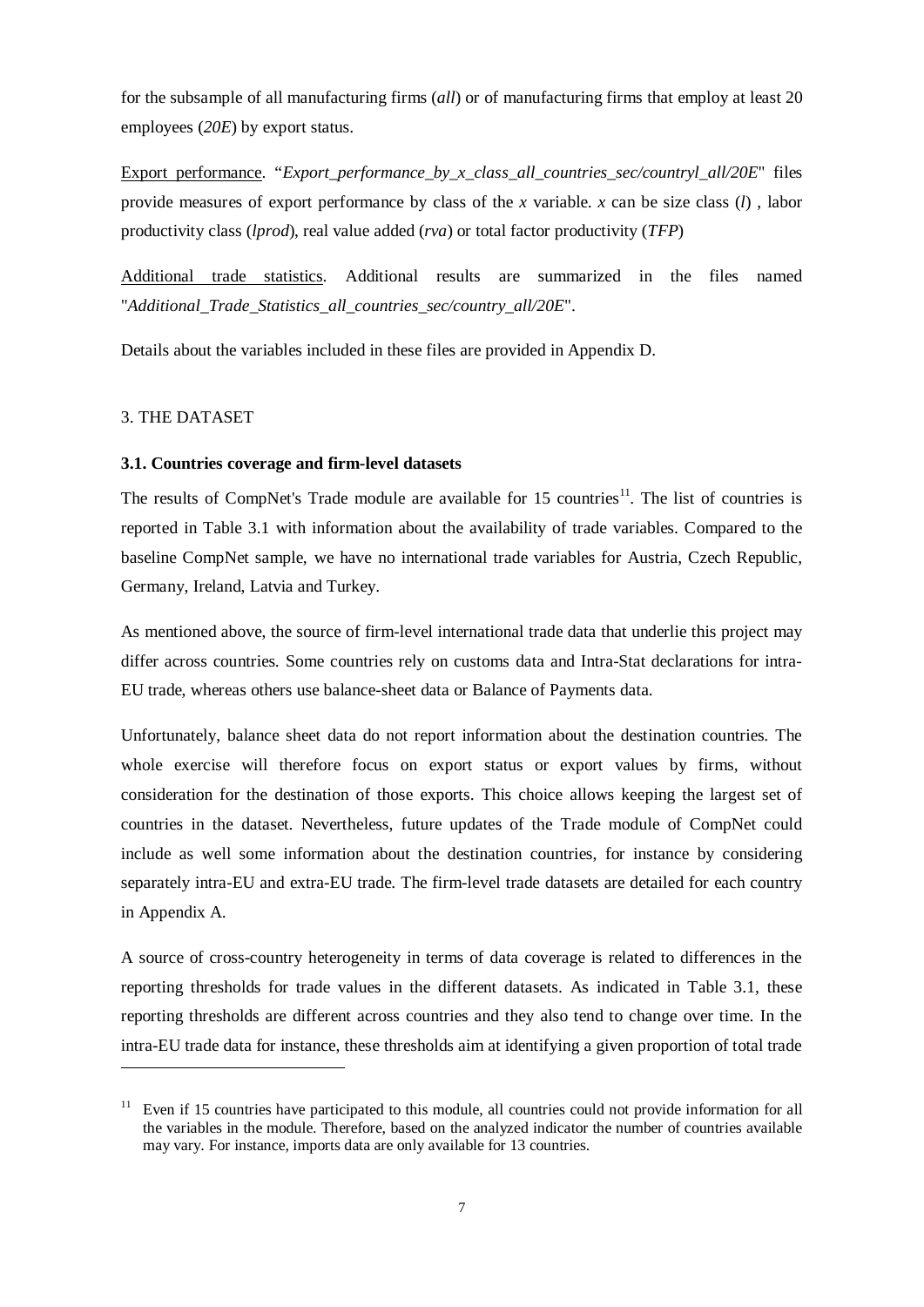every year (97% for exports and 93% for imports)<sup>12</sup>. These differences in the reporting thresholds directly affect the average value of exports per firm, which is biased upwards when the threshold value is higher, potentially underestimating the international trade participation of SMEs in some countries.

For this reason, cross-country comparisons in the average levels of exports per firm should be avoided. Within-country comparisons over time should also take into account the changes in reporting thresholds over time, like in the case of New EU Member States at the time of accession in 2004 or in the case of Spain in 2008, which may affect the results. In order to control for changes in the reporting thresholds over time, a second version of the dataset is provided and implements a constant (in real terms) reporting threshold over the whole period.

In most countries, the data cover the most recent years, and the coverage is almost full by the second half of the 2000's. Only for few countries (Belgium, Estonia, France, Slovenia and Spain) the data start in the mid-1990s.

1

<sup>&</sup>lt;sup>12</sup> EC regulation n° 6328/2004 amended by EC regulation n°222/2009, EU Commission regulation n°1093/2013 and EC regulation n°659/2014.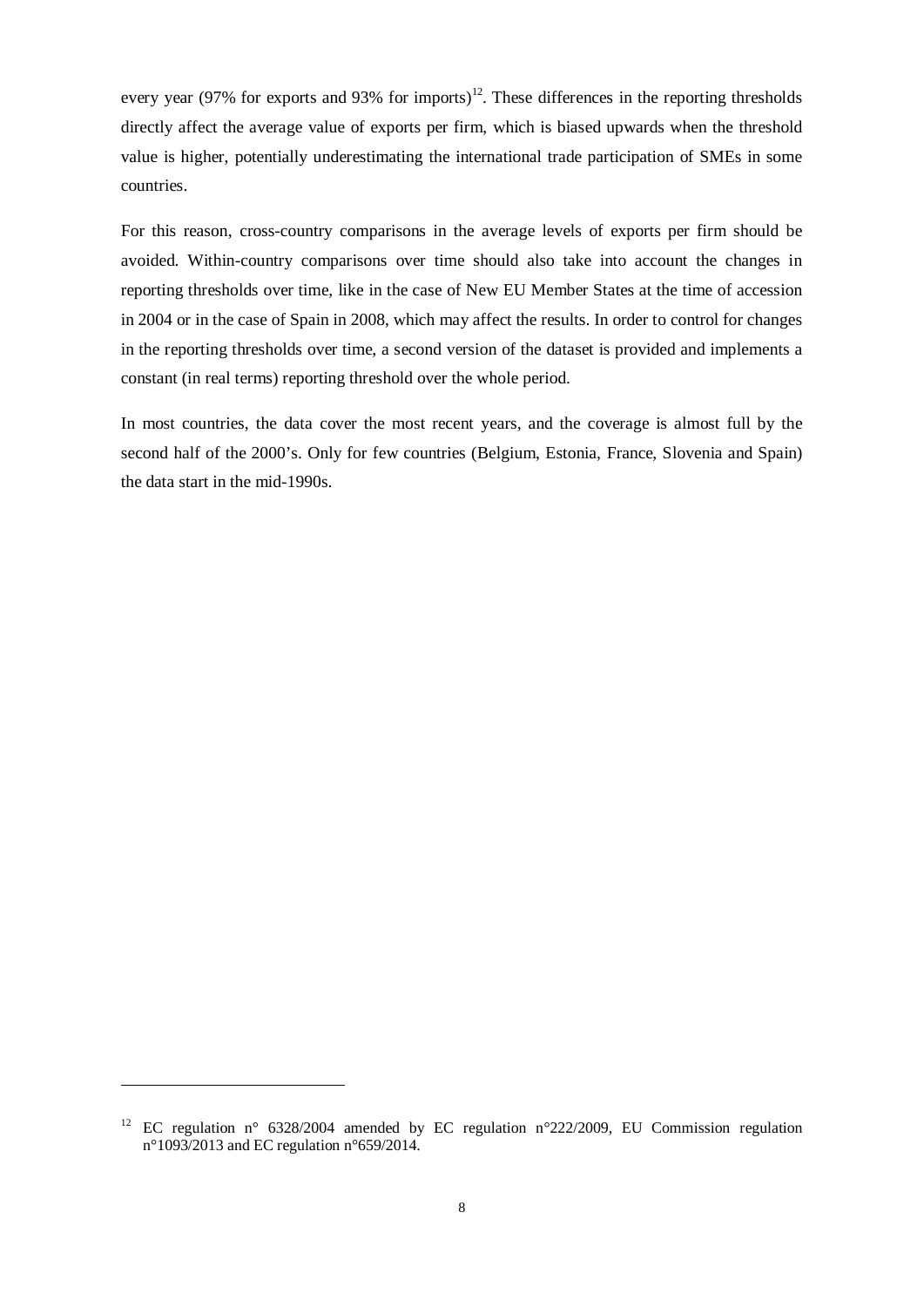| Country         | Export      | Import      | Data                                                     | Reporting Threshold                                                                                                                                                                                                                                                                           | Coverage                                                                 |
|-----------------|-------------|-------------|----------------------------------------------------------|-----------------------------------------------------------------------------------------------------------------------------------------------------------------------------------------------------------------------------------------------------------------------------------------------|--------------------------------------------------------------------------|
| <b>BELGIUM</b>  | data<br>Yes | data<br>Yes | source<br>Customs and                                    | (in euros)<br>Extra EU exports: All transactions above $> 1,000$                                                                                                                                                                                                                              | 1996-2010                                                                |
|                 |             |             | intra-stat<br>extra-stat<br>declarations                 | EUR.<br>Intra-EU exports: total intra EU exports ><br>1,000,000 EUR from 2006 onwards (250,000<br>from 1998 to 2005 and 104,115 EUR before<br>1998).                                                                                                                                          |                                                                          |
|                 |             |             |                                                          | Intra-EU import: total intra EU imports ><br>700,000 EUR in 2010 (400,000 EUR between<br>2006 and 2009, and same threshold as exports<br>before 2006).                                                                                                                                        |                                                                          |
| <b>CROATIA</b>  | Yes         | Yes         | <b>Balance</b><br>Sheet                                  | None                                                                                                                                                                                                                                                                                          | 2002-2012                                                                |
| <b>ESTONIA</b>  | Yes         | Yes         | Customs                                                  | 140,000 euros for arrivals and 100,000 euros for 1995-2012<br>dispatches, for intra-EU trade in 2012.                                                                                                                                                                                         |                                                                          |
| <b>FINLAND</b>  | Yes         | Yes         | Customs                                                  | Intra-EU imports / exports in euros : $100,913$ / 1999-2012<br>100,913 (2000-2001); 100,000 / 100,000 (2002-<br>$2005$ ; 100 000 / 200 000 (2006-2007); 200,000<br>$/$ 300,000 (2008-2010); 275 000 $/$ 500 000<br>$(2011-2012).$<br>Extra-EU: 1,000 euros until 2008 and no                  |                                                                          |
| <b>FRANCE</b>   | Yes         | Yes         | Customs                                                  | threshold 2009-2012.<br>Intra-EU: threshold based on total intra-EU 1995-2012<br>for<br>the<br>calendar<br>exports<br>year<br>38,100 euros (1998) ; 99,100 (2001); 100,000<br>150,000<br>(2006);<br>(2002);<br>460,000<br>(2011)<br>Extra-EU: 1,000 euros per transaction                     |                                                                          |
| HUNGARY         | Yes         | Yes         | Customs                                                  | Intra-EU: exports threshold in Million HUFs 25 2004-2012<br>for 2004 and 100 since, for imports 25 in 2004,<br>40 in 2005, 60 in 2006-2007, 100 million since<br>2008.                                                                                                                        |                                                                          |
| <b>ITALY</b>    | Yes         | Yes         | Customs                                                  | Annual threshold of 1000 euros                                                                                                                                                                                                                                                                | 2001-2012                                                                |
| <b>LATVIA</b>   | Yes         | Yes         | CSB survey                                               | Variable threshold so that it covers at least 95%<br>of exports between Latvia and the EU                                                                                                                                                                                                     | 2005-2012                                                                |
| LITHUANIA       | Yes         | Yes         | Customs                                                  | 550,000 LTL for arrivals and 600,000 LTL for 2000-2011<br>dispatches, for intra-EU trade in 2011.                                                                                                                                                                                             |                                                                          |
| MALTA           | Yes         | Yes         | customs<br>declarations<br>and intra-<br>stat surveys    | Thresholds of EUR700                                                                                                                                                                                                                                                                          | 2005-2011                                                                |
| <b>POLAND</b>   | Yes         | No          | <b>Balance</b><br>Sheet                                  | Threshold based on employment: $+10$ employees                                                                                                                                                                                                                                                | 2005-2012                                                                |
| <b>PORTUGAL</b> | Yes         | Yes         | <b>Balance</b><br>Sheet                                  | None                                                                                                                                                                                                                                                                                          | 2006-2012                                                                |
| <b>ROMANIA</b>  | Yes         | Yes         | National<br>Institute<br>of                              | None                                                                                                                                                                                                                                                                                          | 2004-2012                                                                |
| <b>SLOVAKIA</b> | Yes         | Yes         | <b>Statistics</b><br>Customs,<br><b>Balance</b><br>Sheet | No threshold for exports (source : balance sheets)<br>Intra-EU threshold for imports for the calendar<br>year: 99,582 euros (2004); 165,970 euros<br>$(2007); 200,000$ euros $(2009)$ (source: customs)                                                                                       | 2001-2011                                                                |
| <b>SLOVENIA</b> | Yes         | No          | Custom;<br><b>Balance</b><br>sheet                       | No treshold for the Balance sheet data. For the<br>Custom data, there are three threshold regimes, in for the<br>particular, a zero- threshold for 2000–2004, a<br>treshold of $22.600.000$ SIT ( $\sim 100.000$ EUR) for<br>$2004-2007$ , and a threshold of $200.000$ EUR for<br>2007-2012. | 1995–2012<br>Balance sheet<br>data; 2000-<br>2012 for the<br>Custom data |
| <b>SPAIN</b>    | Yes         | Yes         | <b>Balance</b><br>οf<br>Payments,<br>CBA, CBB            | 3.000 € from 1995 to 2000; 12.500 € from 2001<br>to 2007; and, finally, 50.000 € from 2008<br>onwards                                                                                                                                                                                         | 1995-2011                                                                |

| Table 3.1 – Countries coverage and data sources |  |
|-------------------------------------------------|--|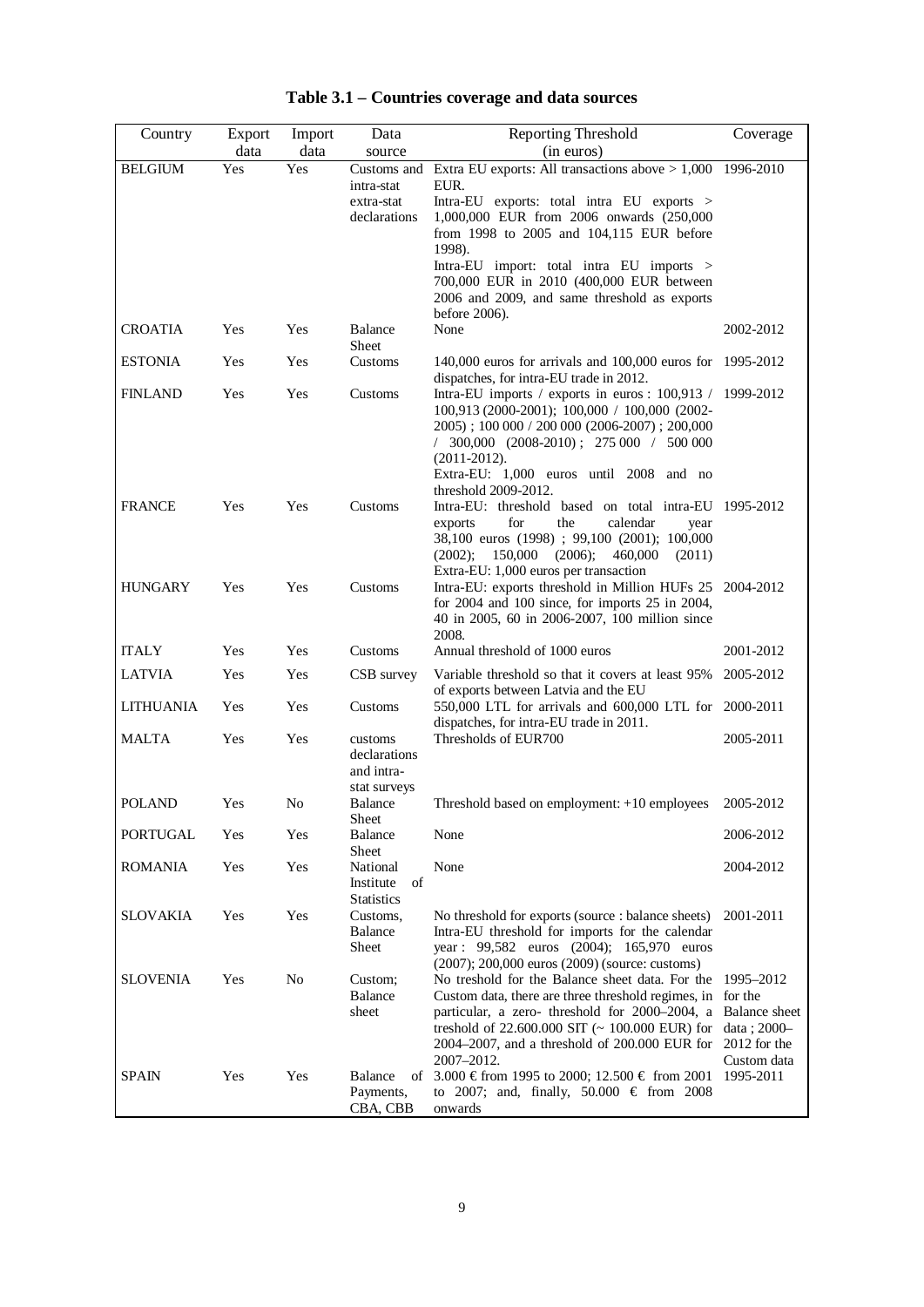#### **3.2. Sample coverage and validation**

As mentioned earlier, results are available for two samples of manufacturing firms. We firstly consider the full population of manufacturing firms (the output datasets are referred to as the All files), or the population of firms with more than 20 employees (the output datasets are referred to as the 20E files in that case). Most countries provide information for the two samples. However, the All sample does not cover France, Poland and Slovakia, whereas the 20E sample excludes Malta and Spain. Both results for threshold adjusted<sup>13</sup> and unadjusted trade data are available.

The overall dataset covers 23 NACE 2-digit manufacturing sectors. Exports of goods from nonmanufacturing sectors (agriculture and services) are therefore excluded at this stage from the analysis. At the same time, services exports by manufacturing firms are also excluded at this stage. However, data on countries relying on balance sheet export values may contain certain portion of exports of services.

Summary statistics together with aggregate coverage in terms of exports value are reported in the Table 3.2 below. We report the number of exporters per country together with the total number of firms, which allows us computing the share of exporters by country. Note that the number of exporters may be smaller than what could be expected for some countries. This is in a large part due to the fact that we are focusing on firms operating their main activity in manufacturing sectors, and to the impact of the reporting threshold, that it is expected to be higher in those countries with a high proportion of small-sized firms (such as Spain). We also exclude wholesalers and other firms operating in the services industry, but that may also be active in trading goods.

1

<sup>&</sup>lt;sup>13</sup> Using constant, in real terms, reporting thresholds for intra EU trade.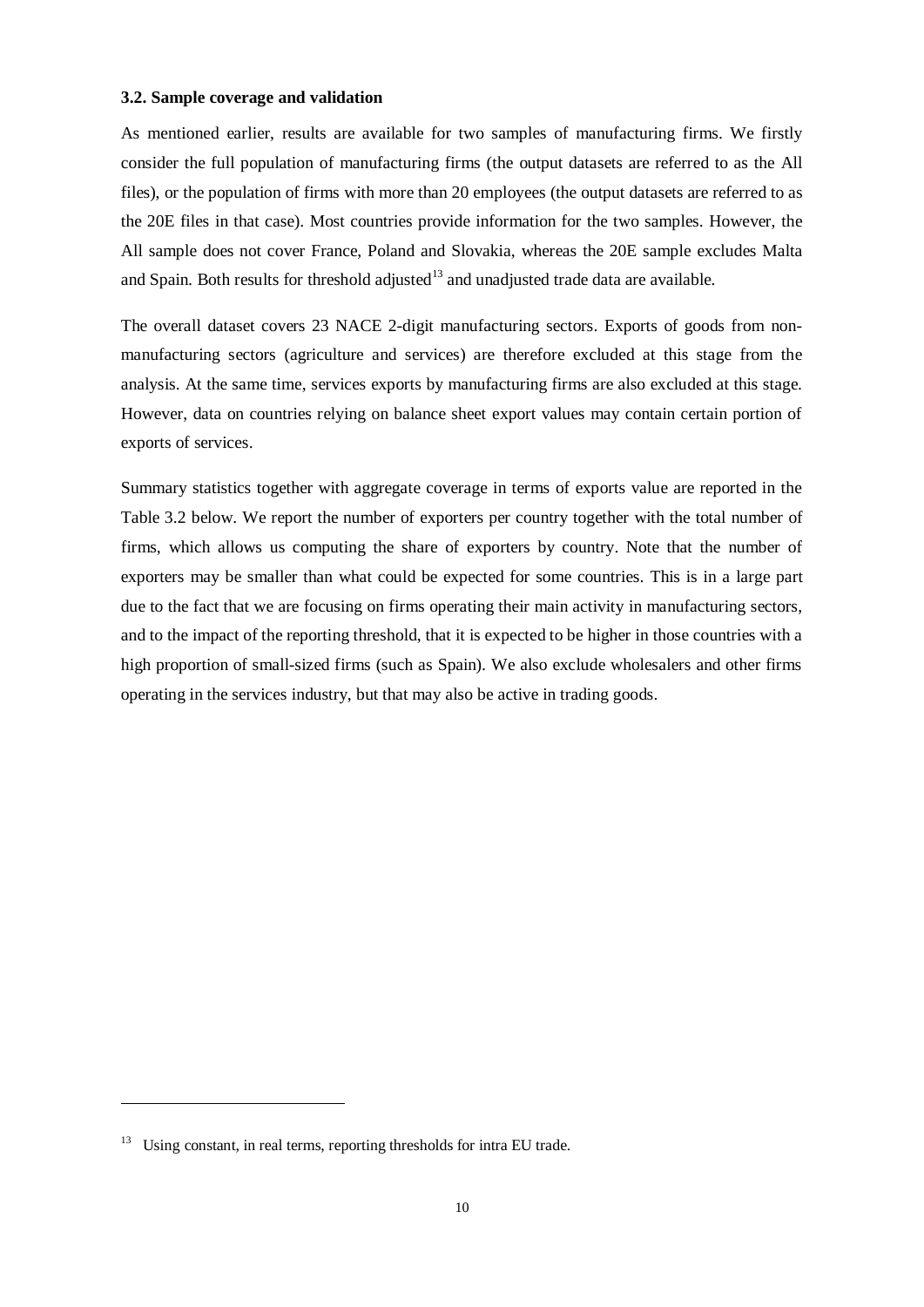# **Table 3.2 - Data coverage in terms of the proportion of exporters in 2011**

| Country                        | Nb. Exporters   | Nb. Firms        | % exporters    | % exporters<br>(Ref. paper) | Reference paper                             |
|--------------------------------|-----------------|------------------|----------------|-----------------------------|---------------------------------------------|
| <b>BELGIUM</b>                 | 3,621           | 14,268           | 25.4%          | 23.7%                       | Amiti et al. (2012)                         |
| <b>CROATIA</b>                 | 2,531           | 9,092            | 27.8%          |                             |                                             |
| <b>ESTONIA</b>                 | 1,280           | 4,613            | 27.7%          | 23.9%                       | Masso and Vahter (2015)                     |
| <b>FINLAND</b>                 | 2,368           | 12,923           | 18.3%          |                             |                                             |
| <b>HUNGARY</b><br><b>ITALY</b> | 2,924<br>47,151 | 29,665<br>99,593 | 9.9%<br>47.3%  | 27.7%<br>14.6%<br>(in 2003) | Békés et al. (2011)<br>Secchi et al. (2014) |
| <b>LITHUANIA</b>               | 1,513           | 5,418            | 27.9%          |                             |                                             |
| <b>MALTA</b><br>PORTUGAL       | 72<br>9,308     | 212<br>33,641    | 34.0%<br>27.7% | 28.9%.<br>(in 2005)         | Mion and Opromolla (2014)                   |
| <b>ROMANIA</b>                 | 3,592           | 37,079           | 9.7%           |                             |                                             |
| <b>SLOVENIA</b>                | 2,763           | 5,327            | 51.9%          | 45.8%                       | De Loecker (2007)                           |
| <b>SPAIN</b>                   | 5,953           | 67,656           | 8.8%           |                             |                                             |

All firms (manufacturing sectors)

More than 20 employees (manufacturing sectors)

| Country         | Nb. Exporters | Nb. Firms | % exporters | % exporters<br>(Ref. paper) | Reference paper            |
|-----------------|---------------|-----------|-------------|-----------------------------|----------------------------|
| <b>BELGIUM</b>  | 2,390         | 3,792     | 63.0%       | 80.3%                       | ISGEP $(2008)*$            |
| <b>CROATIA</b>  | 1,192         | 1,903     | 62.6%       |                             |                            |
| <b>ESTONIA</b>  | 714           | 956       | 74.7%       |                             |                            |
| <b>FINLAND</b>  | 1,401         | 2,333     | 60.0%       |                             |                            |
| <b>FRANCE</b>   | 10,477        | 18,631    | 56.2%       | 67.3%                       | Ottaviano and Mayer (2007) |
| <b>HUNGARY</b>  | 2,003         | 4,161     | 48.1%       |                             |                            |
| <b>ITALY</b>    | 22,650        | 30,967    | 73.1%       | 69.3%                       | ISGEP (2008)*              |
| LITHUANIA       | 1,027         | 1,708     | 60.1%       |                             |                            |
| <b>POLAND</b>   | 9,297         | 15,192    | 61.2%       |                             |                            |
| <b>PORTUGAL</b> | 3,969         | 6,538     | 60.7%       |                             |                            |
| <b>ROMANIA</b>  | 2,762         | 8,691     | 31.8%       |                             |                            |
| <b>SLOVAKIA</b> | 2,064         | 2,549     | 81.0%       |                             |                            |
| <b>SLOVENIA</b> | 1,032         | 1,217     | 84.8%       | 81.3%                       | ISGEP $(2008)*$            |

Note: \* ISGEP: International Study Group on Exports and Productivity (2008). Based on unadjusted export flows. Data for Belgium are taken in 2010. Compared to official statistics, the lower number of firms and exporters has different sources: (1) calculations are based

on manufacturing sectors only thus excluding exporters in services sectors; (2) A minimum amount of 1,000 EUR for the export values is required to consider a firm being an exporter and also impose that the exports represent at least 0.5% of the total turnover; (3) the algorithm for the correction of outliers implemented in the main program of CompNet is dropping some observations.

The available evidence confirms that larger firms are more likely to export. It is therefore natural to observe that the exporters share is larger when considering the sample of firms with more than 20 employees. Using this sample, a majority of firms export whereas less than half do so if we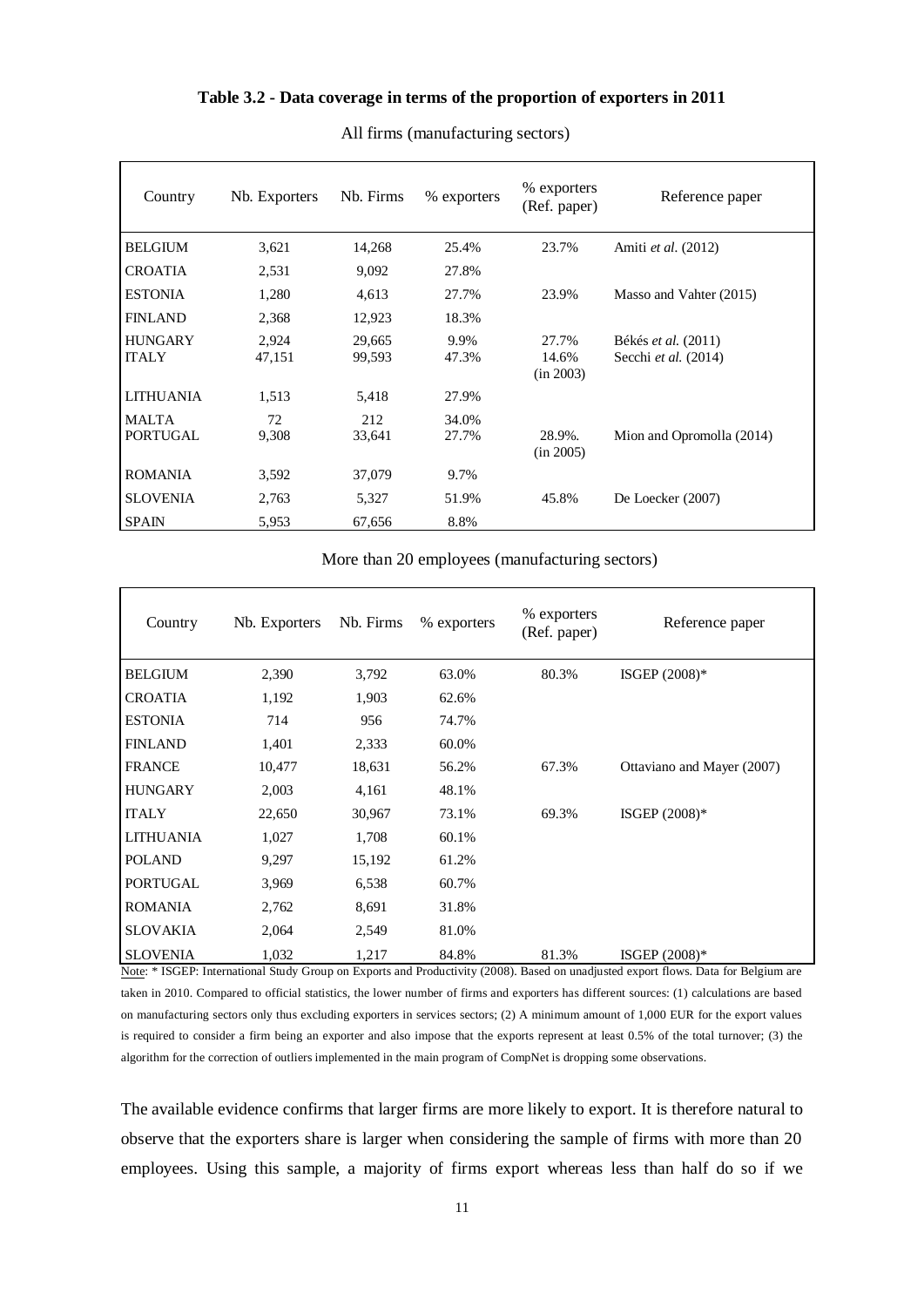consider the full population. Most importantly, in a validation perspective, the numbers that we obtained are consistent with the exporter share reported in different papers for some countries.

| Country          | Total exports<br>value in 2011<br>(billion euros) | Total exports<br>value in 2011<br>(Eurostat)<br>(billion euros) | % of total<br>exports value<br>in Eurostat |
|------------------|---------------------------------------------------|-----------------------------------------------------------------|--------------------------------------------|
| BELGIUM*         | 87.5                                              | 120.0                                                           | 72.7%                                      |
| <b>CROATIA</b>   | 6.2                                               |                                                                 |                                            |
| <b>ESTONIA</b>   | 5.4                                               | 6.5                                                             | 82.6%                                      |
| <b>FINLAND</b>   | 40.8                                              | 38.8                                                            | 105.3%                                     |
| <b>HUNGARY</b>   | 49.5                                              | 50.3                                                            | 98.4%                                      |
| <b>ITALY</b>     | 269.0                                             | 295.0                                                           | 91.1%                                      |
| <b>LITHUANIA</b> | 6.5                                               | 11.1                                                            | 58.5%                                      |
| <b>MALTA</b>     | 1.4                                               | 1.7                                                             | 86.2%                                      |
| PORTUGAL         | 27.8                                              | 28.8                                                            | 96.5%                                      |
| <b>ROMANIA</b>   | 28.5                                              | 31.9                                                            | 89.3%                                      |
| <b>SLOVENIA</b>  | 15.2                                              | 13.2                                                            | 115.9%                                     |
| <b>SPAIN</b>     | 89.7                                              | 132.0                                                           | 68.0%                                      |

# **Table 3.3 - Data coverage in terms of exports value in 2011**

# A. All firms

#### B. More than 20 employees

| Country          | Total exports<br>value in 2011<br>(billion euros) | Total exports<br>value in 2011<br>(Eurostat)<br>(billion euros) | % of total<br>exports value<br>in Eurostat |
|------------------|---------------------------------------------------|-----------------------------------------------------------------|--------------------------------------------|
| <b>BELGIUM</b>   | 89.0                                              | 120.0                                                           | 74.0%                                      |
| <b>CROATIA</b>   | 6.7                                               |                                                                 |                                            |
| <b>ESTONIA</b>   | 5.9                                               | 6.5                                                             | 91.5%                                      |
| <b>FINLAND</b>   | 42.9                                              | 38.8                                                            | 110.8%                                     |
| <b>FRANCE</b>    | 245.0                                             | 259.0                                                           | 94.6%                                      |
| <b>HUNGARY</b>   | 49.2                                              | 50.3                                                            | 97.9%                                      |
| <b>ITALY</b>     | 277.0                                             | 295.0                                                           | 93.8%                                      |
| <b>LITHUANIA</b> | 6.6                                               | 11.1                                                            | 59.3%                                      |
| <b>POLAND</b>    | 89.3                                              | 93.1                                                            | 95.9%                                      |
| <b>PORTUGAL</b>  | 26.8                                              | 28.8                                                            | 93.3%                                      |
| <b>ROMANIA</b>   | 28.6                                              | 31.9                                                            | 89.8%                                      |
| <b>SLOVAKIA</b>  | 36.7                                              | 37.1                                                            | 98.9%                                      |
| <b>SLOVENIA</b>  | 15.6                                              | 13.2                                                            | 118.7%                                     |

Note: Based on unadjusted export flows. CompNet data are taken in 2010 for Belgium. In some cases (Finland or Slovenia), the coverage in terms of total exports is above 100%. This inconsistency can be explained by the differences in the micro data sources between CompNet and Eurostat data, or differences in the industry classification of firms. Eurostat exports are used as a reference for both the All and 20E sample. The representativeness of the 20E sample may be higher than the full sample. This discrepancy is due to the fact that 20E sample observations are weighted to improve the overall representativeness. Please refer to the CompNet paper (CompNet Task Force, ECB WP *forthcoming*) for more details about the sample weights.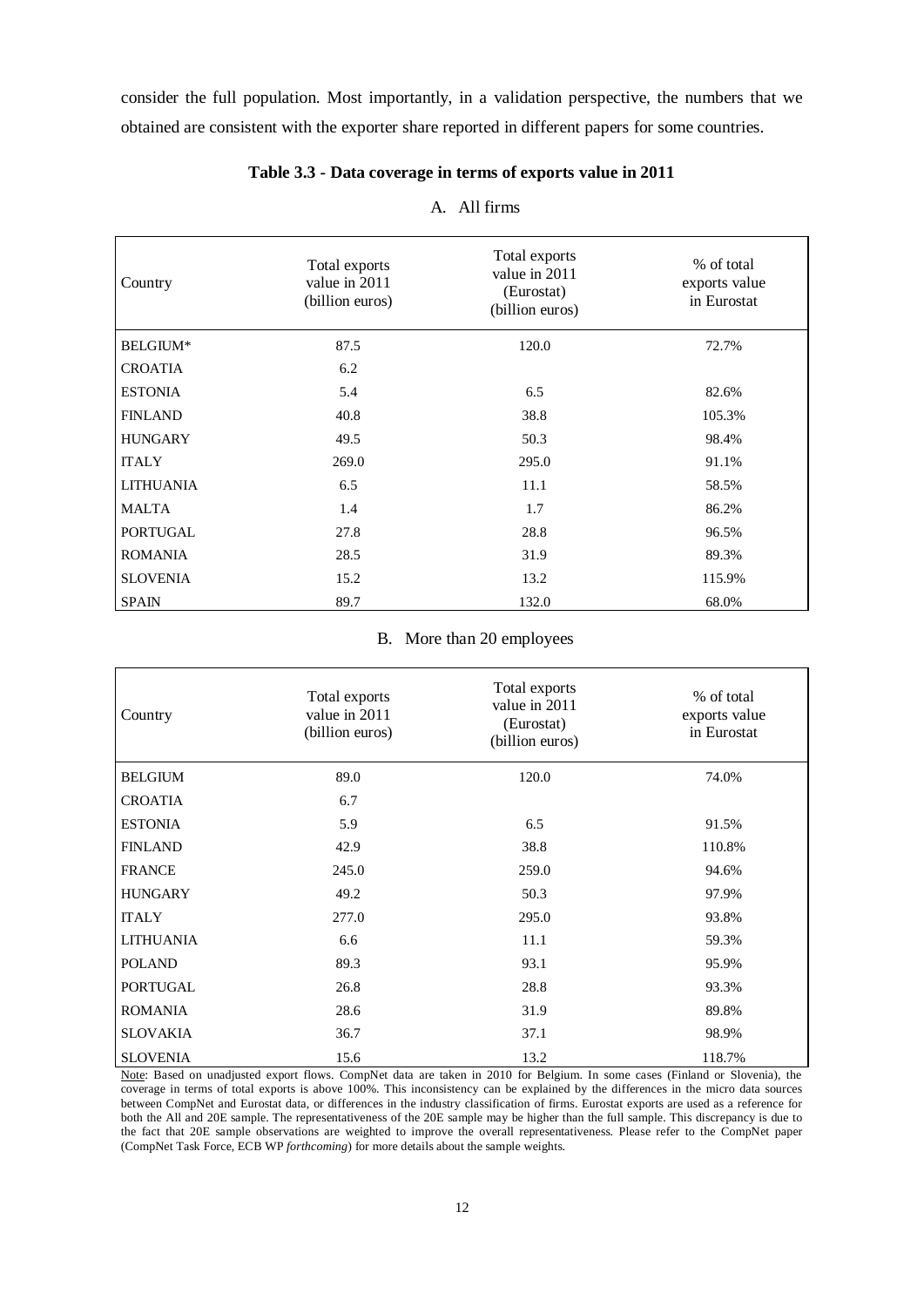Not surprisingly, the exporter share is also larger for geographically smaller countries (Latvia and Slovenia All samples potentially cover the whole populations of firms). In the case of Italy, the high share of exporters is a consequence of the exclusion, from the population of reference, of selfemployed firms and unlimited partnerships that are mainly concentrated in the micro-sized class 1-9 workers with a very low level of export (less than  $5\%$ ).<sup>14</sup> In the case of Spain, the very small proportion of exporters (8.8%) compared to other similar countries can be explained by the reporting threshold in the Balance of Payment statistics, which is excluding some SMEs from the population of exporters.

We also provide in Table 3.3 a validation of our data in terms of the coverage of aggregate exports reported in aggregate statistics. Eurostat indeed reports information about exports by firms operating in manufacturing in 2011.<sup>15</sup> We therefore use this year as a benchmark in order to compare the total value of exports we observe with the official figure. The results reported confirm that our samples cover a large fraction of aggregate countries exports.<sup>16</sup> In Spain, although only 8.8% of the population of exporters is reported as exporting, the total value of exports still represents 68% of the official figure reported in Eurostat. This implies that our database still has a good coverage of the population of large exporters for Spain. In other countries, the coverage rate is equal or above 80% of aggregate exports.

A first conclusion from these comparisons is that although the coverage of the CompNet Trade module is rather good in terms of aggregate exports, the share of exporters is heterogeneous across countries. This pattern reflects both economic realities in each country and differences in terms of the reporting thresholds, which are listed in Table 3.1. This selection is affecting the presence of small exporters in the raw datasets, and consequently the average value of exports by firm in each country and the average size of these firms.

The evolution of aggregate exports data observed in our datasets can also be compared with the evolution observed in different datasets. Unfortunately, the Eurostat data used to compare aggregate levels in 2011 are only available for a single year. We use instead as a benchmark the

1

<sup>&</sup>lt;sup>14</sup> For Italy the population of reference is represented by the subset of Limited Liability Companies with employees (501,494 units in the Business Register in 2012, of which 110,749 operating in manufacturing activities); the coverage is 86% in terms of units, 90% in terms of employment and 91% in terms of exports. From this sub-population were excluded Sole proprietorships, Partnerships and other Limited Liability Companies without employees - about 3.8 million of units. See Appendix A. For Portugal, sole proprietorships are not included in the survey as well. This is one of the reasons why the representativeness of the number of employees is relatively weaker.

<sup>15</sup> http://epp.eurostat.ec.europa.eu/newxtweb/setupdimselection.do

Note that the percentage of exports covered in both samples are not directly comparable, since the program used for the 20E sample uses population weights.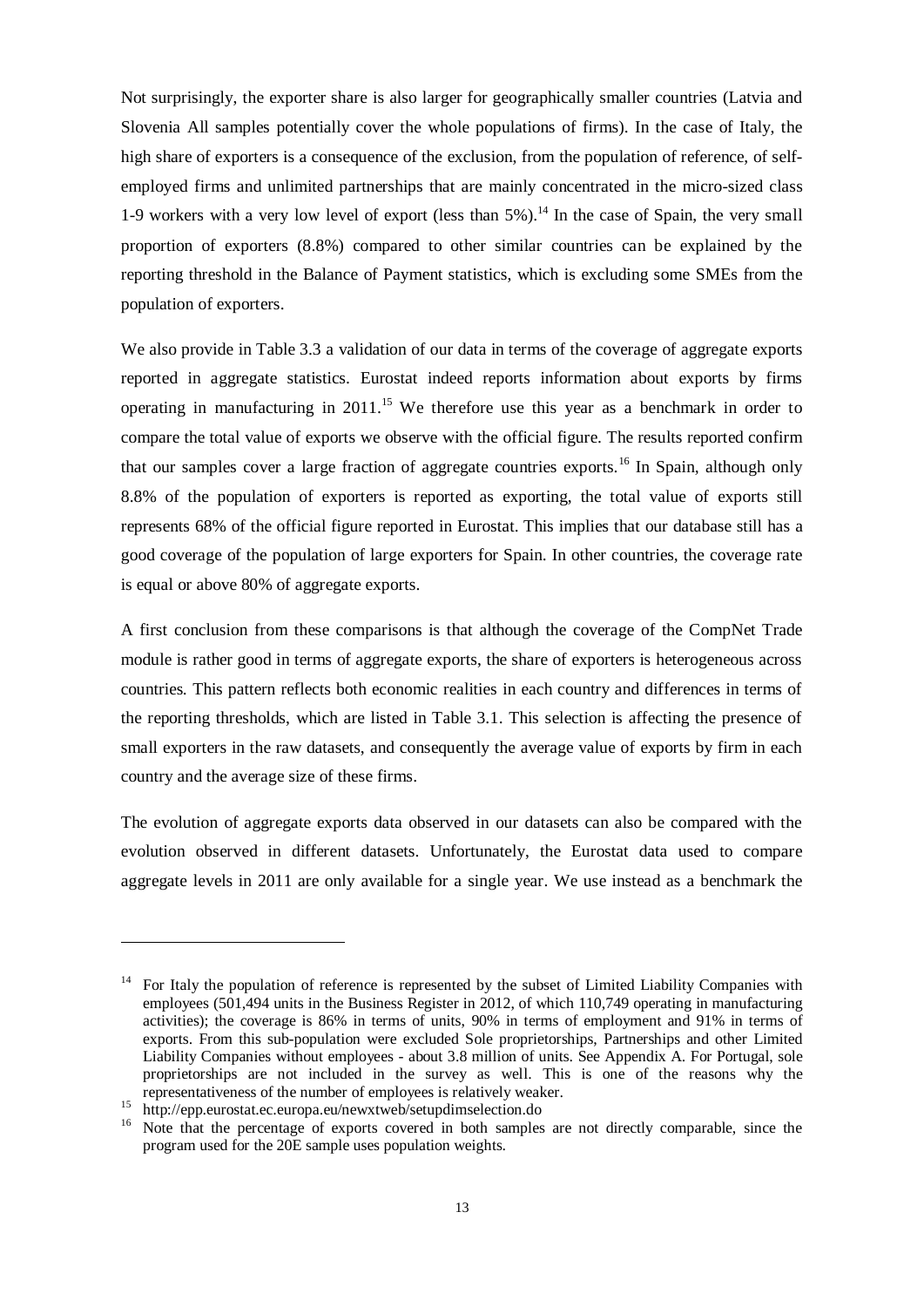trade data provided by the CEPII-BACI dataset.<sup>17</sup> This data provides information on export values and quantities by country pairs, 6-digit products of the Harmonized Commodity Description and Coding System and years. This allows us identifying goods that are usually produced by manufacturing industries. With this strategy, we end-up with aggregate exports data of manufacturing goods by country. The levels could slightly differ from the CompNet trade data, since some of these goods could be exported by wholesalers or firms operating in services. We expect, however, that the evolutions are more comparable. Results of these comparisons are reported in Figure 3.1. They confirm our expectations that the evolution of the trade values in our dataset matches quite well the evolution of aggregate exports reported in BACI.

## **Figure 3.1 - Evolution of aggregate exports in CompNet trade data and BACI**



#### A. Full sample

1

 $17$  http://www.cepii.fr/cepii/fr/bdd\_modele/presentation.asp?id=1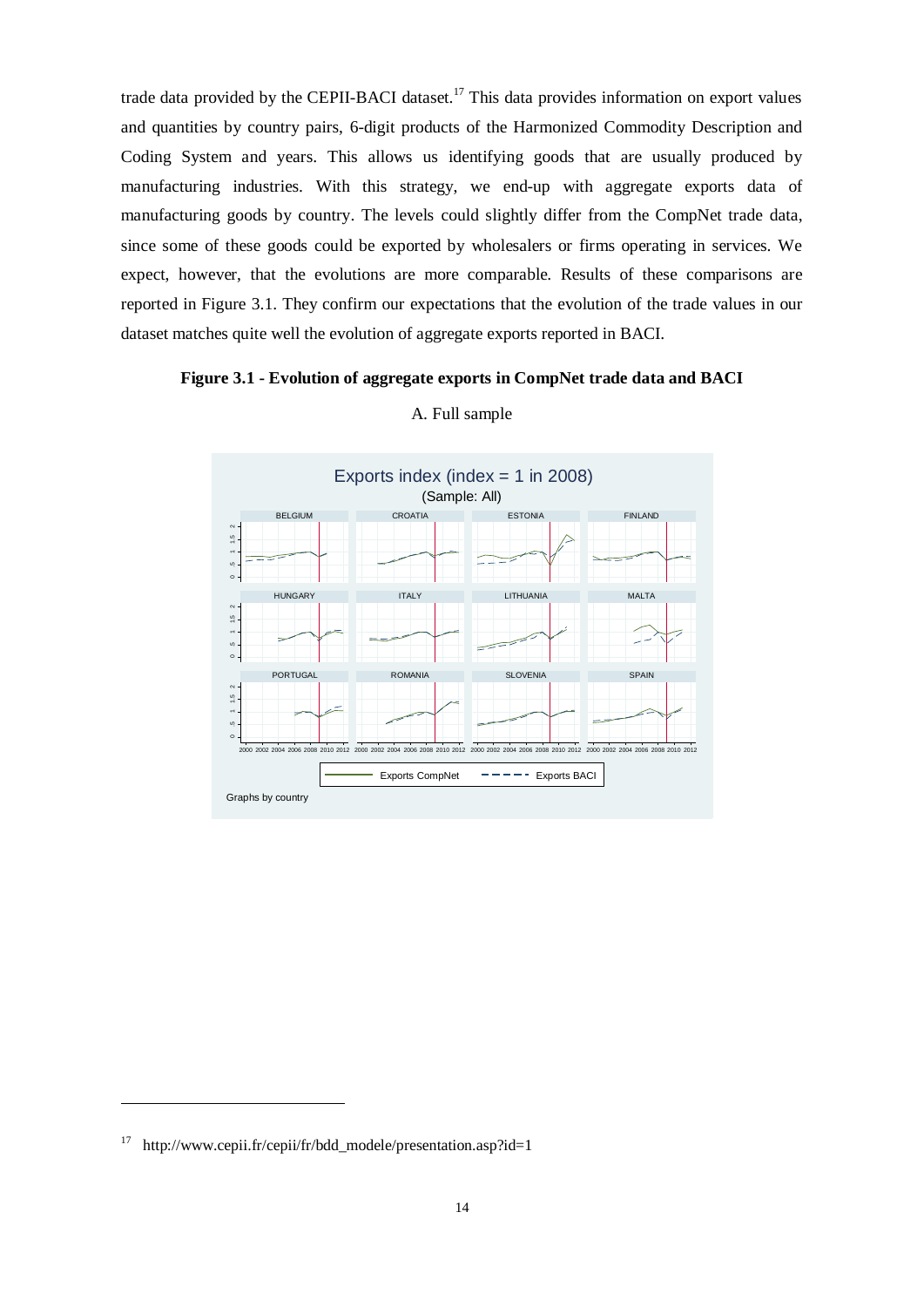# B. Firms with more than 20 employees



# 4. DESCRIPTIVE STATISTICS ABOUT THE POPULATION OF EXPORTERS<sup>18</sup>

#### **4.1. Share of exporters in aggregate labor and sales**

-

How much of the economic activity is made by exporters? One of the benefits of the CompNet Trade module is that it brings detailed information on the population of firms divided into several categories (exporters, non-exporters, new exporters etc.). We provide in Table 4.1 a summary statistics regarding the share of exporters in total employment, labor costs, real value-added and turnover. These statistics rely on the 20E sample within each country, with the exception of Spain and Malta where only the full sample is available.

The share of exporting firms in total employment, as reported in Table 4.1 is high. For instance, in 2010, it represented 54% of manufacturing employment in Romania, and up to 90% in Slovakia. This confirms that not only exporters represent a large proportion of firms in manufacturing sectors (see Table 3.2), but also that a majority of workers are directly involved into exporting activity. Although taking into account the full sample tends to reduce this share (see for instance Spain), exporters still represent a very substantial role in total employment. Their share in total labor costs

<sup>&</sup>lt;sup>18</sup> The indicators presented in this section cover at most 15 countries. Because some indicators could not be computed or were not comparable for some countries due to representativeness issues for some particular years, the country coverage of the different graphs and tables may differ across the sub-sections. Note also that the data used for Spain and Malta are based on the 'all' files in absence of the 20E files. Therefore, comparison with other countries should be made with very much care.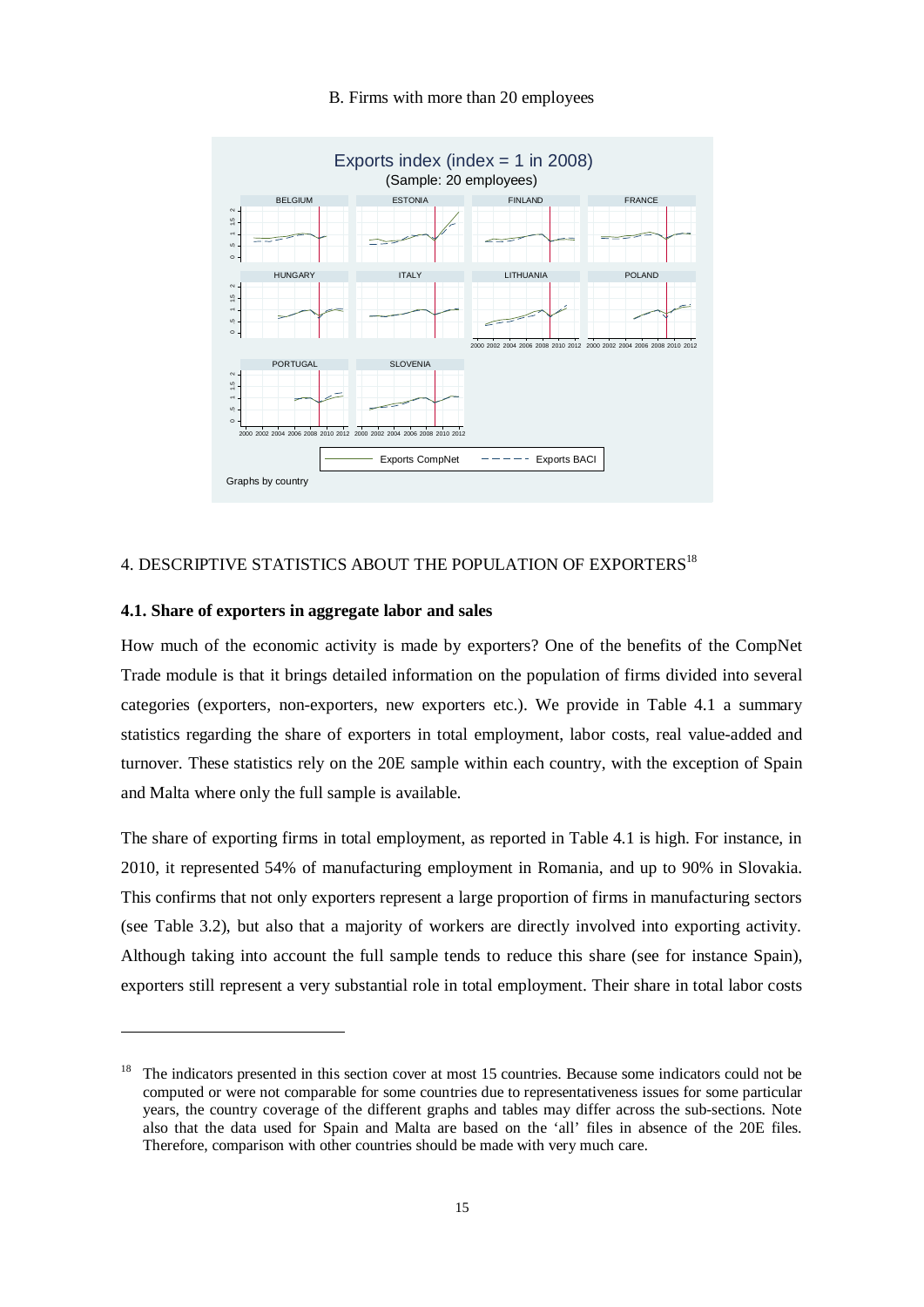is also very substantial (almost 80% on average). Interestingly, the share of exporters in terms of the real value-added or turnover is even larger. This is a first sign, which will benefit from an indepth analysis below, that exporters are also generally more productive than non-exporters.

|                  |      | Employment |      | Labor costs |      | Real value added |      | Turnover |
|------------------|------|------------|------|-------------|------|------------------|------|----------|
|                  | 2006 | 2010       | 2006 | 2010        | 2006 | 2010             | 2006 | 2010     |
| <b>BELGIUM</b>   | 0.81 | 0.80       | 0.84 | 0.82        | 0.85 | 0.85             | 0.90 | 0.88     |
| <b>CROATIA</b>   |      | 0.80       |      | 0.84        |      | 0.87             |      | 0.88     |
| <b>ESTONIA</b>   | 0.80 | 0.82       | 0.83 | 0.84        | 0.85 | 0.88             | 0.87 | 0.93     |
| <b>FINLAND</b>   | 0.84 | 0.80       | 0.86 | 0.84        | 0.91 | 0.89             | 0.93 | 0.90     |
| <b>FRANCE</b>    | 0.75 | 0.75       | 0.80 | 0.79        | 0.81 | 0.80             | 0.85 | 0.85     |
| <b>HUNGARY</b>   | 0.64 | 0.70       | 0.74 | 0.78        | 0.78 | 0.80             | 0.88 | 0.90     |
| <b>ITALY</b>     | 0.82 | 0.84       | 0.85 | 0.86        | 0.86 | 0.88             | 0.87 | 0.89     |
| <b>LITHUANIA</b> | 0.66 | 0.69       | 0.71 | 0.76        | 0.76 | 0.81             | 0.82 | 0.88     |
| MALTA*           | 0.71 | 0.66       | 0.65 | 0.71        | 0.73 | 0.70             | 0.85 | 0.82     |
| <b>POLAND</b>    | 0.79 | 0.79       | 0.82 | 0.82        | 0.85 | 0.83             | 0.86 | 0.86     |
| <b>PORTUGAL</b>  | 0.72 | 0.74       | 0.75 | 0.77        | 0.78 | 0.80             | 0.84 | 0.85     |
| <b>ROMANIA</b>   | 0.48 | 0.54       | 0.56 | 0.64        | 0.55 | 0.68             | 0.66 | 0.74     |
| <b>SLOVAKIA</b>  | 0.90 | 0.90       | 0.91 | 0.92        | 0.95 | 0.93             | 0.94 | 0.94     |
| <b>SLOVENIA</b>  | 0.86 | 0.88       | 0.89 | 0.91        | 0.91 | 0.93             | 0.94 | 0.95     |
| SPAIN*           | 0.53 | 0.48       | 0.63 | 0.58        | 0.66 | 0.62             | 0.72 | 0.69     |
| Average          | 0.74 | 0.75       | 0.77 | 0.79        | 0.80 | 0.82             | 0.85 | 0.86     |

**Table 4.1 - Share of exporters in employment, labor costs, real value added and turnover (country level)** 

Note: \* calculations based on adjusted exports in the 20E sample, except for Malta and Spain where the full sample is used. In the case of Spain, changes in the reporting thresholds by 2008 explain part of the evolutions reported in this table between 2006 and 2010.

A sector breakdown (provided in Appendix B) shows that exporting firms' prevalence is highest in the manufacturing sector of basic metals. The lowest share of exporting firms is in the sector of repair and installation of machinery. On average (across all countries) the two sectors represent extremes also in terms of the exporters' contribution to the analyzed performance indicators. Exporting firms create 94-95% of value added or turnover in the sector of basic metals and account for more than 90% of employment in this sector. On the other hand, in the sector of repair and installation of machinery, they create 40-45% of value added or turnover and employ 40% of employees.

# **4.2. Exports intensity of European firms**

In addition to exporters' contribution to some economic indicators, further interesting information can be extracted from a more detailed analysis of exports intensity of European firms, measured using the ratio of export value over turnover.

Among the population of exporters, export sales represent about 45% of the total turnover, with a median share above 40%. This number is above 65% in the case of Estonia and Hungary, two small open economies. This evidence, together with the very high share of employment by exporters in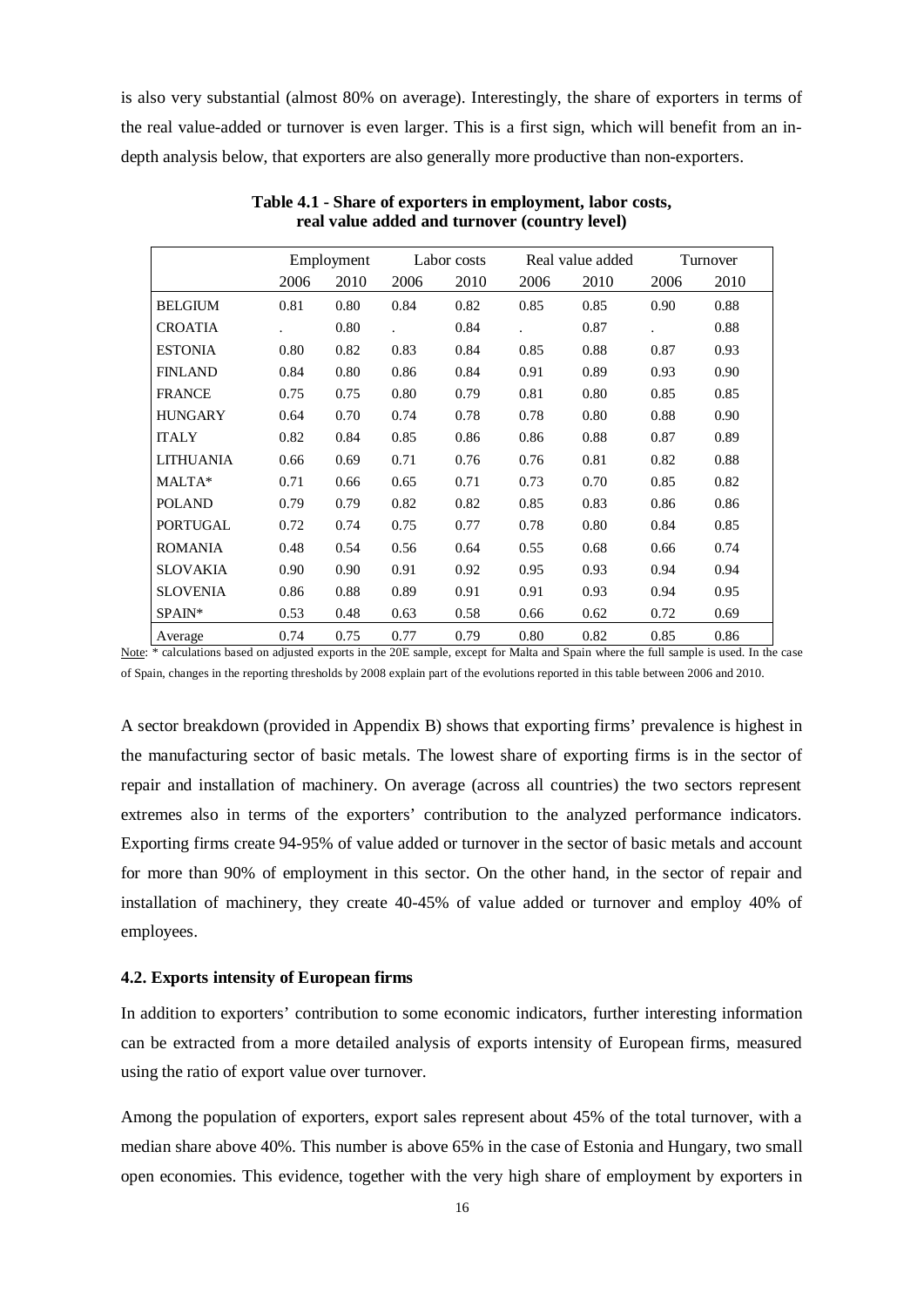these countries, implies that a very substantial share of their economic activity in the manufacturing sectors is related to exports. This is also consistent with other evidence highlighting the strong integration of these economies and other European Union new Member States into global value chains (GVCs), especially with other EU countries (see De Backer and Miroudot, 2014). Conversely, exports represent a smaller share of total turnover in the case of larger "old" EU countries such as France or Italy (less than 30% on average).

|                  | Median export ratio |      | Mean export ratio    |      |
|------------------|---------------------|------|----------------------|------|
|                  | 2006                | 2010 | 2006                 | 2010 |
| <b>BELGIUM</b>   | 0.54                | 0.52 | 0.52                 | 0.51 |
| <b>CROATIA</b>   |                     | 0.35 | $\ddot{\phantom{0}}$ | 0.43 |
| <b>ESTONIA</b>   | 0.56                | 0.65 | 0.56                 | 0.60 |
| <b>FINLAND</b>   | 0.32                | 0.32 | 0.37                 | 0.38 |
| <b>FRANCE</b>    | 0.23                | 0.24 | 0.30                 | 0.31 |
| <b>HUNGARY</b>   | 0.64                | 0.66 | 0.61                 | 0.62 |
| <b>ITALY</b>     | 0.28                | 0.29 | 0.34                 | 0.35 |
| <b>LITHUANIA</b> | 0.52                | 0.57 | 0.51                 | 0.54 |
| MALTA*           | 0.62                | 0.46 | 0.60                 | 0.48 |
| <b>POLAND</b>    | 0.28                | 0.28 | 0.39                 | 0.39 |
| <b>PORTUGAL</b>  | 0.32                | 0.32 | 0.41                 | 0.41 |
| <b>ROMANIA</b>   | 0.39                | 0.53 | 0.48                 | 0.54 |
| <b>SLOVAKIA</b>  | 0.58                | 0.61 | 0.55                 | 0.57 |
| <b>SLOVENIA</b>  | 0.50                | 0.52 | 0.51                 | 0.51 |
| SPAIN*           | 0.10                | 0.11 | 0.19                 | 0.19 |
| Average          | 0.42                | 0.43 | 0.45                 | 0.46 |

**Table 4.2 - Export intensity (at the country level)** 

Note: \* calculations based on adjusted exports in the 20E sample, except for Malta and Spain where the full sample is used. Due to the 20E sample, the shares of top exporters are higher than in the Finnish Customs reports.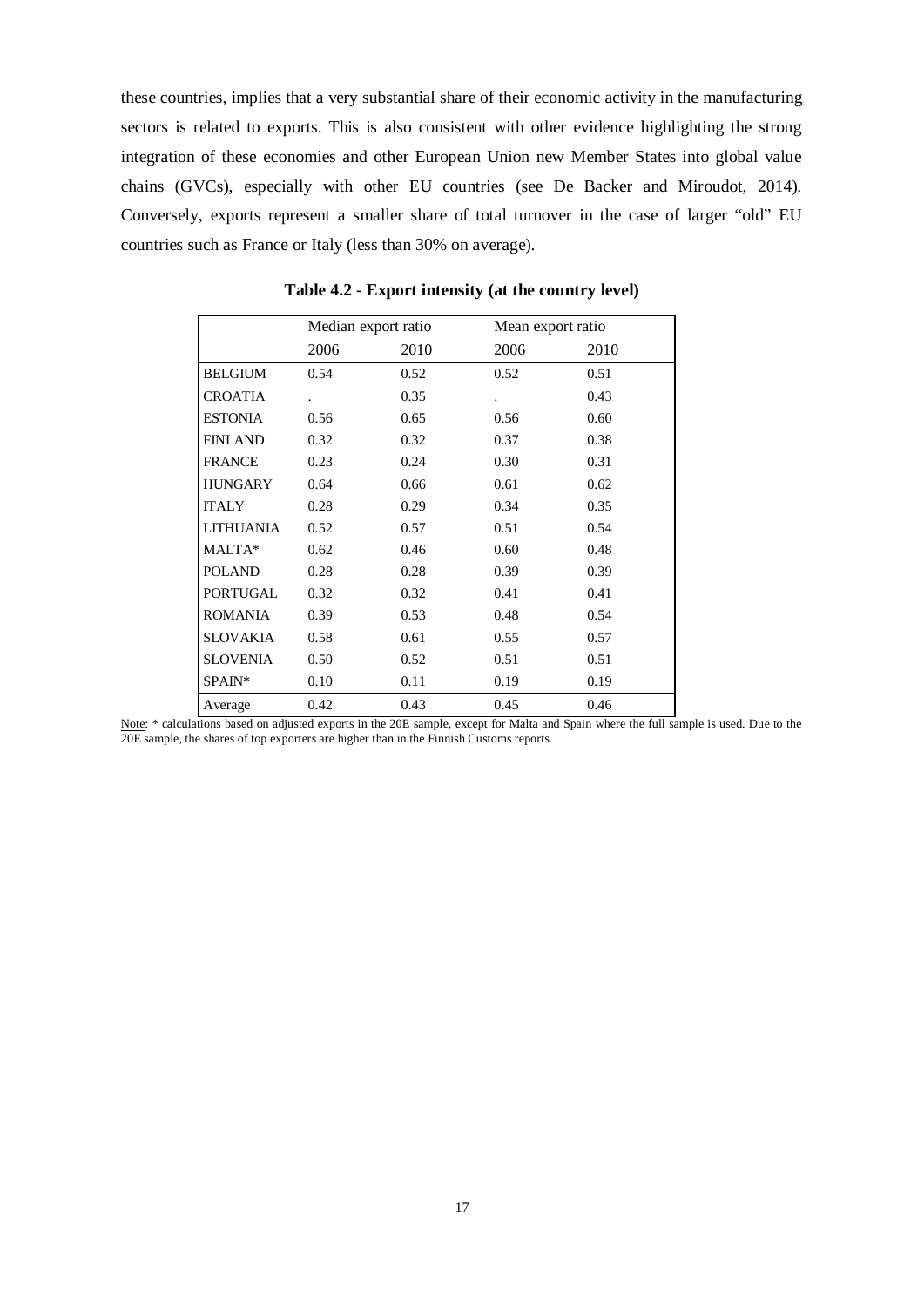#### **Box 1: Changes in the distribution firm-level export ratios**

Whereas the export propensity of firms remains quite stable over time in the case of "old" EU Member States, more visible changes in mean export ratios took place in new EU members. The greater trade openness of these economies over time is materialized by a change in the distribution of the exports ratios, with the median export ratio growing quite substantially over the period 2006-2010. This change is especially visible in Romania and Estonia, where firms now rely more on external markets than they used to in the mid 2000's. This pattern may be the result of the EU accession, which affected firms' exports through different channels such as trade policy or greater flows of foreign direct investments. Testing for the relative importance of these different channels though would require implementing more specific tests.

Also, the exports ratio at the bottom of the distribution appears as more stable. This pattern can be explained by the flows of new entrants every year, which start by exporting small amounts before growing in external markets if they are profitable enough. A rise of this export ratio, if it is not related to changes over time in the reporting thresholds for exports, may signal an increase in the barriers to entry, or a tougher competition in international markets.



#### **Figure 4.1 – Distribution of export ratios by country**

#### **4.3. Share of top exporters**

Country-level exports are generally concentrated among a small subset of firms (see Ottaviano and Mayer, 2007). Our results confirm this empirical pattern for our set of countries, although with quite a substantial heterogeneity. We report in Figure 4.2 the share of country-level exports that is made by the top 5 or top 10 exporters. Naturally, this share is very high for small countries, such as Malta or Slovakia, where the top 10 exporters represent 90% and 50%, respectively, of the total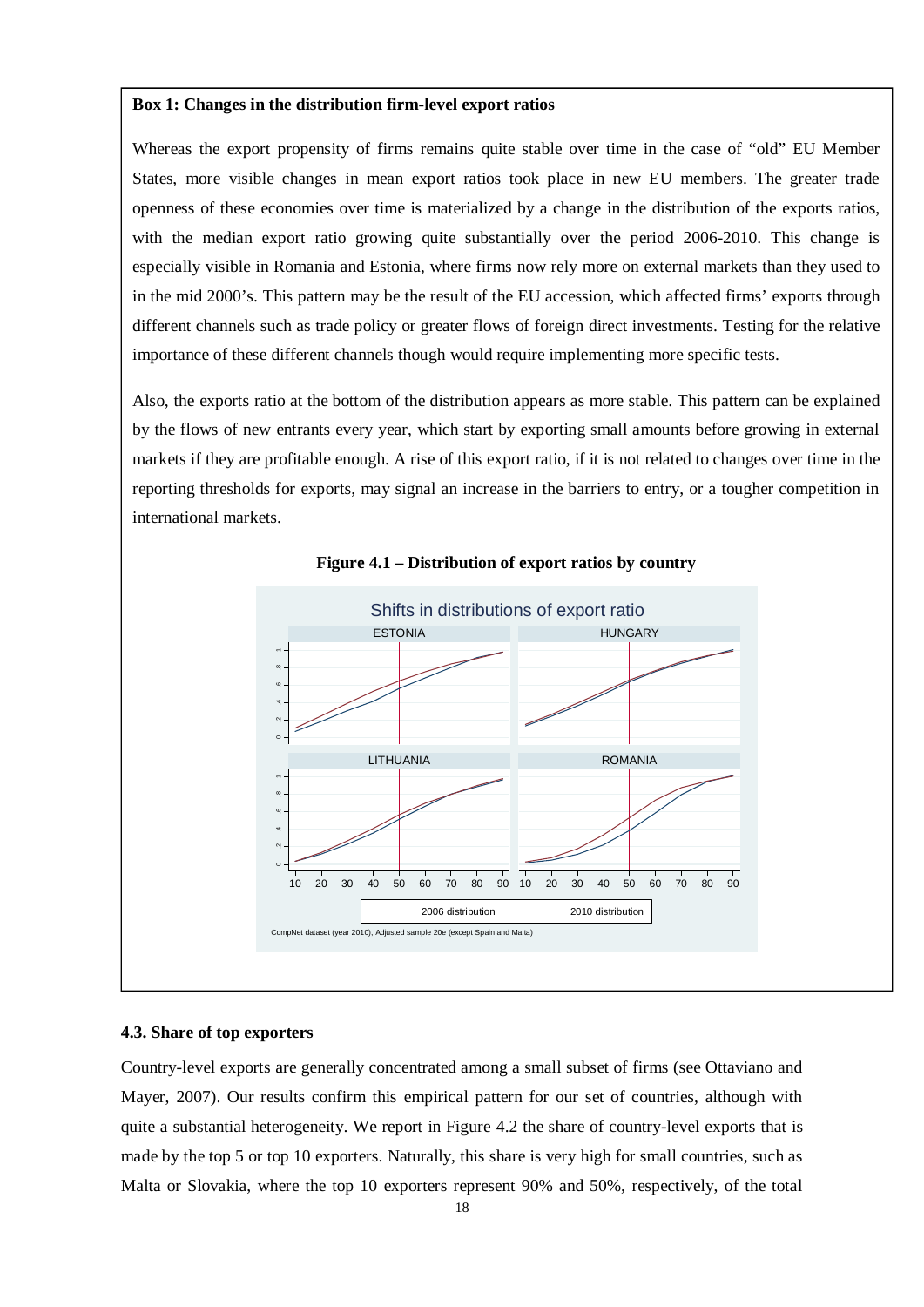exports. The share of the top exporters in total exports is also substantial in larger countries such as France, Poland and Italy, where the share of the top 10 exporters is close to 20% or above.

This result has clear implications in terms of the analysis of countries export competitiveness. Gabaix (2011) shows that in the presence of a fat-tailed distribution of firm sizes, idiosyncratic shocks affecting large firms have a significant impact on macroeconomic outcomes. Accordingly, in the presence of a large concentration of exports among a small set of firms, productivity shocks faced by top exporters could have important consequence on aggregate export performance. This is one of the reasons why traditional aggregate competitiveness indicators such as the Unit Labor Costs (ULCs) are not necessarily adequate indicators of the cost-competitiveness, as the dynamics of productivity and wages for the whole economy may differ from that among the few top exporters.



**Figure 4.2 - Share of top exporters on total country-level exports (2008)** 

Note: calculations based on adjusted exports in the 20E sample, except for Malta and Spain where the full sample is used.

Beyond the size of countries, the patterns of their specialization may also affect the concentration of their exports. Figure 4.3 presents the average concentration of exports activity by sector. The concentration of exports within-sector is on average higher than for the whole economy. The concentration of exports among the top 10 exporters ranges from slightly more than 40% in fabricated metals, to more than 90% in tobacco products. Overall, this implies that the specialization of countries into sectors with a high degree of concentration of exports, such as in the production of cars and other transport equipment, would tend to increase the overall concentration of exports due to a composition effect.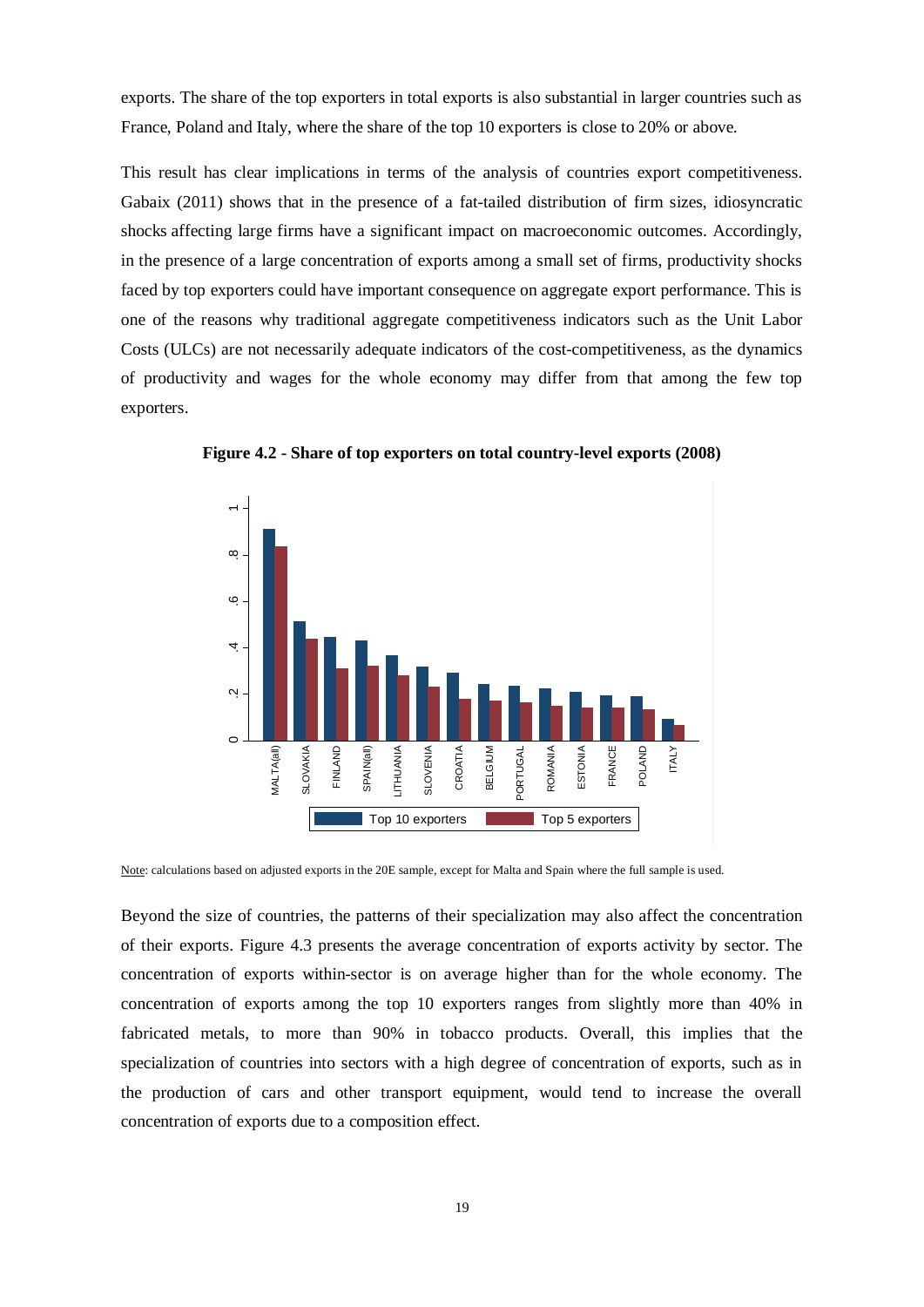

**Figure 4.3 - Share of top exporters on total exports (average over countries, 2008)** 

Note: calculations based on adjusted exports in the 20E sample, except for Malta and Spain where the full sample is used.

# 5. EXPORTERS VERSUS NON EXPORTERS: PRODUCTIVITY, WAGES AND FINANCIAL POSITION

#### **5.1. The productivity and wages of exporters relative to non-exporting firms**

In this subsection, we investigate differences in the performance of exporting and non-exporting firms. It is a well-established fact from the empirical literature that exporting firms have on average higher productivity or pay higher wages (Bernard and Jensen, 1999). However, the existence of learning by exporting, whereby firm-level productivity would improve consecutive to starting exporting, is more debated in the empirical trade literature. No such evidence appears in the seminal paper by Bernard and Jensen (1999) in OLS estimations where the current productivity of firms is explained by their initial export status, suggesting that the higher productivity of exporting firms is due to self-selection.

We conduct in this section an investigation of the productivity of exporters relative to nonexporters (so called "export premia") in  $14$  EU countries.<sup>19</sup> A similar exercise conducted by considering wages and firm size is presented in Appendix. The export premium is calculated as non-parametric measure where the performance of exporting firms in an industry is compared to the performance of non-exporting firms in the respective industry. Results are reported as industry-

1

<sup>19</sup> Malta is not included in that analysis. Productivity is measured as real value added per employee. We also computed TFP export premia presented in Appendix.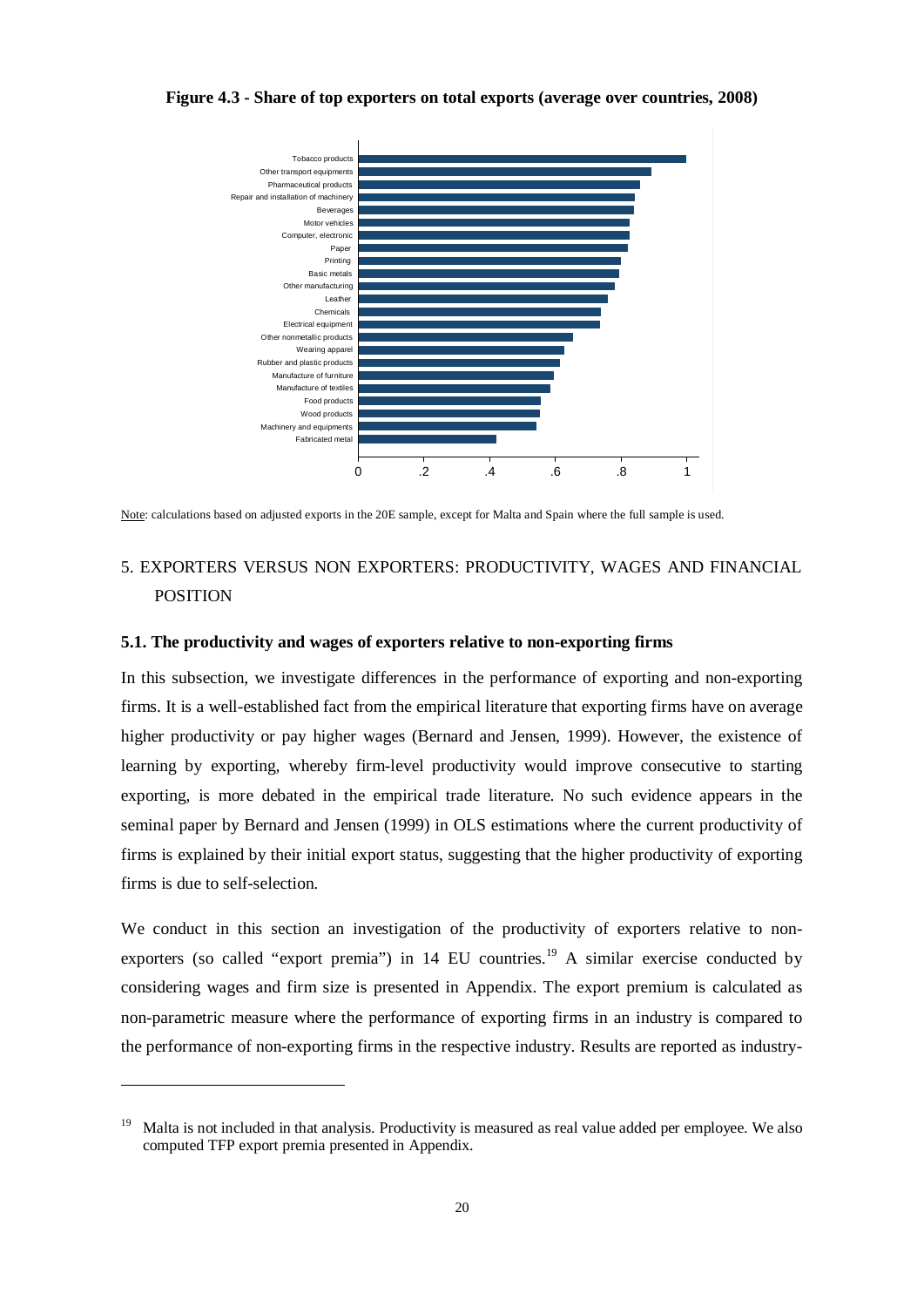averages by country and year. Industries (defined at NACE 2-digit level) that have less than ten exporters are excluded.



**Figure 5.1 - Export premia in labor productivity, 2004-2012.** 

Results presented in Figure 5.1 confirm that European exporting firms are more productive than purely domestic firms. The productivity premium of exporters shows substantial heterogeneity across countries. Exporters are about 20% more productive than non-exporters in European countries such as Belgium, Poland, Italy, France, Finland, Portugal, or Croatia. The higher productivity premium of exporters in some Central and Eastern European countries such as Hungary, Lithuania, Romania, Estonia and Slovenia may be related to the strength of foreign direct investment over the past two decades, and the integration of local firms into European supply chains, which pulled internationalized firms' productivity towards higher levels. In the case of Spain, the comparability of the productivity premium of exporters with other countries is limited due to differences in terms of the underlying firm-level samples, and also due to the change in terms of the declaration threshold for Spain in 2008, which increases the representativeness of large

Note: Labor productivity is calculated as real value added per employee from intra-EU trade adjusted sample. Export premia in % are calculated as log differences in labor productivity of exporters and non-exporters in the same industry. Industry-level values are transferred to the country-level by taking simple un-weighted average over industries. Industries with less than 10 exporters are excluded, which corresponds to around 3% of industry\*year observations. Data for Poland are from 2005, for Portugal from 2006, and for Spain and Croatia from 2008. Data for Belgium are available up to 2010 and for Lithuania, Slovakia and Spain up to 2011. Data for Spain are not adjusted for reporting thresholds.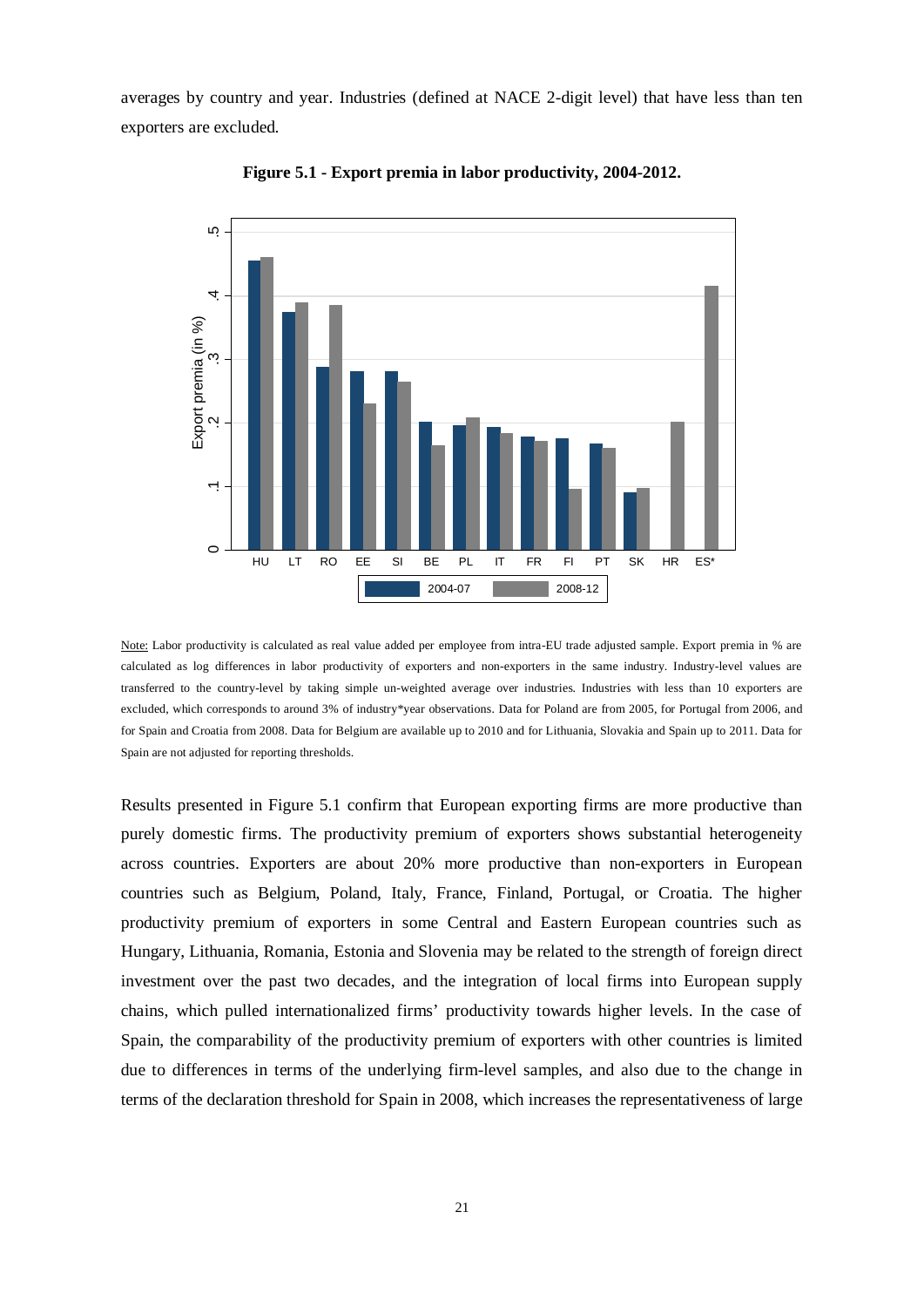firms relative to small ones. Overall, the higher productivity of exporters relative to non-exporters confirms, for a large set of European countries and recent data, previous findings in the literature using difference samples of countries. $^{20}$ 



**Figure 5.2 - Export premia in labor productivity over export status, 2004-2012.** 

In Appendix C, we also present export premia in TFP, wages and employment. In Figure C.1 we confirm the higher productivity of exporters when using TFP instead of labor productivity. The results presented in Figure C.2 also confirm that exporters pay higher wages than non-exporters in all countries. Interestingly, the exporting premia in wages are lower than in labor productivity, suggesting that among exporters the remuneration of capital represents a higher share of valueadded than among non-exporters. Finally, exporters appear, as expected, much larger than nonexporters regardless the country (Figure C.3).

The above simple *non-parametric* approach provides a comparative analysis of labor productivity differences between exporters and non-exporters. It is complemented by the results presented in

1

Note: Please see also notes on Figure 5.1. Export statuses are defined as in Section 2.1. Spanish data go up to 2011 and are not adjusted for reporting thresholds.

<sup>&</sup>lt;sup>20</sup> Comparative firm-level study by ISGEP (2008) finds the labor productivity premium to be lower than we do, around 10% for Belgium, Italy and Slovenia. This difference with our results is explained by the differences in terms of the empirical methodologies employed. While in our case we simply employ a non-parametric approach and simply take the ratio of exporters labor productivity relative to nonexporters within an industry, they use an econometric approach that control for industry effects, firm size and wages.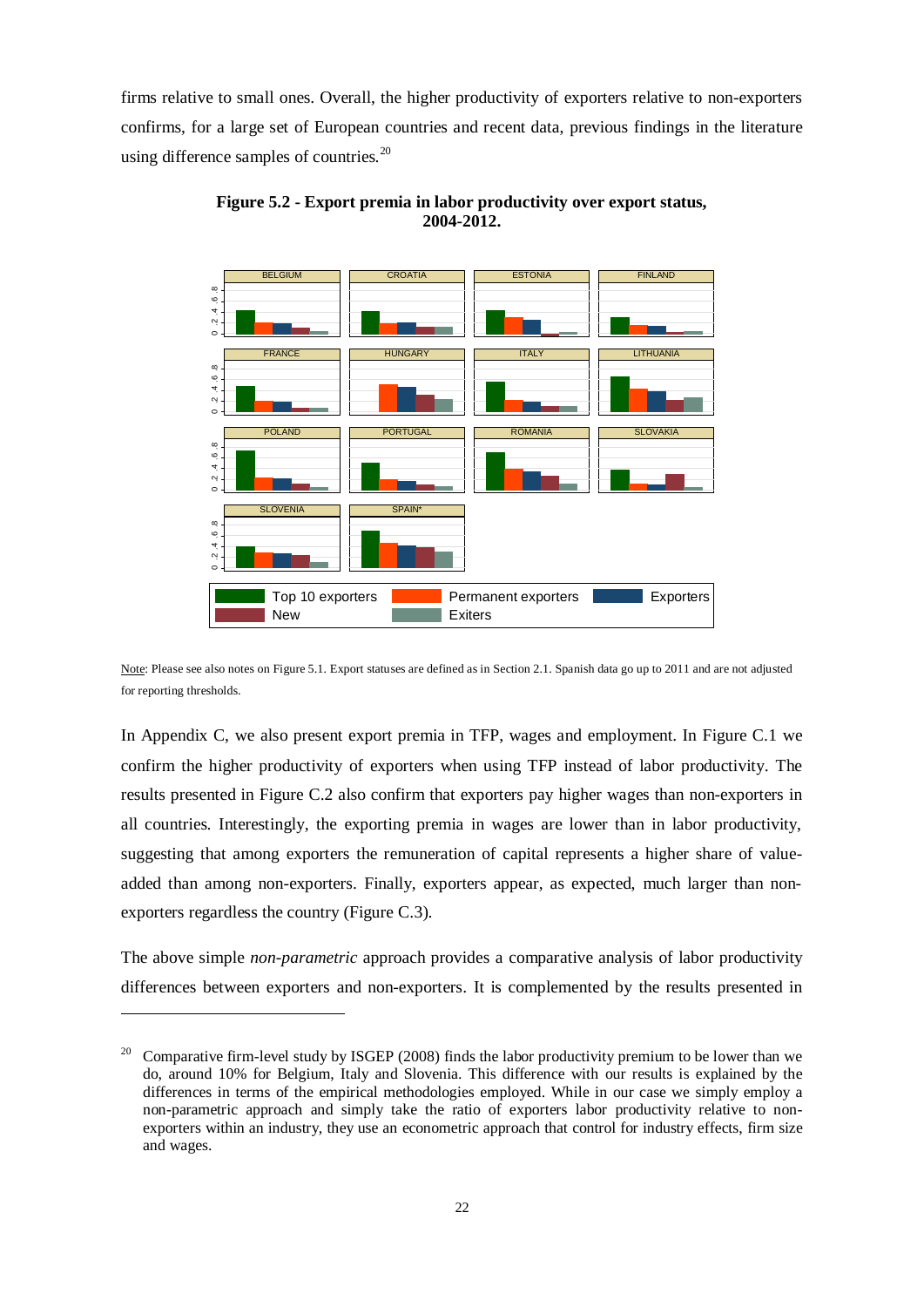Figure 5.2 where we consider in addition the export experience of firms, thus differentiating top exporters or permanent exporters from newcomers or exiters. By so doing, we expect to provide a complete picture of the linkages between productivity and export activity, and provide some new piece of evidence regarding to how higher productivity may help firms enter into exports. Based on this figure, some stylized facts emerge.

First, there is a high dispersion in productivity among the population of exporters. The top exporters are notably more productive than the average exporters in all countries (up to 70% more productive than non-exporters). Second, there is evidence that export entrants are more productive than non-exporters, but, in most countries, they are also remarkably less productive than the average exporter. Overall, the most intriguing result in this section is that the productivity premium of exporters relative to non-exporters tends to increase with the export experience of firms. All these facts hold also for the TFP premia (see Figure C.1 and Figure C.4) and for most of the countries also for premia at the country level (see Figure C.5).

This pattern is consistent with two mechanisms related to the export activity. One is related to the so-called *learning by exporting* whereby firms tend to learn about market conditions over time, which increases their productivity. The other mechanism is related to firm selection into export market: while starting exporting to nearby markets is relatively easy for firms, exporting more permanently and to more difficult market requires a higher level of productivity. Although the learning mechanism has found only limited support in the empirical trade literature (see De Loecker, 2007, for Slovenia), there is ample evidence that selection mechanisms are important in determining these productivity premia (Wagner, 2012), with the probability of survival increasing rapidly with the number of years spent in the export market (Berthou and Vicard, 2013, Eaton *et al.*, 2007, Freund and Pierola, 2010).

Is there a cutoff productivity level above which export participation increases dramatically? While theoretical models with heterogeneous firms such as Melitz (2003) or Chaney (2008) predict that the population of exporters and non-exporters can be differentiated with a clear productivity threshold below which firms cannot profitably export, our results in Figure 5.3 suggest rather that the share of exporters is progressively increasing with the firm-level productivity. Indeed, we cannot identify any breaking point in the productivity distribution where the share of exporters rapidly increases.

One implication of this result is that external shocks affecting competitiveness, such as a depreciation of the exchange rate, may affect the decision to export of a wide diversity of firms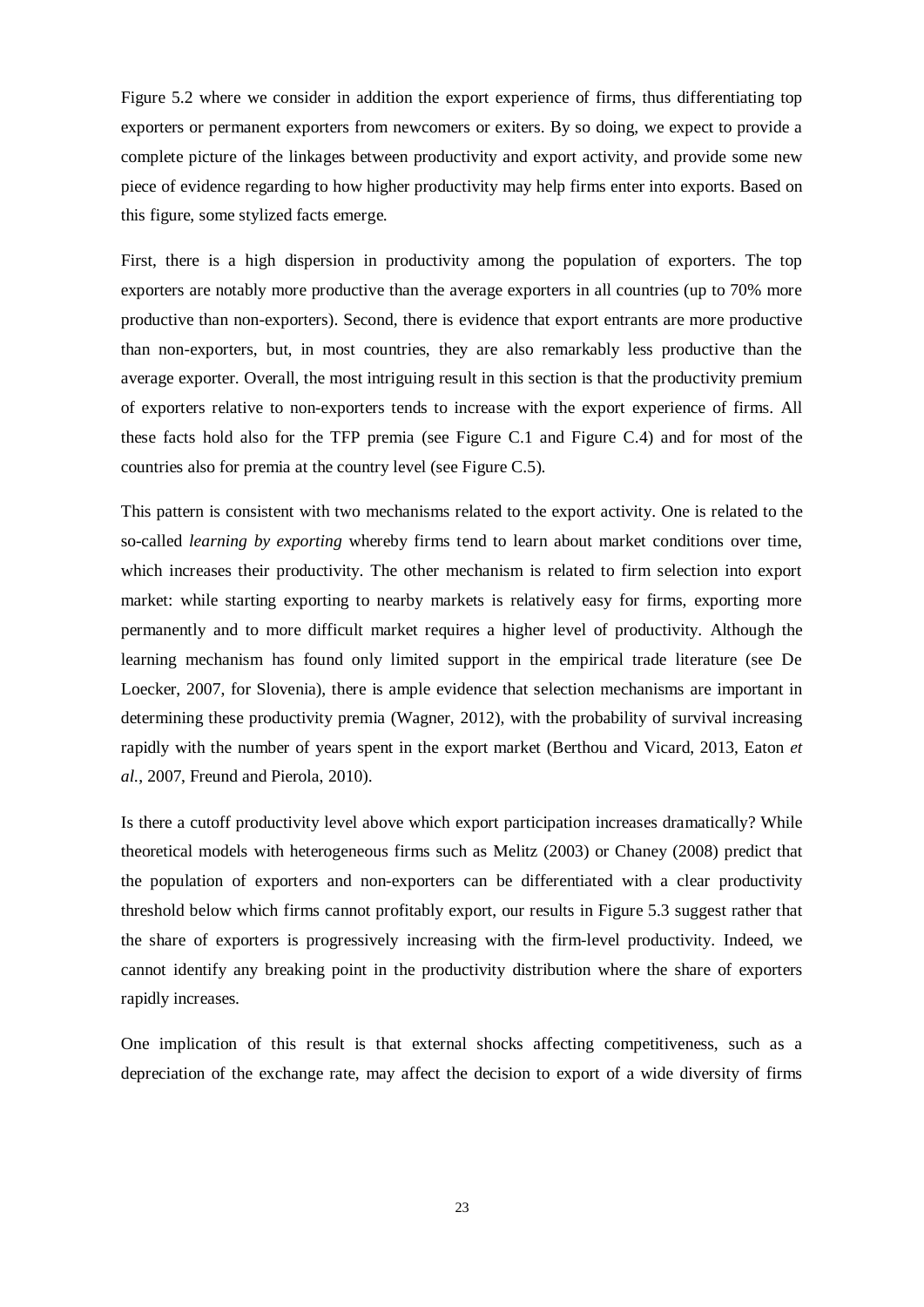characterized by both high and low productivity levels. The reaction of firms at the extensive margin may therefore be more important than what theoretical models with heterogeneous firms actually predict.<sup>21</sup>



**Figure 5.3 - Share of exporters over labor productivity deciles, 2004-2012.** 

-

#### **5.2. The dynamics of wages and productivity for exporters versus non-exporters**

We now focus our attention on the dynamics of wages per worker and productivity, which are both key indicators of competitiveness. The value-added of the CompNet data in its Trade module is that it allows identifying the contribution of exporters and non-exporters to the dynamics of these two variables, whereas national account cannot make this distinction. On the one side, making the distinction between exporters and non-exporters allows identifying the changes in terms of cost competitiveness for the population of firms that is exposed to international competition and contribute *directly* to aggregate exports. On the other side, the dynamics of productivity and wages for non-exporters also brings valuable information, as these firms may also contribute *indirectly* to

Numbers from 1 to 10 refer to labour productivity deciles

Note: Please see a lso notes on Figure 5.1.

In these models, such as Melitz (2003), only firms around the productivity threshold are expected to be affected by external shocks such as variations in the foreign demand or exchange rates movements. In this set-up, how aggregate trade flows are affected by the extensive margin of exports therefore depends upon the shape of the productivity distribution within the country and sector (di Mauro and Pappada, 2014).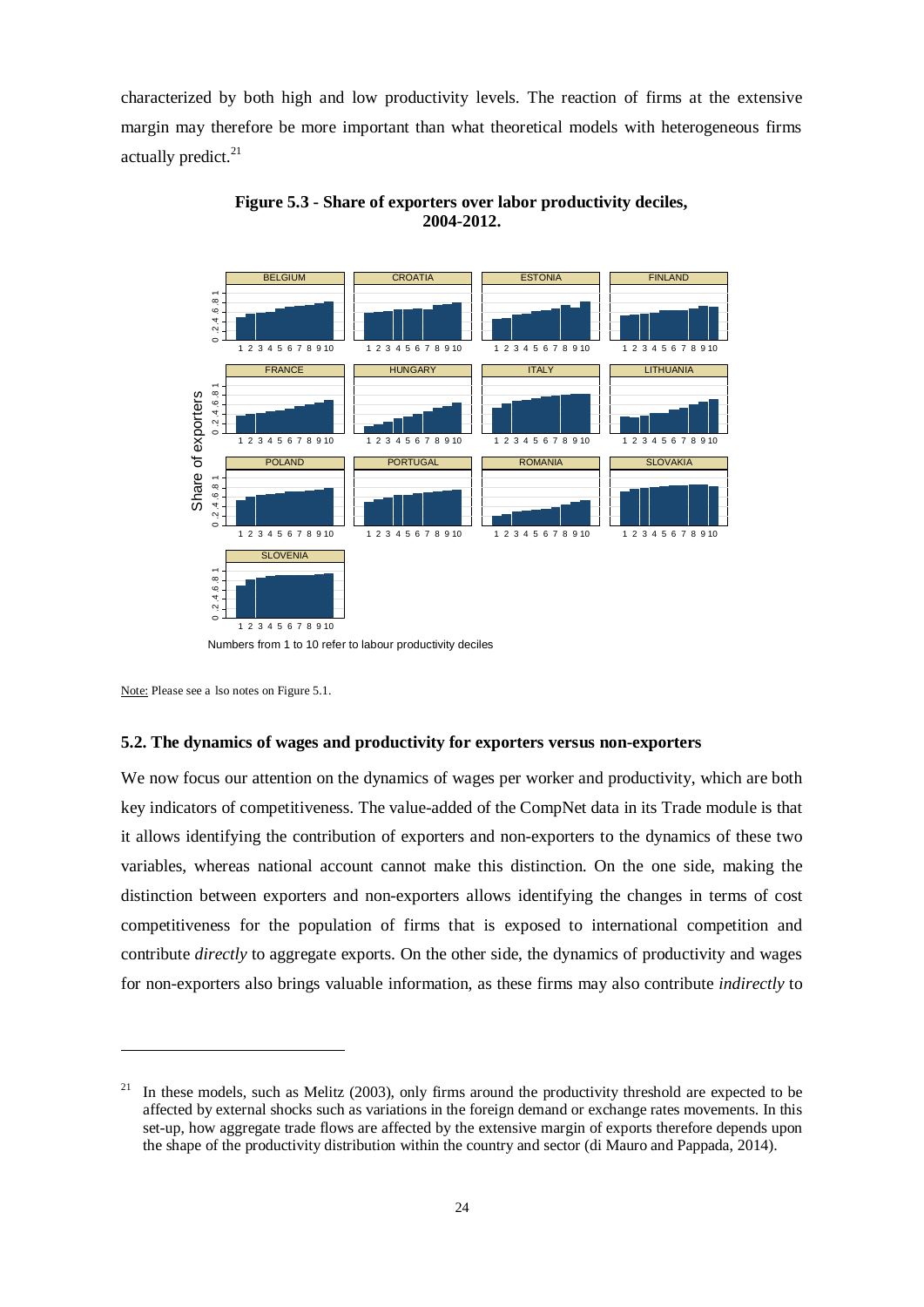aggregate exports, either because they export indirectly through wholesalers or because they supply inputs to final goods firms which then export.



**Figure 5.4 - Growth rate of wages per worker** 

Note: Graph obtained using the sample with more than 20 employees and harmonized thresholds, at country-level.



**Figure 5.5 – Distribution of the growth rate of wages per worker (p10 to p90) in 2007** 

Note: Graph obtained using the sample with more than 20 employees and harmonized thresholds, at country-level.

Figure 5.4 depicts the growth rate of the weighted mean of wages per worker distinguishing between exporting and non-exporting firms. For most countries, the period of the trade collapse in 2009 is marked by a strong decline in the growth of wages for both exporters and non-exporters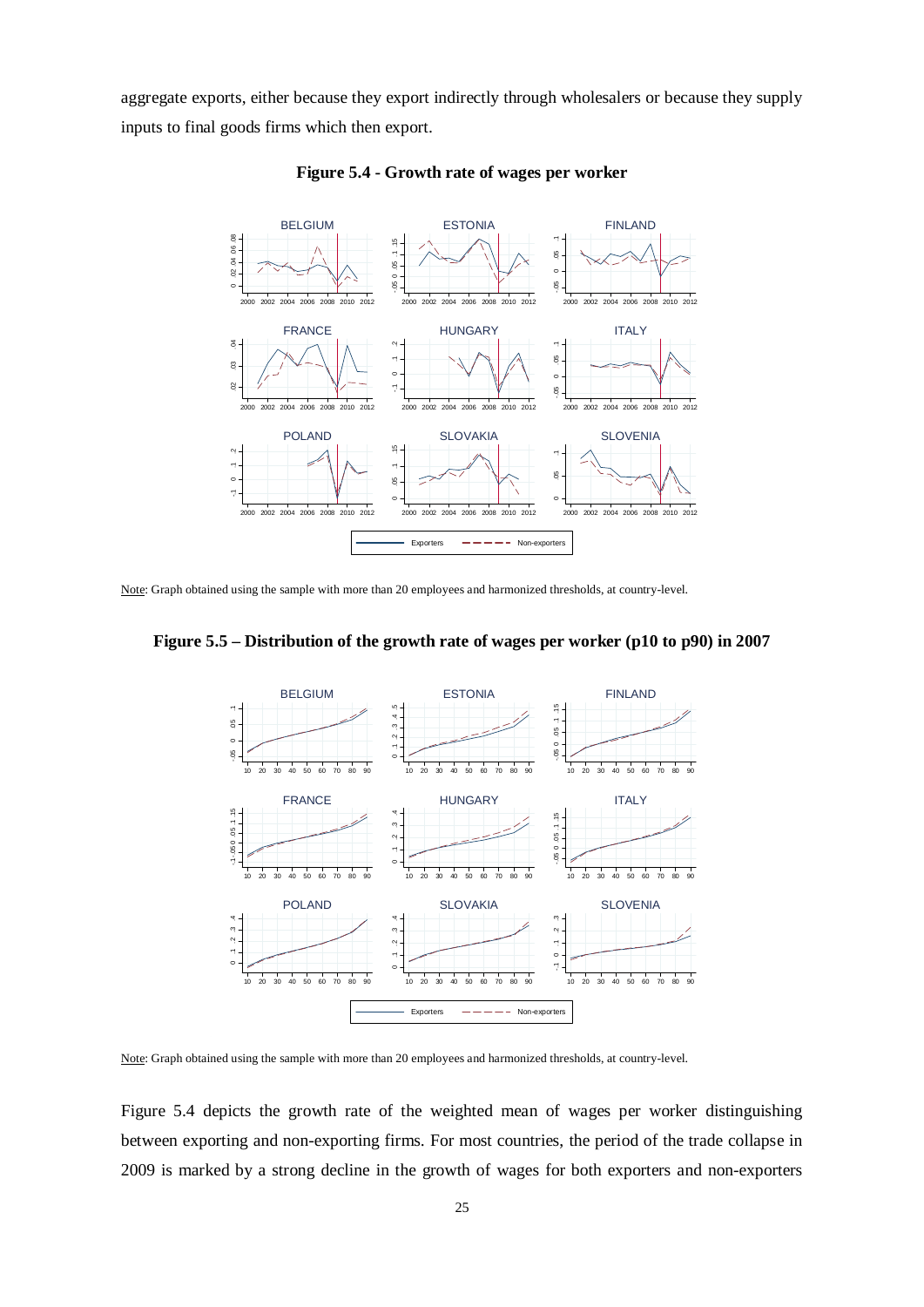(Finland is an exception). Overall, no clear difference in terms wage growth can be observed between exporters and non-exporters, except for some countries such as France. This observation is comforted by the distribution of wage growth in Figure 5.5. With the exception of Estonia and Hungary where the growth of wages is more pronounced for exporters than for non-exporters, the shape of the distributions for the two populations of firms is very similar for the rest of the countries.



**Figure 5.6 - Growth rate of mean labor productivity** 

Note: Graph obtained using the sample with more than 20 employees and harmonized thresholds, at country-level.





Note: Graph obtained using the sample with more than 20 employees and harmonized thresholds, at country-level.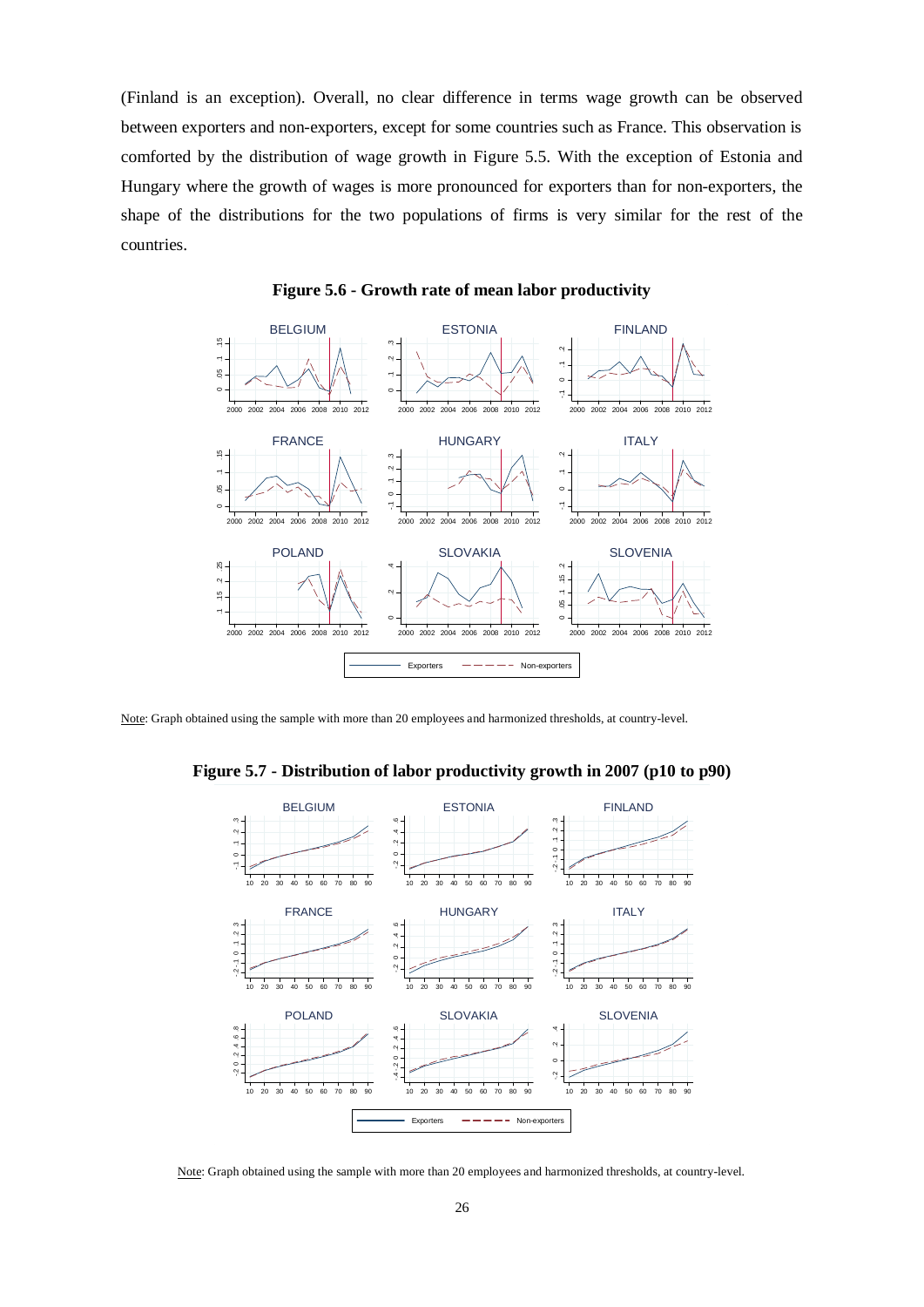We complement this investigation by replicating these charts for the growth of firm-level labor productivity. In Figure 5.6, the growth rate of labor productivity declined sharply during the year of the trade collapse, with a rebound for most countries in the following year. As in the case of the growth of wages, however, we do not observe any clear-cut heterogeneity between exporters and non-exporters in terms of their productivity dynamics, whereas the previous section identified a higher productivity level for the population of exporters. To complete the analysis, we report in Figure 5.7 the distribution of firm-level productivity growth in 2007 for the population of exporters and non-exporters. It confirms that exporters and non-exporters do not present systematic differences in terms of their productivity dynamics. This result is robust across years and countries. In an unreported chart, we also confirm very similar dynamics of unit labor costs for exporters and non-exporters.<sup>22</sup> Overall, while these results do not exclude the possibility that the dynamics of productivity and wages may differ for the two populations of firms in some years and for some countries, they show that such empirical pattern is not systematically verified and does not dominate, on average, in our sample. Hence, most of the heterogeneity between exporters and nonexporters relates to their levels of productivity and wages, consistently with the self-selection hypothesis.

#### **5.3. Profit margins and the financial position of exporters and non-exporters**

We complete the descriptive statistics presented in the previous sections by an investigation about the profitability and financial position of exporters relative to non-exporters. Recent papers have been investigating the relationship between finance and exports at the firm-level, mostly for single countries. They have identified that exporters (but also importers) tend to report a better financial health than non-exporters and are less likely to be financially constrained (Greenaway et al., 2007; Berman and Héricourt, 2010; Minetti and Zhu , 2011; Chor and Manova, 2012; Bas and Berthou, 2012). Other works have also identified profitability differences between the two categories of firms (Fryges and Wagner, 2010; Vogel and Wagner, 2010; Grazzi, 2012).

We complete this very dense literature mostly focusing on firm-level data for single countries by providing cross-country descriptive evidence about the financial position of exporters and nonexporters for European countries, using the joined distributions of trade and financial indicators into the CompNet dataset. In addition to the export status of the firm, the raw data underlying the CompNet database also cover financial data at the firm level. Based on financial data, several standard financial indicators (return on assets, leverage, debt burden, collateral etc.) are constructed

-

Note that in the whole CompNet exercise we are using industry-level deflators by country rather than firm-level prices. We are therefore not capturing the dynamics of prices, which may be heterogeneous for exporters and non-exporters.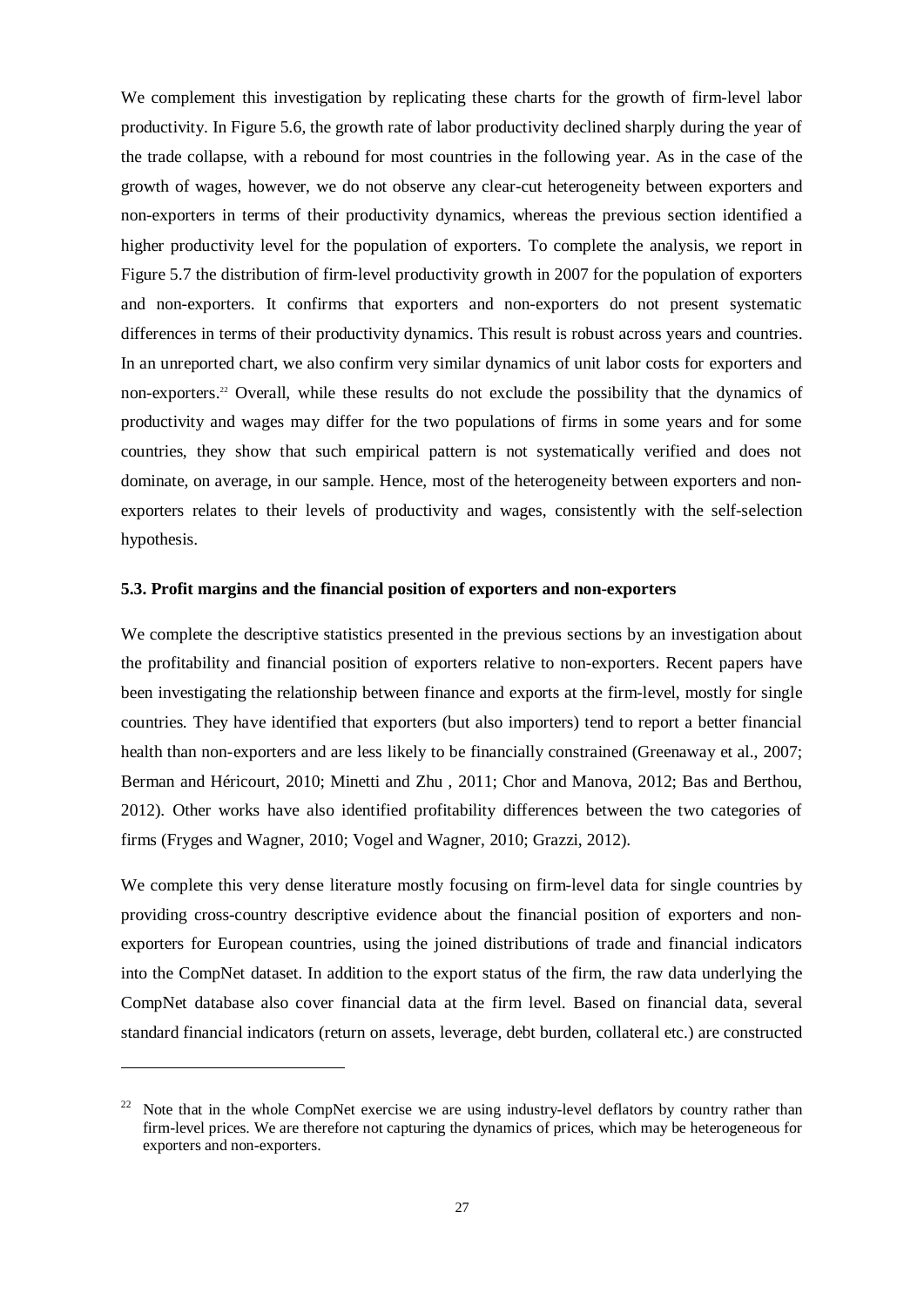for the full population of firms, but also for the populations of exporters and non-exporters in the CompNet's Trade module.<sup>23</sup>

Note that, as financial data is collected according to national accounting standards, making comparison across countries remains a difficult exercise. Therefore, we do not intend to compare the financial position of exporters across countries, but rather to compare exporters and nonexporters within each country and also over time.

Figure 5.8 shows the evolution of median profit margins for exporters versus non-exporters over time for the 20E samples (calculated as price-cost margins). The results confirm that in most countries, exporters are more profitable than non-exporters. The pattern holds over time and the gap appears to be larger in small open economies, such as Estonia or Belgium.



**Figure 5.8 - The evolution of median profit margins Exporters vs non-exporters** 

The profit margins appear to be very pro-cyclical, with a sharp decline observed in 2009 followed by a rebound the year after. This reflects the productivity pattern observed in those years for most countries, which is explained to a large extent by a drop in demand not fully compensated by a reduction of labor costs within each firm (labor hoarding). Interestingly, in most countries, the decline in profit margins in 2009 can be observed for both exporters and non-exporters, but the rebound in 2010 is often more sizeable for exporters than for non-exporters. This result may signal

1

<sup>23</sup> For details on how the financial indicators are constructed and their availability, the reader may refer to Ferrando *et al.* (2015)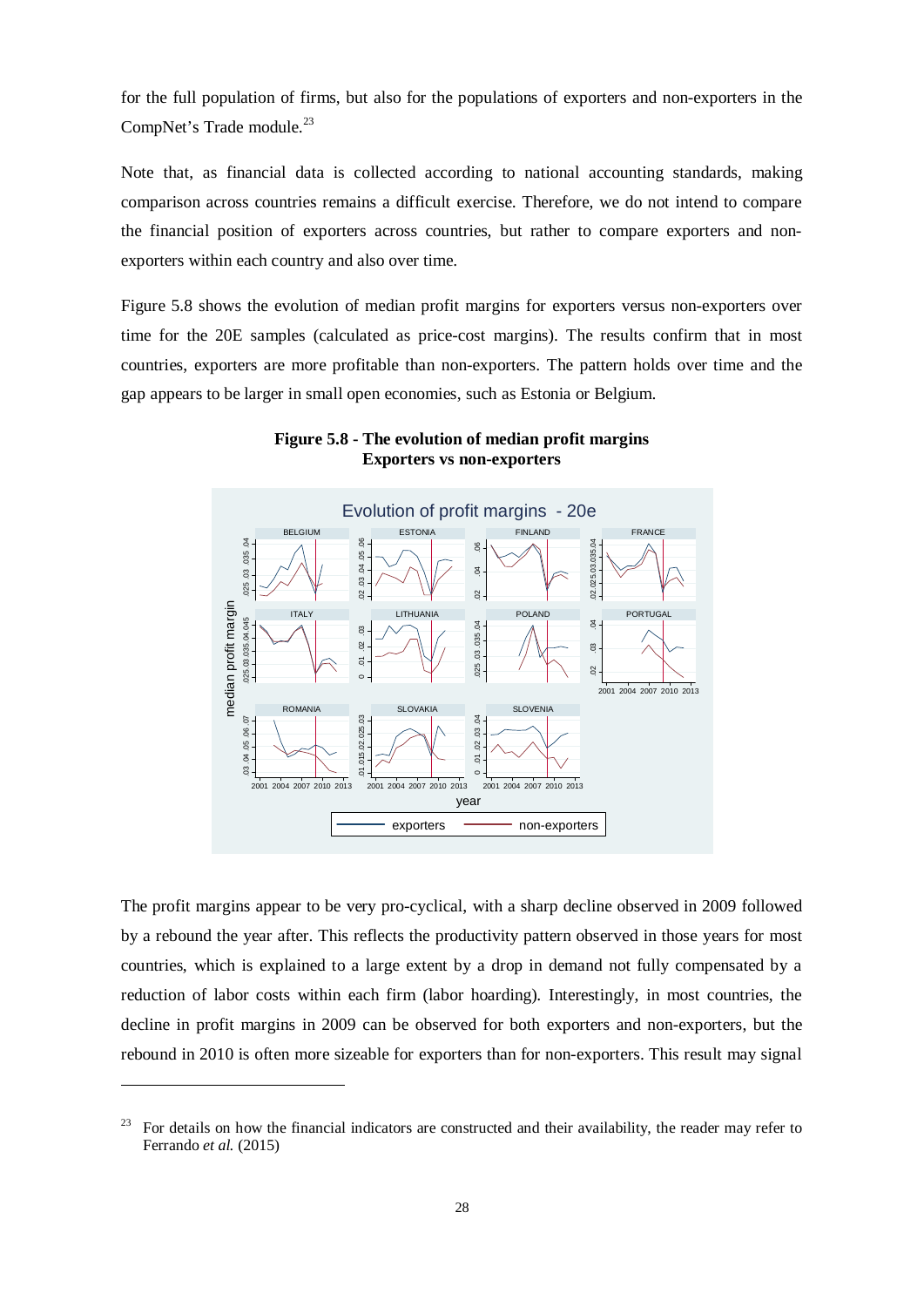that exporters were able to serve demand in more dynamic markets and raising their profit margins, whereas the domestic demand in Eurozone countries especially remained weak in the following years.



# **Figure 5.9 - The evolution of median debt burden Exporters vs non-exporters**

We complete this evidence showing the higher profitability of exporters relative to non-exporters by reporting in Figure 5.9 the debt burden for both categories of firms, measured as the interest rate paid divided by operating profit/loss. This variable can be interpreted as an indicator of the financial fragility of firms, an increase in the ratio being associated with higher risks of default. Differences across firms, however, may also indicate heterogeneity in terms of their capacity to have access to external finance. The fact that exporters are more productive and larger than nonexporters may indeed help them to borrow more from banks, other financial intermediaries and also from suppliers through trade credit.

Figure 5.9 indicates that exporters tend to have a higher debt burden than non-exporters. This result is in line with the assumption retained in recent trade models (see for instance Manova, 2013) that exporting requires paying an additional fixed cost compared to selling goods in the home market, which has to be financed by financial intermediaries or suppliers through trade credit. The dynamics of the debt burden for each category of firms appears quite volatile since 2008. The decline in the debt burden observed in many countries may be related to a decline of the supply or demand of credit, to the reduction in the policy rates in Eurozone countries, or even to firm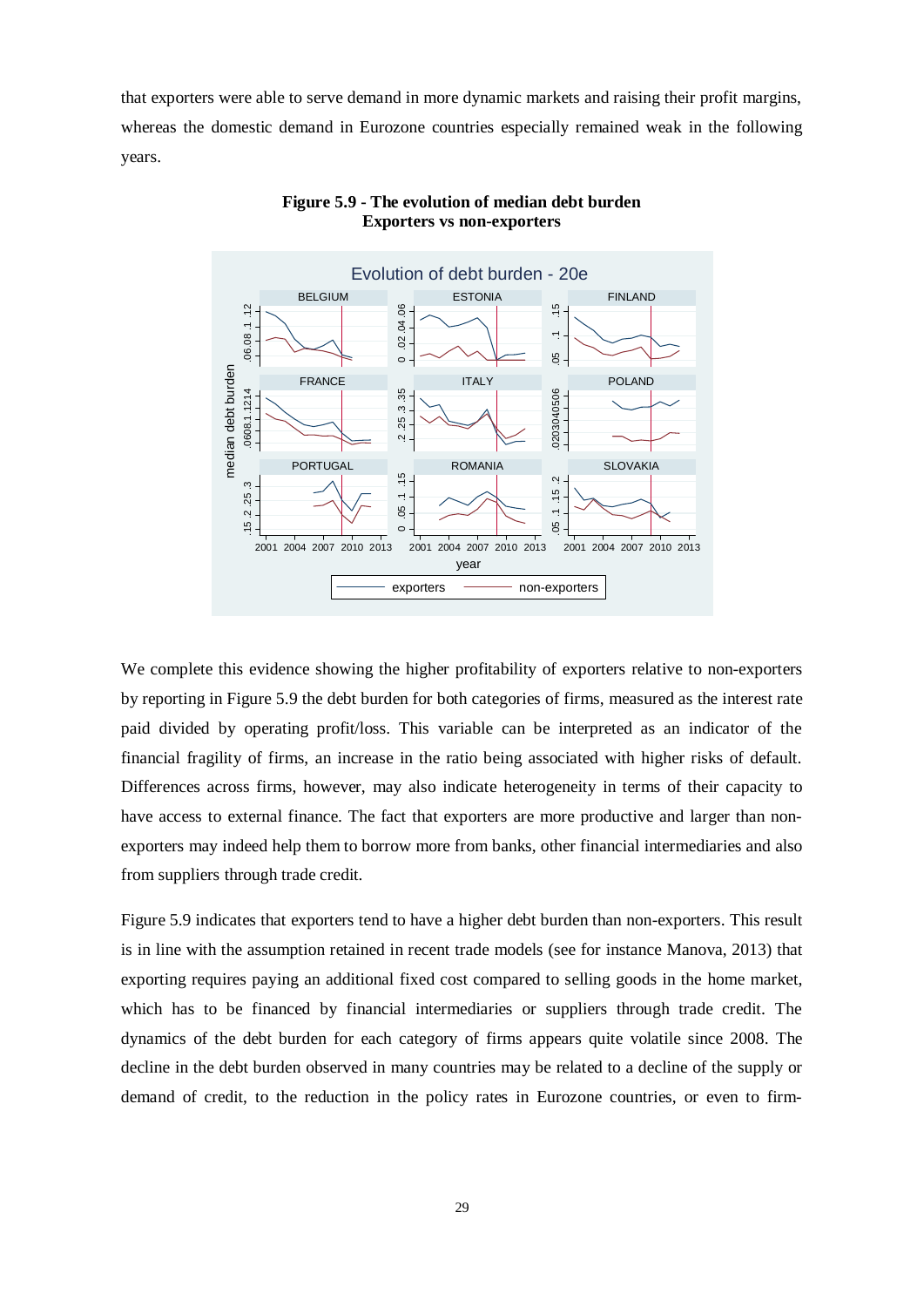selection during the crisis.<sup>24</sup> We also observe in some countries such as Estonia, France or Italy that the decline in the debt burden was more sizeable for exporters with respect to non-exporters. More research will be needed in order to establish the sources of these heterogeneous dynamics for exporters relative to non-exporters.

# 6. FIRM-LEVEL PRODUCTIVITY AND THE INTENSIVE MARGIN OF EXPORTS

# **6.1. Firm-level productivity and export intensity**

This section aims at analyzing the intensive margin of exports (i.e., the amount exported per firm). While the extensive margin (e.g. firm selection) is important in explaining the cross-sectional distribution of aggregate exports across destinations, adjustments along the intensive margin seems to dominate in the short run (see for example Hummels and Klenow, 2005, Amurgo-Pacheco and Pierola, 2008, Behrens *et al.*, 2013, Bricongne *et al.*, 2012, etc.).





We report in Figure 6.1 the coefficient of correlation (period average) between firm-level exports and firm-level productivity. This picture is completed with the correlation of firm productivity with the exports intensity, defined as the ratio of exports over turnover.<sup>25</sup> This correlation is on average

-

<sup>&</sup>lt;sup>24</sup> The role of firm-selection is unclear here, as the debt burden may increase by a composition effect if more fragile firms with less access to external finance *ex-ante* went bankrupt during the crisis.

<sup>&</sup>lt;sup>25</sup> The numbers reported are averages over the period 2006-2012.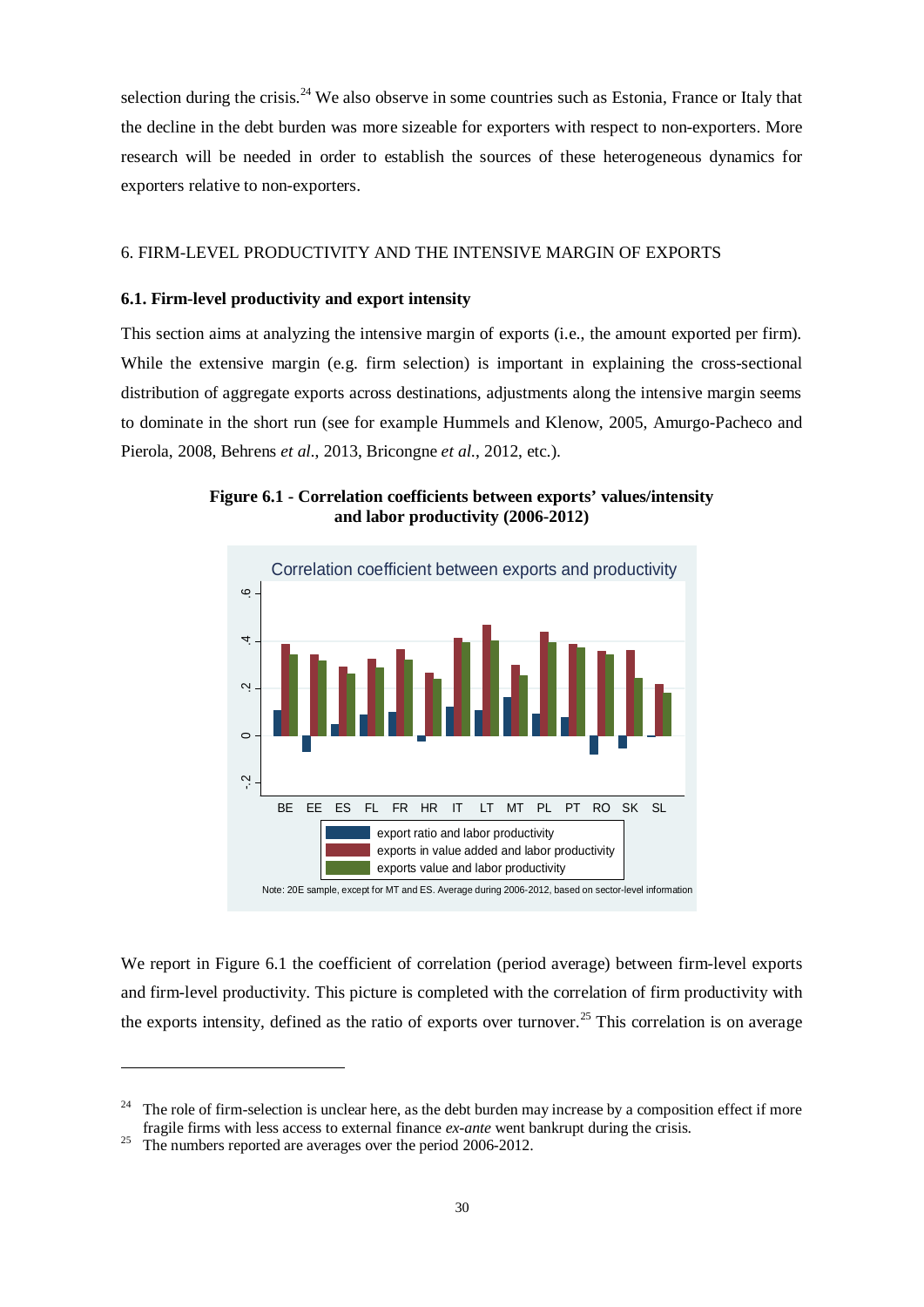positive and confirms previous findings in the literature. Conditional on being an exporter, more productive firms tend to export more than less productive ones.

The correlation of productivity with exports intensity is also positive on average, but less strong. This implies that an important part of the positive correlation between productivity and exports is explained by the fact that more productive firms are also larger. Still, beyond firm size, productivity tends to increase the firm-level exports intensity in a number of countries.

To complete this picture and take into account the possibility that the relation between productivity and firm-level export values may be non-linear, in Figure 6.2, we report the ratio of the export value of the productivity decile x relative to the exports value for firms with the median productivity, in each country. Firms in top productivity deciles in all countries export, on average, 66% more than the median firm in terms of productivity, while exports for firms in the lower buckets are about 40% below the values for the median class.

**Figure 6.2 - Exports' value per firm (logs) relative to median labor productivity class (2006-2012)**



Note: chart produced using the country-level files of the CompNet's Trade module, adjusted for reporting thresholds, 20E sample.

This leads to a concentration of exports in the top labor productivity deciles. On average across sectors and countries, results reported in Figure 6.3 show that most productive firms in the  $10<sup>th</sup>$ decile of the productivity distribution account, on average over the 2006-2012 period, more than a quarter of total exports, while the shares of firms displaying a below median productivity averaged at under 5%. This result completes evidence discussed in section 4.3 where we identified that top exporters in each country make the bulk of aggregate exports. The numbers reported in Figure 6.3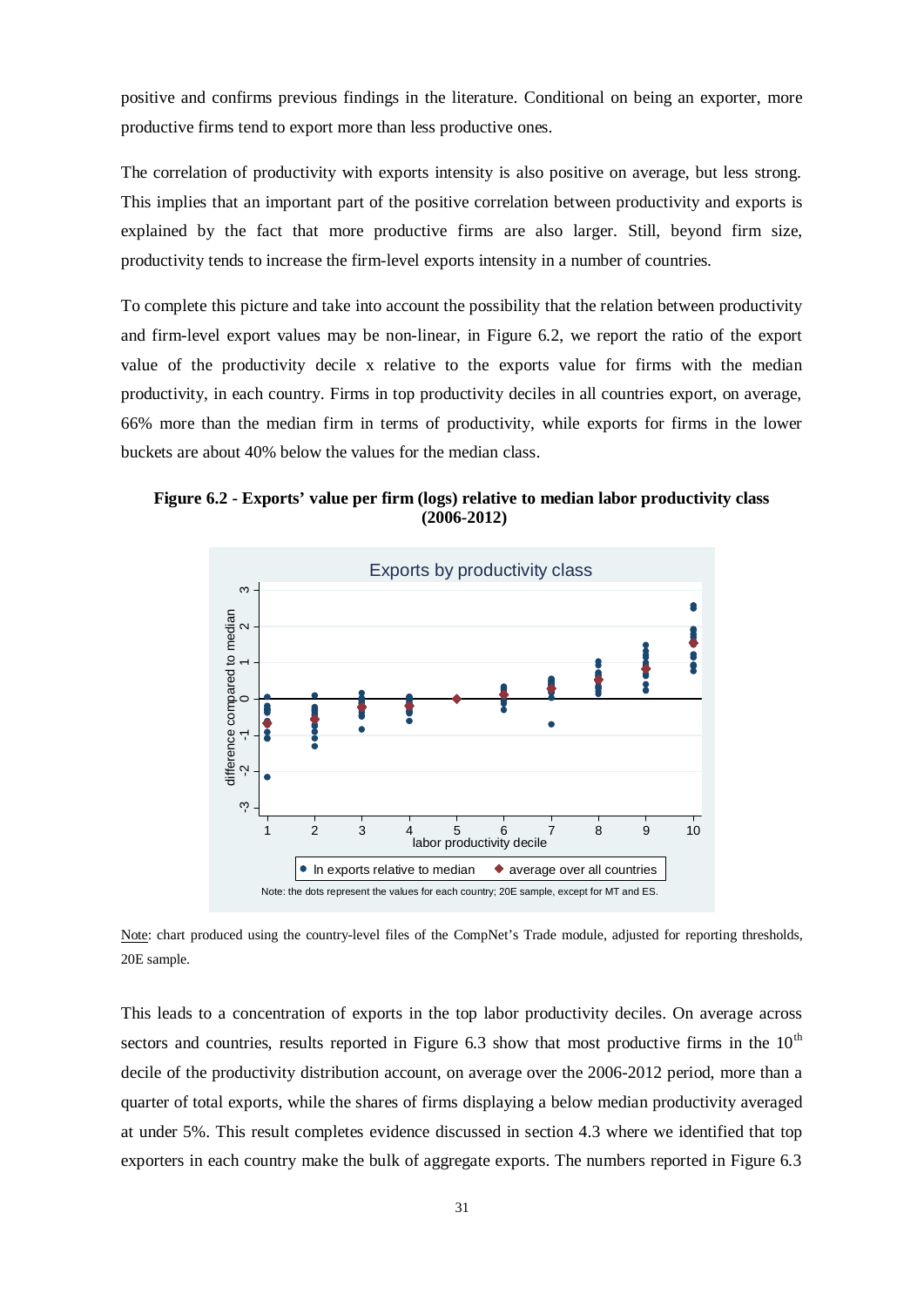confirm that these firms are much more productive than any other firm in each sector and country, which may result from their better ability to profitably export a wide variety of goods to a large number of destinations. More research is certainly needed to identify the sources of their success (e.g. the role of research and development, managerial skills, or networks aspects of the firm's activity such as belonging to a business group or more generally participating to global value chains). Also, as already discussed, a consequence of this very high concentration of exports among a small number of large companies is that productivity shocks affecting these firms must have a very strong impact on aggregate export performance.



**Figure 6.3 – Share of export by labor productivity deciles (2006-2012)** 

#### **6.2. Export dynamics and firm productivity**

Accounting for firm heterogeneity in terms of productivity is key to understand export dynamics. More productive firms are not only more likely to become exporters, but may also behave differently in adjusting their intensive margins in response to other macroeconomic shocks. In this section, we look at how export performance differed during the most recent economic cycles along the productivity distribution of firms.

Comparing exporting firms below and above the median productivity (TFP), we find that more productive firms are more likely to exhibit a higher increase or a lower decline in their average export growth rates. This result is summarized in Figure 6.4, which tracks export growth of these two groups of firms from 2006 to 2012. The average growth rates are calculated, separately, for each country and over 3 different periods, that is a pre-crisis phase (2006-2007), the post-Lehman phase (2008-2009) and the latest period (2010-2012). For all countries and sub-periods, results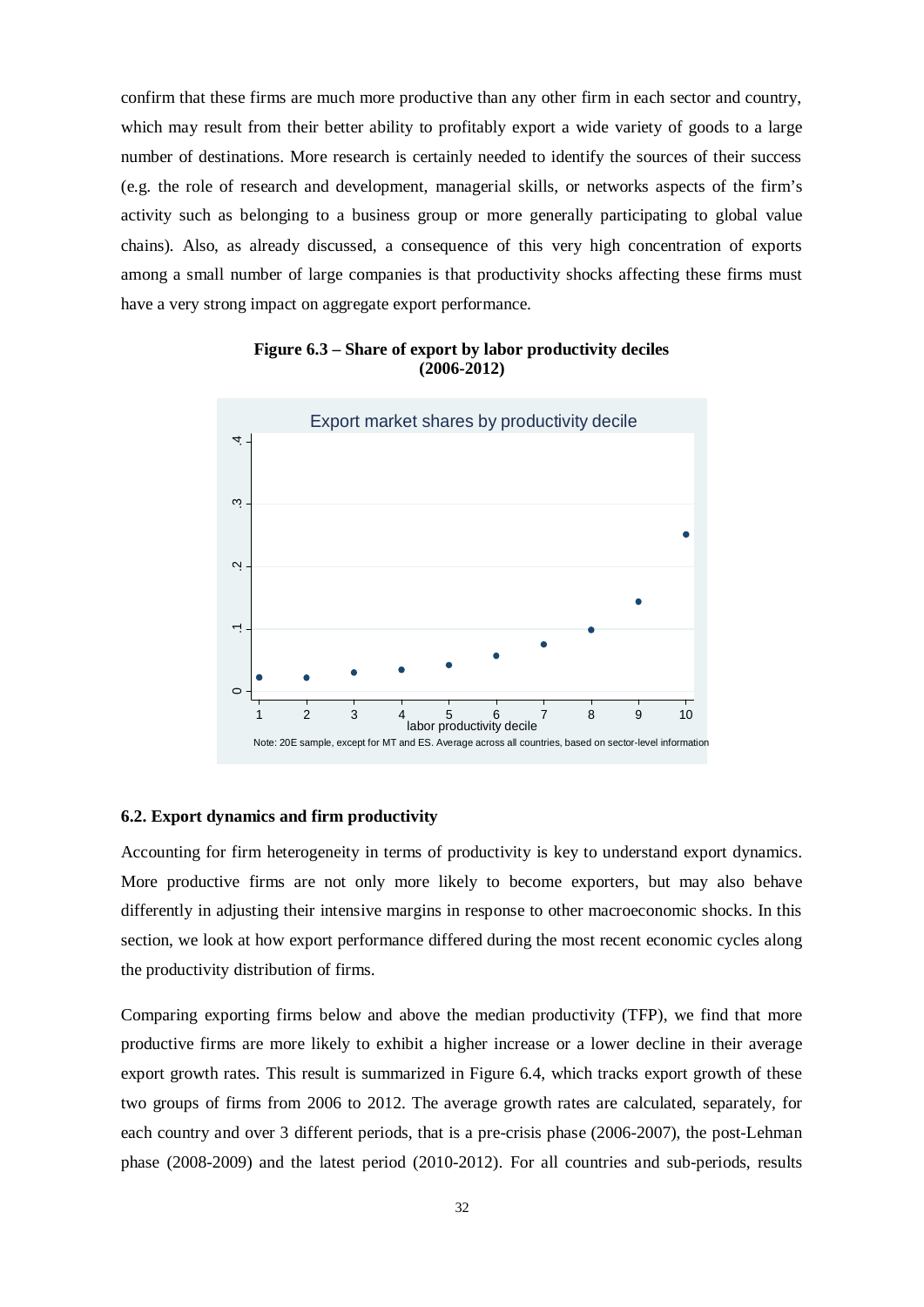show that more productive exporters have, on average, higher export growth. In 2008-2009, when exports declined sharply, more productive exporters experienced a smaller drop in export growth. In addition, our results imply that this advantage of the more productive firms was carried over to the recovery period, to 2010-12. On average, the difference in the growth rate of low and high productivity firm is similar to the difference before the crisis.



**Figure 6.4 - Average export growth of firms below and above the median TFP from 2006-2012** 

It is worthwhile noting that this result does not account for country-specific effects or sector-level differences across countries. In addition, systematic difference in growth rates across small and large scale exporters may also drive the above results if productivity and the level of export sales are correlated. Using the sector-level version of the data, we compare the export growth of firms by running OLS regression. We control for country-, sector- and time-specific differences that might exist between high and low productivity firms. The key insights remain unchanged as illustrated by Figure 6.5, which indicates that, on average, there is about a 20 percentage point difference in the export growth rate of the least and most productive exporters even after controlling for sector composition, year and country effects.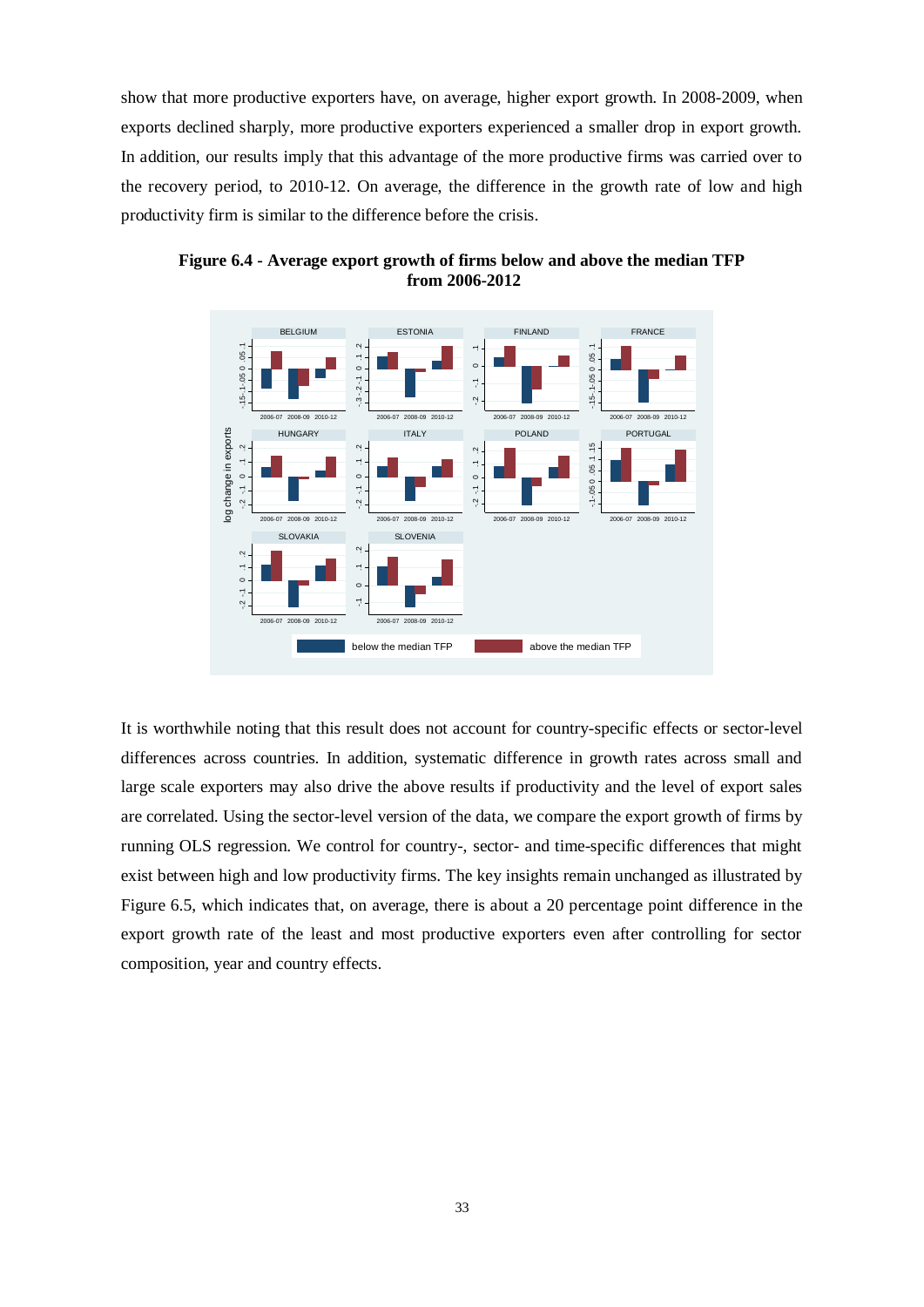

**Figure 6.5 - Average export growth of firms by TFP deciles** 

Note: Firms' export growth averaged over the deciles of TFP for all countries using the CompNet 20+ database. The regression line results from controlling for country and sector fixed effects and lagged export value. The slope of the regression line expresses the average growth difference by deciles assuming the same difference between each decile due to linearity.

#### **6.3. Export dynamics and firm productivity during the crisis**

We now move a step forward and ask whether the micro evidence on the relationship between export growth and productivity can provide some new light on the macro side. The Eurozone crisis has been characterized by significant cross-country heterogeneity in terms of current account dynamics, with *ex-ante* deficit countries facing a sharp current account adjustment, whereas little reverse adjustment was observed among surplus countries. In this exercise, we make use of our database in order to identify the contribution of low versus high productive firms (within the population of exporters) to this process of current account adjustment. In Figure 6.6, we plot the current account adjustment recorded by CompNet countries between 2008 and 2012 (as a percentage of GDP) against export growth in 2011-12 for two groups of firms: high (above median) and low (below median) productivity firms.

The data shows quite neatly a statistically significant and positive correlation between current account adjustments and export growth only among the most productive firms (right panel). This is to say that, from the export side, the reduction of external imbalances within Europe is essentially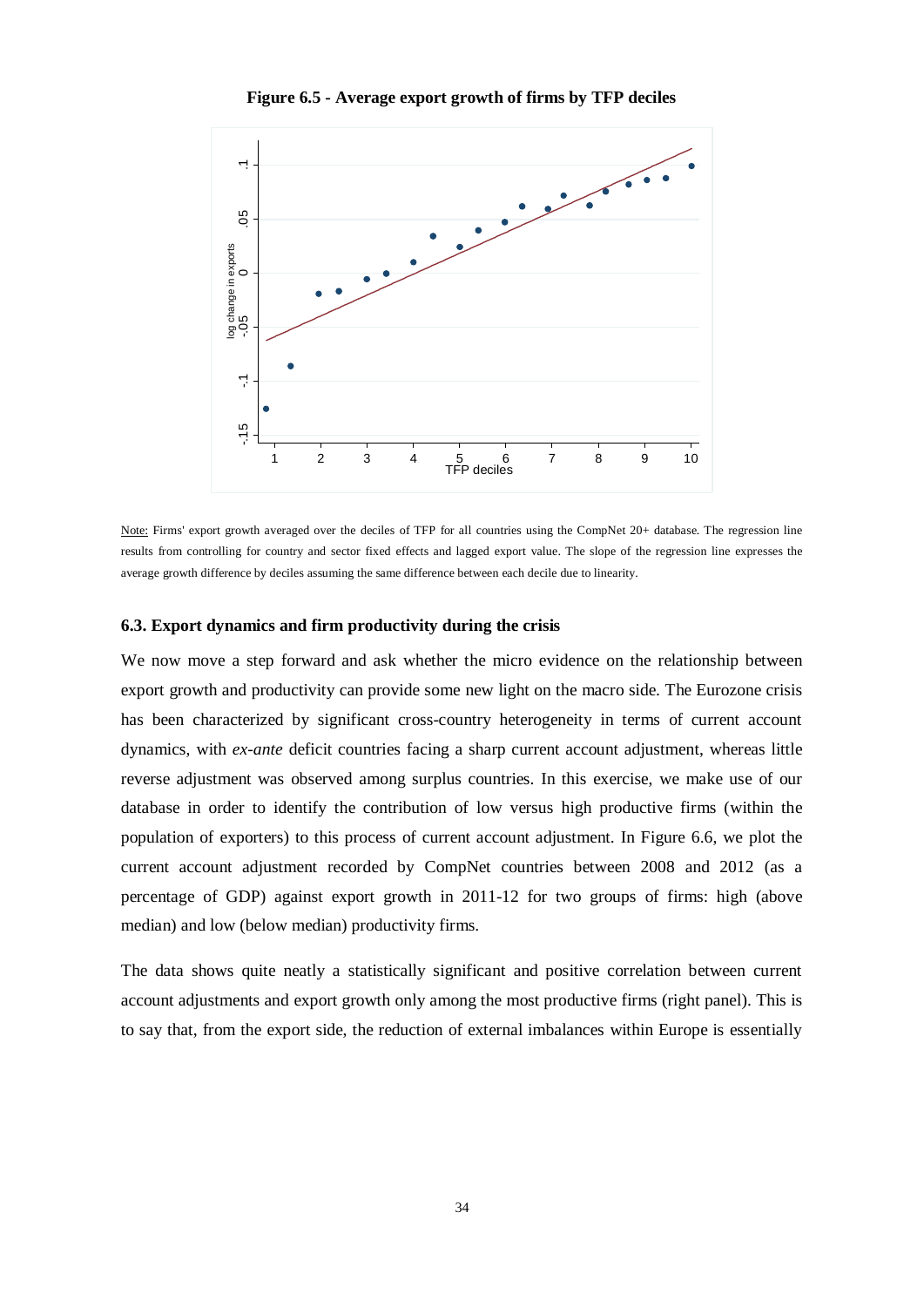driven by the exports growth of the most productive firms in ex ante deficit countries.<sup>26</sup> The less productive firms, on the contrary, were not able to grow in the exports market. This evidence is consistent with preliminary results in the trade literature (e.g. Berthou and Vicard, 2013 or Eaton *et al.*, 2007) showing that only a small number of very high productive firms are able to operate durably on global markets, whereas less productive firms have a less stable participation and are more exposed to domestic shocks.

Even if a much more careful analysis is required to derive robust implications for policy, this simple graph proves that insights from micro data can provide a new perspective on a macro variable, like the current account balance.





# 7. CONCLUSIONS

1

In this paper, we provided a detailed analysis regarding the activity of European exporting firms. This cross-country study is based on the CompNet's Trade module, which reports for 15 countries so far information about the joint distributions of productivity and trade at the firm-level by sector. Unlike most studies published so far reporting descriptive evidence for the populations of exporters

<sup>26</sup> The analysis here focuses on the export side, as the CompNet trade module in its early version is only collecting the import status of firms when available, but not the import value.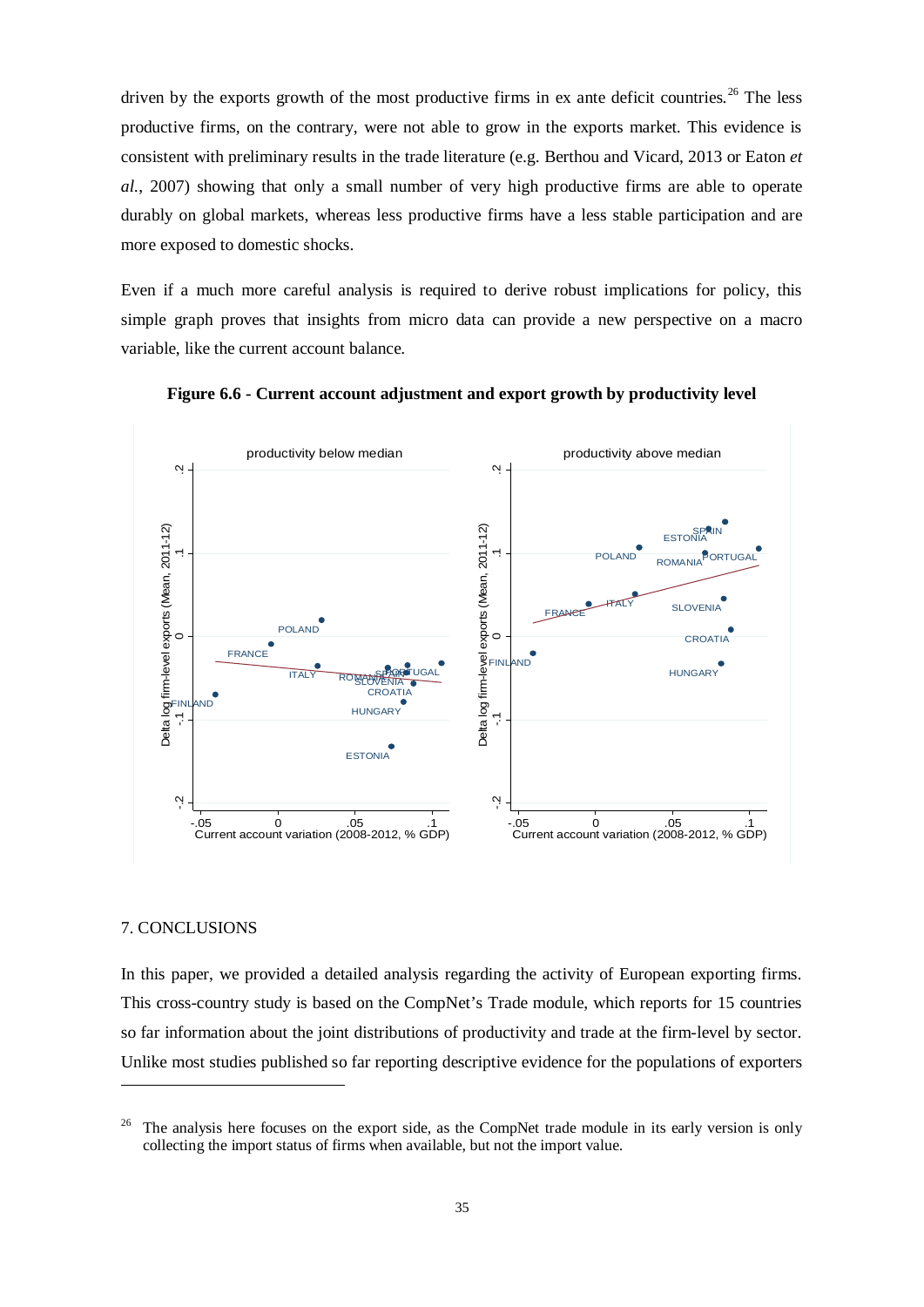and non-exporters, the indicators were obtained by running for several countries a single program. This ensures that differences across countries are not driven by the use of different empirical methodologies. $27$ 

We reported a series of descriptive statistics with the objective of confirming stable empirical relations for a large set of countries. We first identified that in all countries aggregate exports are highly concentrated among a very small set of firms. We then confirmed the key role played by productivity in determining firm-level export participation and survival. Finally, we provided evidence that productivity is a strong determinant of export performance of firms. Top productive firms are indeed the ones that concentrate the bulk of aggregate exports in each country and industry. On top of this, firm-level productivity has also a significant influence on firm-level exports growth. We showed in particular that during the crisis, the export growth of the most productive firms facilitated the current account adjustment of European "stressed" countries, while the exports of the low productive firms remained stagnant.

While the aim of this paper was to provide a series of stylized facts using the CompNet's Trade module, which, we believe, is a useful material for policy analysis focusing on the evaluation of countries' competitiveness, other research projects, initiated within the CompNet network, have already started using this data. For instance, Berthou, Demian and Dhyne investigate the impact of real exchange rates movements on firm-level exports, and provide new cross-country evidence about the heterogeneous response of firms based on their size or their productivity. The different response of low versus high productive firms contributes to the explanation of the so-called exchange-rate disconnect puzzle. In a different project, Demian and Di Mauro study the link between exchange rate movements and *aggregate* exports by country, and identify the role played by the dispersion of productivity within sectors. Barba Navaretti et al. estimate a general gravity equation to test whether aggregate exports are solely determined by average productivity, as predicted in standard trade models with heterogeneous firms à la Melitz (2003), or also by higherorder moments of the productivity distribution as the evidence on top exporters herein shown would suggest. Finally, Berthou, Manova and Sandoz investigate the effects of trade (export opportunities, import of inputs and import competition) on misallocation and aggregate productivity.

These research projects will provide new insights about the role played by micro-level heterogeneity for a better and more informed evaluation of competitiveness and growth in Europe.

-

<sup>27</sup> As noted in the introduction, cross-country heterogeneity in terms of the underlying samples or accounting rules remain, and continue to affect the indicators published in the CompNet's trade module. Future users of this data should therefore carefully interpret cross-country comparisons.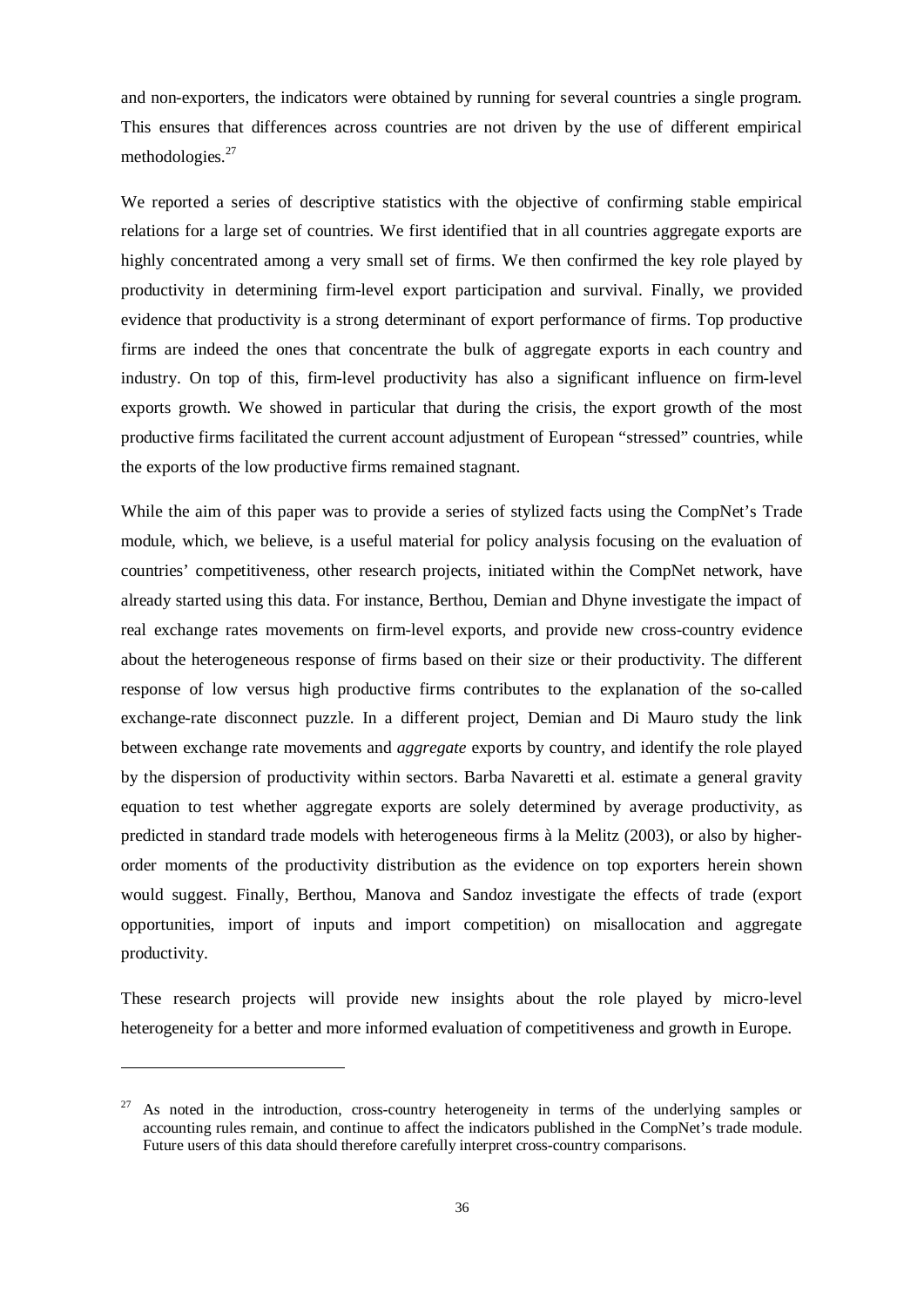## BIBLIOGRAPHY

- Amiti, Mary, Oleg Itskhoki and Jozef Konings. 2014. "Importers, Exporters, and Exchange Rate Disconnect." *The American Economic Review*, 104(7), 1942-78.
- Amurgo-Pacheco, A. and Martha D. Pierola. 2008. "Patterns of Export Diversification in Developing Countries: Intensive and Extensive Margins." *World Bank Policy Research Working Paper*, (4473).
- Bas, Maria and Berthou, Antoine, 2012."The Decision to Import Capital Goods in India: Firms' Financial Factors Matter," *World Bank Economic Review*, World Bank Group, vol. 26(3), pages 486-513.
- Behrens, Kristian; Gregory Corcos and Giordano Mion. 2013. "Trade Crisis ? What Trade Crisis ?" *The Review of Economics and Statistics*, 95(2), 702-09.
- Békés, Gábor, Balázs, Muraközy and Péter Harasztosi. 2011. "Firms and products in international trade: Evidence from Hungary." Economic Systems, 35(1), 4-24.
- Berman, Nicolas and Héricourt, Jérôme, 2010."Financial factors and the margins of trade: Evidence from cross-country firm-level data," *Journal of Development Economics*, Elsevier, vol. 93(2), pages 206-217, November.
- Bernard, Andrew B. and Bradford Jensen, J., 1999. "Exceptional exporter performance: cause, effect, or both?," *Journal of International Economics*, Elsevier, vol. 47(1), pages 1-25, February.
- Berthou, Antoine and Vincent Vicard. 2013. "Firms' Export Dynamics: Experience Vs Size." *ECB Working Paper*, (1616).
- Bricongne, Jean-Charles; Lionel Fontagné; Guillaume Gaulier; Daria Taglioni and Vincent Vicard. 2012. "Firms and the Global Crisis: French Exports in the Turmoil." *Journal of International Economics*, 87(1), 134-46.
- Cebeci, Tolga; Ana M. Fernandes; Caroline Freund and Martha D. Pierola. 2012. "Exporter Dynamics Database." *World Bank Policy Research Working Paper*, (WPS 6229).
- Chaney, Thomas. 2008. "Distorded Gravity: The Intensive and Extensive Margins of International Trade." *American Economic Review*, 98(4), 1707-21.
- Chor, Davin and Kalina Manova. 2012. "Off the Cliff and Back? Credit Conditions and International Trade During the Global Financial Crisis." *Journal of International Economics*, 87(1), 117-33.
- De Backer, Koen and Sébastien Miroudot. 2014. "Mapping Global Value Chain." *ECB Working Paper*, (1677).
- De Loecker, Jan. 2007. "Do Exports Generate Higher Productivity ? Evidence from Slovenia." *Journal of International Economics*, 73, 69-98.
- Di Mauro, Filippo, and Pappada, Francesco. 2014. "Euro area external imbalances and the burden of adjustment." *Journal of International Money and Finance*, forthcoming.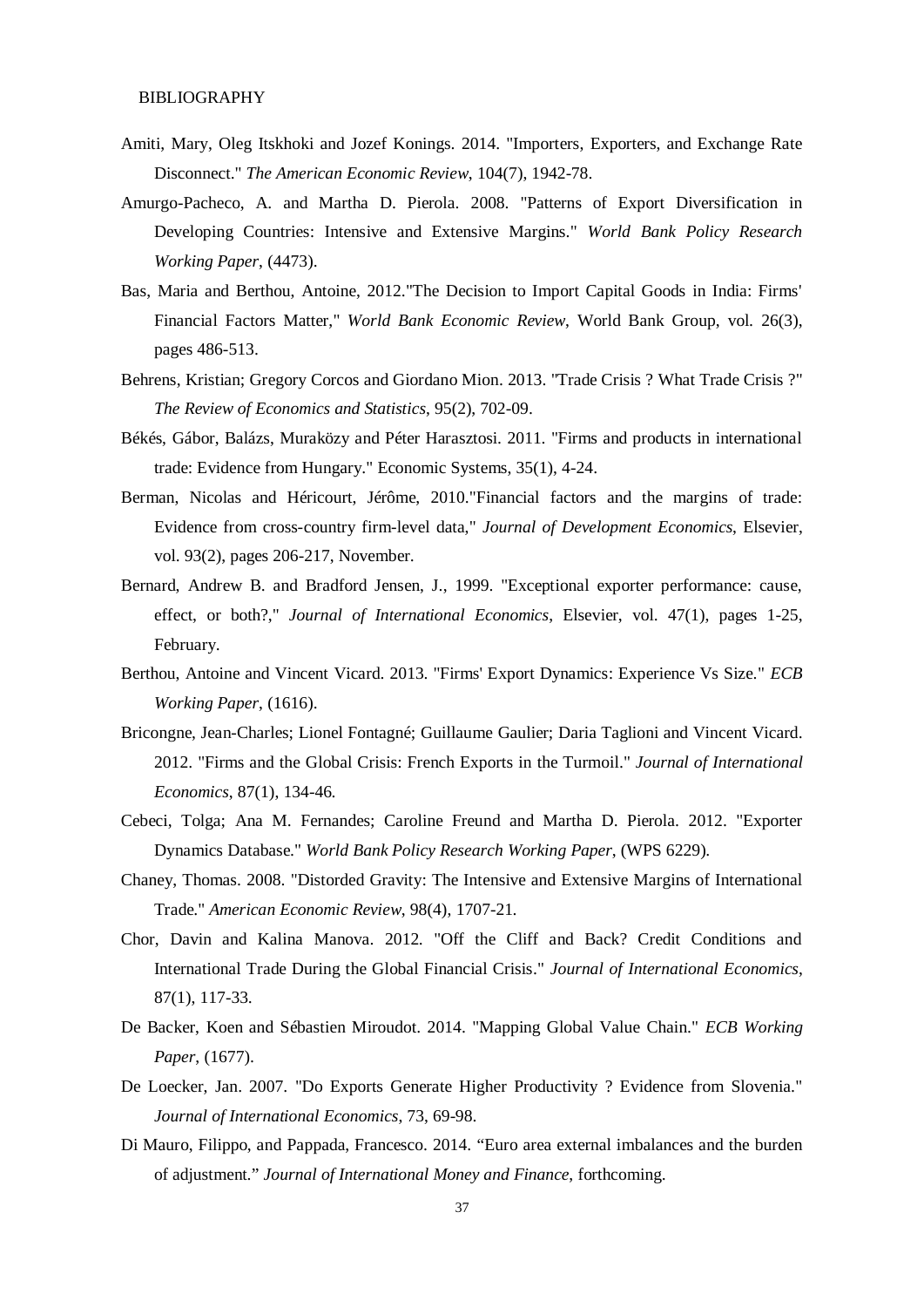- Eaton, Jonathan; Marcela Eslava; Maurice Kugler and James Tybout. 2007. "Export Dynamics in Colombia: Firm-Level Evidence." *NBER Working paper*, (13531).
- Ferrando, Annalisa, et al. 2015, *ECB Working Paper* (forthcoming)
- Freund, Caroline and Martha D. Pierola. 2010. "Export Entrepreneurs: Evidence from Peru." *World Bank Policy Research Working Paper*, (5407).
- Fryges, Helmut and Joachim Wagner. 2010. "Exports and Profitability: First Evidence for German Manufacturing Firms." *The World Economy*, 33(3), 399-423.
- Gabaix, Xavier. 2011. "The Granular Origins of Aggregate Fluctuations." *Econometrica*, 79, 733- 72.
- Gaulier, Guillaume, and Vicard, Vincent. 2013. "The signatures of euro area imbalances: export performance and the composition of ULC growth." *CompNet Policy Brief* 02/2013.
- Grazzi, Marco. 2012. "Export and Firm Performance: Evidence on Productivity and Profitability of Italian Companies." *Journal of Industry, Competition and Trade*, 12(4), 413-44.
- Greenaway, David; Alessandra Guariglia and Richard Kneller. 2007. "Financial Factors and Exporting Decisions." *Journal of International Economics*, 73(2), 377-95.
- Hummels, David and Peter Klenow. 2005. "The Variety and Quality of a Nation's Exports." *American Economic Review*, 95(3), 704-23.
- ISGEP. 2008. "Understanding Cross-Country Differences in Exporter Premia: Comparable Evidence for 14 Countries." *Review of World Economics*, 144(4), 596-635.
- Lopez-Garcia, Paloma; Filippo di Mauro; Nicola Benatti; Chiara Angeloni; Carlo Altomonte; Matteo Bugamelli; Giorgio Barba Navaretti; Emanuele Forlani; Stefania Rossetti; Davide Zurlo; Antoine Berthou; Charlotte Sandoz-Dit-Bragard; Luca David Opromolla; Ana Cristina Soares; Bogdan Chiriacescu; Ana-Maria Cazacu; Tibor Lalinsky; Emmanuel Dhyne; Elena Biewen; Sven Blank; Philipp Meinen; Jan Hagemejer; Patry Tello; Urska Cede; Kamil Galuscak; Jaanika Meriküll and Peter Harasztosi. 2014. "Micro-Based Evidence of Eu Competitiveness : The CompNet Database." *ECB Working Paper*.
- Manova, Kalina 2013."Credit Constraints, Heterogeneous Firms, and International Trade," *Review of Economic Studies*, Oxford University Press, vol. 80(2), pages 711-744.
- Masso, Jaan and Priit Vahter. 2015. "Exporting and productivity: the effects of multi-product and multi-market export entry." *Scottish Journal of Political Economy* (forthcoming)
- Melitz, Marc J. 2003. "The Impact of Trade on Intra-Industry Reallocations and Aggregate Industry Productivity." *Econometrica*, 71(6), 1695-725.
- Mion, Giordano and Luca David Opromolla. 2014. "Managers' mobility, trade performance and wages." *Journal of International Economics*, 94(1), 85-101
- Minetti, Raoul and Susan Chu Zhu. 2011. "Credit Constraints and Firm Export: Microeconomic Evidence from Italy." *Journal of International Economics*, 83(2), 109-25.
- Ottaviano, Gianmarco and Thierry Mayer. 2007. "The Happy Few: The Internationalisation of European Firms," *Bruegel Blueprints.* Brussels: Bruegel,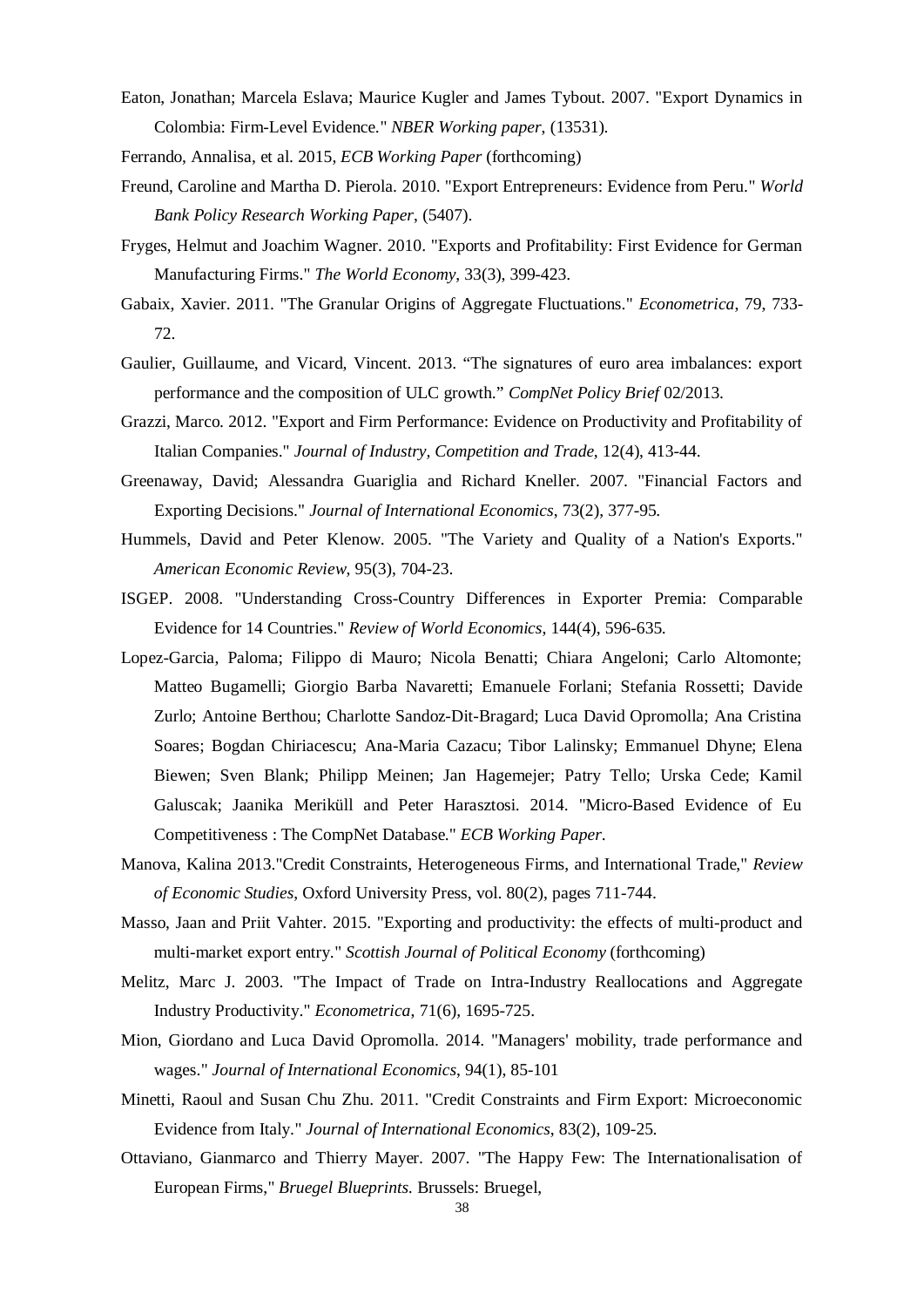- Secchi, Angelo, Federico Tamagni and Chiara Tomasil. 2014. "Financial constraints and firm exports: accounting for heterogeneity, self-selection and endogeneity," *Sant'Anna School of Advanced Studies LEM Working Paper2014/16*
- Vogel, Alexander and Joachim Wagner. 2010. "Higher Productivity in Importing German Manufacturing Firms: Self-Selection, Learning from Importing, or Both ?" *Review of World Economics*, 145(4), 641-65.
- Wagner, Joachim. 2012. "International Trade and Firm Performance: A Survey of Empirical Studies since 2006." *Review of World Economics*, 148, 235-2467.

# ONGOING RESEARCH USING DATA FROM TRADE MODULE

- Barba Navaretti, Giorgio, Matteo Bugamelli, Emanuel Forlani and Gianmarco Ottaviano. "Firms and aggregate trade performance"
- Berthou, Antoine, Demian, Vlad and Dhyne, Emmanuel. "The heterogeneous impact of exchange rates movements on European exporters"
- Berthou, Antoine, Manova, Kalina and Sandoz, Charlotte 'International trade, productivity and misallocation".
- Demian, Vlad and di Mauro, Filippo. "Exchange rates movements, aggregate exports, and productivity dispersion within sectors"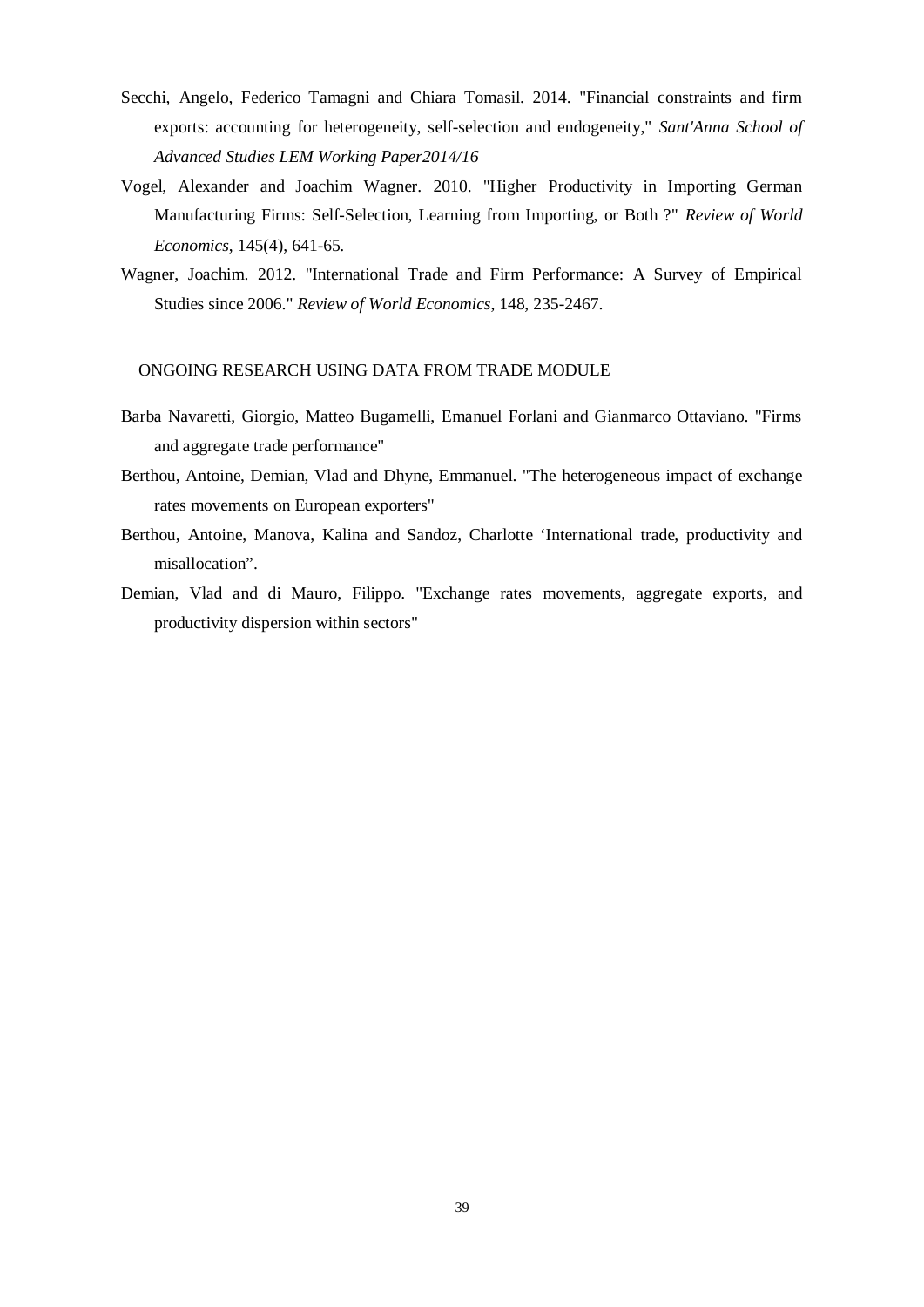# APPENDIX A. FIRM-LEVEL TRADE DATASETS BY COUNTRY

As accessing to firm level information for a large set of countries is either too costly or almost impossible because of the legal confidentiality constraints associated to firm level data, the construction of such a joined database provides an easy access to a unique set of indicators that can only be computed on the basis of firm level information. The ESCB CompNet members initially developed a common database providing moments of firm level observations/ estimations of total factor productivity (hereafter TFP), labor productivity or unit labor costs, measured at the NACE Rev. 2 two digit level or at more aggregated level for a set of EU countries from mid 1990s to early 2010s.<sup>28</sup> In addition to this first set of results, it was also decided to complement the dataset with additional modules that would provide similar information for sub-set of the population of firms. Among those modules, the Trade module has been developed to document the firm-level performance on export markets and the distribution of firm characteristics for the population of exporters versus of non-exporters. We provide below some details regarding the underlying firmlevel datasets that were used in each country to run the CompNet's Trade module.

**Belgium.** Firm level exports and imports data are provided by the Belgian customs for extra EU trade and directly by exporting/importing firms for the intra EU trade (intra-stat declarations) to the National Bank of Belgium statistical department in order to establish the official trade statistics for Belgium. Under specific agreements, NBB researchers involved in the present paper have been granted access to the individual firm declarations. The raw data detail for each firm (identified by its VAT number) the value in euros and the quantity (in kg or in an ad-hoc unit) exported/imported each year by country of destination/origin and 8-digits Combined Nomenclature (CN8) product categories. Specific reporting thresholds for intra-EU trade apply. These reporting thresholds are time-varying and are reported in Table 1 of the paper. After aggregating all exports / imports at the firm level, the total exports / imports values have been merged with the Belgian balance sheet dataset described in Lopez-Garcia et al. (2015) using the VAT number of the firms.

**Croatia.** Firm-level exports and imports cover both goods and services. The data is provided in the Annual Financial Statements Registry issued by the Financial Agency (Financijska agencija, Fina) to which legal entities liable to corporate income tax report directly. The Registry contains information on annual basis of different balance sheet categories and international trade. The international trade data includes firm-level revenues from sales abroad and imports and does not include any threshold.

1

<sup>28</sup> This dataset has been described in detailed in Lopez-Garcia *et al.* (2014) and its 2015 revision.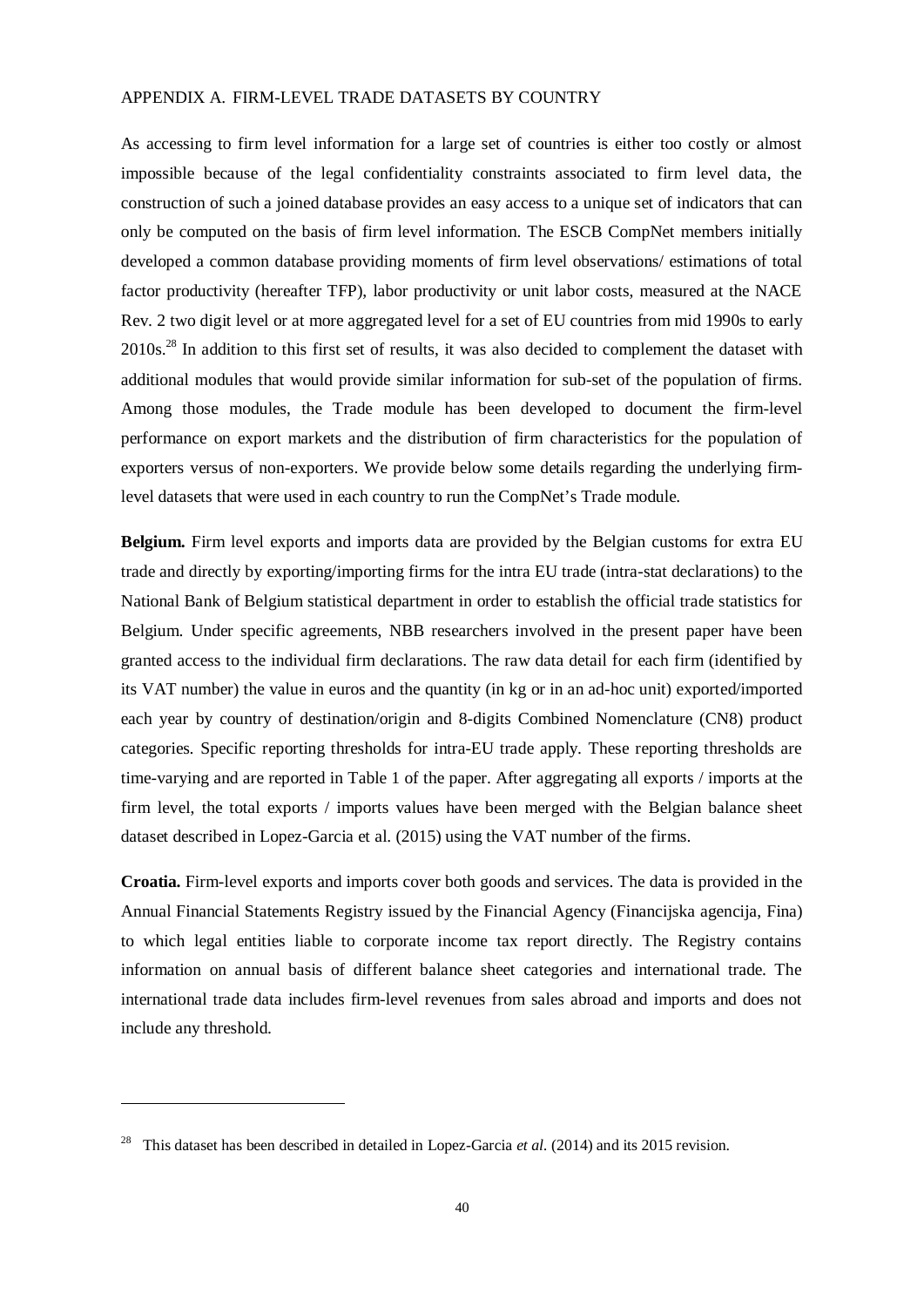**Estonia.** Firm-level exports and imports data are provided by Statistics Estonia for the researchers in the Bank of Estonia. The same dataset is used for the compilation and publication of Foreign Trade Statistics of goods. Extrastat data is collected by the Estonian Tax and Customs Board originally for the customs purposes. Extrastat data contain practically the whole information on the trade with non-EU countries (so called third countries). There are no data losses caused by nonresponse or by other issues. Intrastat data is being collected for the statistical purposes. Intrastat data are based on statistical declarations and companies with lower foreign trade turnover are not obliged to submit data. The reporting threshold is time-varying aiming to cover the same share of exporters each year. Additionally there are other data losses caused by non-response or late response. Missing data are replaced with estimations and estimated figures are revised upon receiving additional information. According to confidentiality agreement the data can be processed only in the computers of Statistics Estonia, firm-level trade data is merged with Business Register in the computer of Statistics Estonia using Statistics Estonia own firm IDs.

**Finland**. Foreign Trade Statistics data on exports and imports of goods are provided by the Finnish Customs. Reporting thresholds for intra-EU and extra-EU trade change over time and are reported in Table 1 of the paper. Trade values are summed for each individual firm and year by Statistics Finland due to confidentiality restrictions. Using unique firm identifiers this data is then linked with the firm-level data from the Structural Business Statistics (SBS) of Statistics Finland. The SBS data covers basically the universe of firms in Finland. The self-employed are excluded from the database.

**France.** Firm-level exports and imports data are provided by the French Customs under specified agreement with Banque de France researchers involved in the present paper. The raw data detail for each individual firm (defined with a unique identifier for each legal entity) the value in euros and quantity exported each year by destination country and 8-digits Combined Nomenclature (CN8) product category. Reporting thresholds for intra-EU trade and extra-EU trade change over time and are reported in Table 1 of the paper. Trade values are summed for each individual firm and year; the final dataset is therefore firm-year specific. This data is then merged with the balance-sheet data provised by the Banque de France (Fiben) using the unique firm-identifier in the two datasets (SIREN). The final dataset is composed of a maximum of 14,857 exporters (Table 3) over the period 1995-2012.

**Hungary.** Firm level exports and imports are provided by the Central Statistical Office (CSO). The sources of the data are the customs declarations and intra-stat surveys with thresholds reported in Table 1 of the paper. The trade values for firms and year are merged into the balance sheet data also provided by the CSO. The balance sheet data is compiled of corporate income tax declarations collected by the tax authority, and tax numbers provide unique firm identifiers.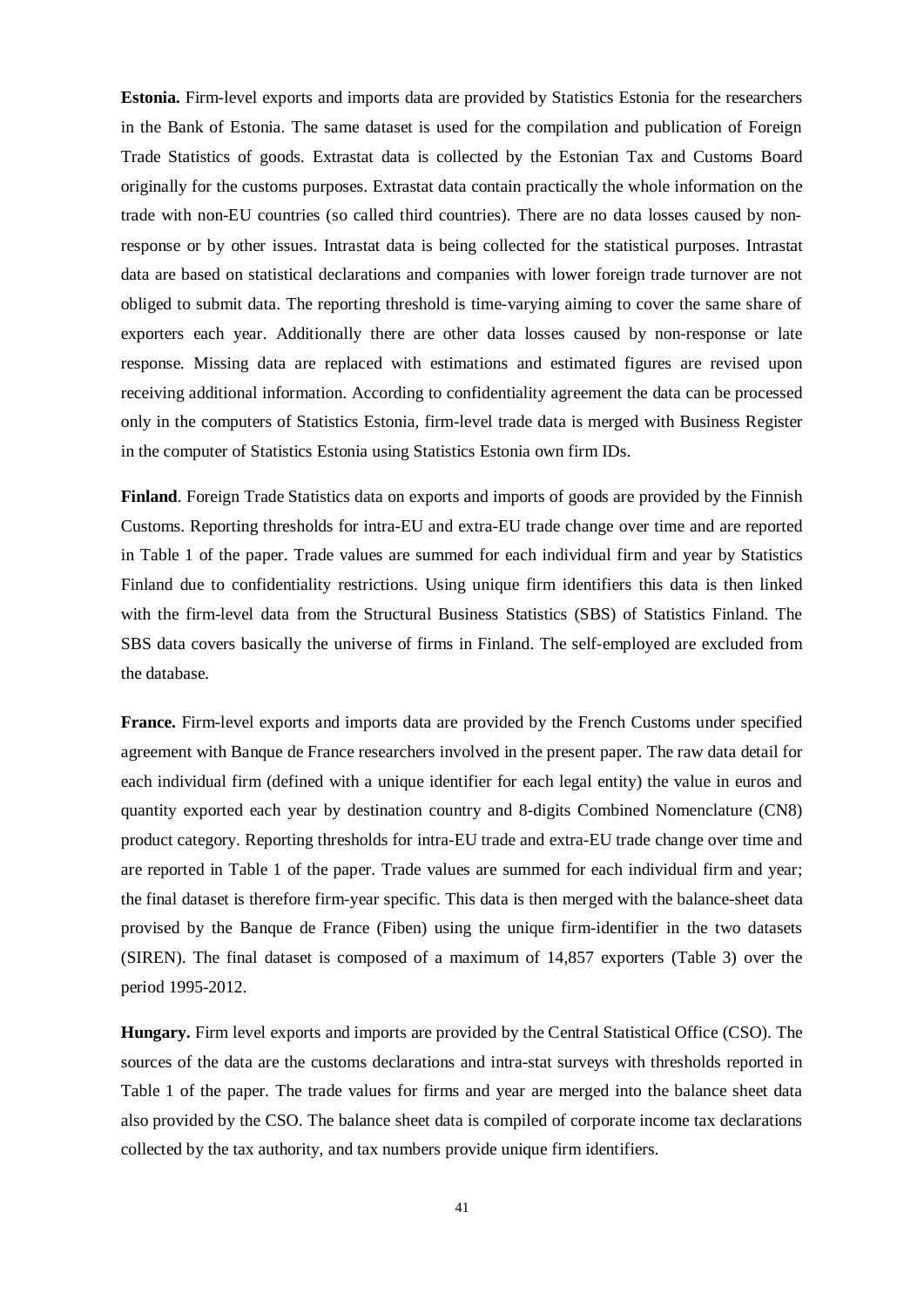**Italy.** The database contains about 4.5 million observations from 2001 to 2012, of which 426 thousand in the last year 2012. It is a multi-source database and the sources are the following: (1) Statistical Business Register (SBR: Asia); (2) Custom data; (3) Balance sheet database; (4) Large enterprise survey (SCI). The Statistical Business Register (Asia) has been integrated with historical changes in the business unit and company group (transformation events) in order to reconstruct a statistical unit connected to more legal units. Moreover the inclusion of corporate events had permitted to reduce mismatches when multiple sources are integrated. The dataset represents the 85% of the reference population in 2012 and the 90% of total employment. The reference population is represented by Limited Liability Companies with employees, that are 501,494 firms in 2012, of which 110,749 operating in manufacturing activities. In terms of foreign trade it covers the 91% of the Italian manufacturing exports.

**Lithuania.** Firm level data on exports and imports is provided by Statistics Lithuania. The sources of the data are the customs declarations and intrastat surveys with specific thresholds. The trade data for firms and years is merged with the Structural Business Data (data on balance sheet items, profit/loss statement items, employment, etc.), which is provided by Statistics Lithuania. The Structural Business Data is compiled by Statistics Lithuania employing a number of statistical data and administrative data sources.

**Malta.** The data are provided by the National Statistics Office. The sources of the data are the customs declarations and intra-stat surveys with thresholds of EUR700.

**Poland.** Firm-level data are provided by the Central Statistical Office (CSO). The source of the data is the balance sheet and financial statements forms F-01 and F-02 collected from all firms with over 9 employees every half-year (F-01) and annually (F-02). The dataset covers non-financial corporations. The data includes export revenues and selected firm-characteristics such as the form of ownership and the level of employment. The data are anonymized by the CSO but the NACE sectoral identifiers are available.

**Portugal.** Firm-level data is collected under "*Informação Empresarial Simplificada*" (IES) since 2007 (data for 2006) by the Ministry of Justice, the Ministry of Finance and Public Administration, "*Instituto Nacional de Estatística (INE)"* and "*Banco de Portugal (Bdp)"*. This database provides very detailed information on items of the balance sheet and income statements for virtually the universe of non-financial firms on a yearly basis including information in international trade. Exports and imports do not include any threshold.

**Romania.** Firm-level exports and imports data are provided by National Institute of Statistics. No threshold is used. The data is merged with the balance-sheet and profit and loss account data provided by Ministry of Public Finance based on unique firm-identifier.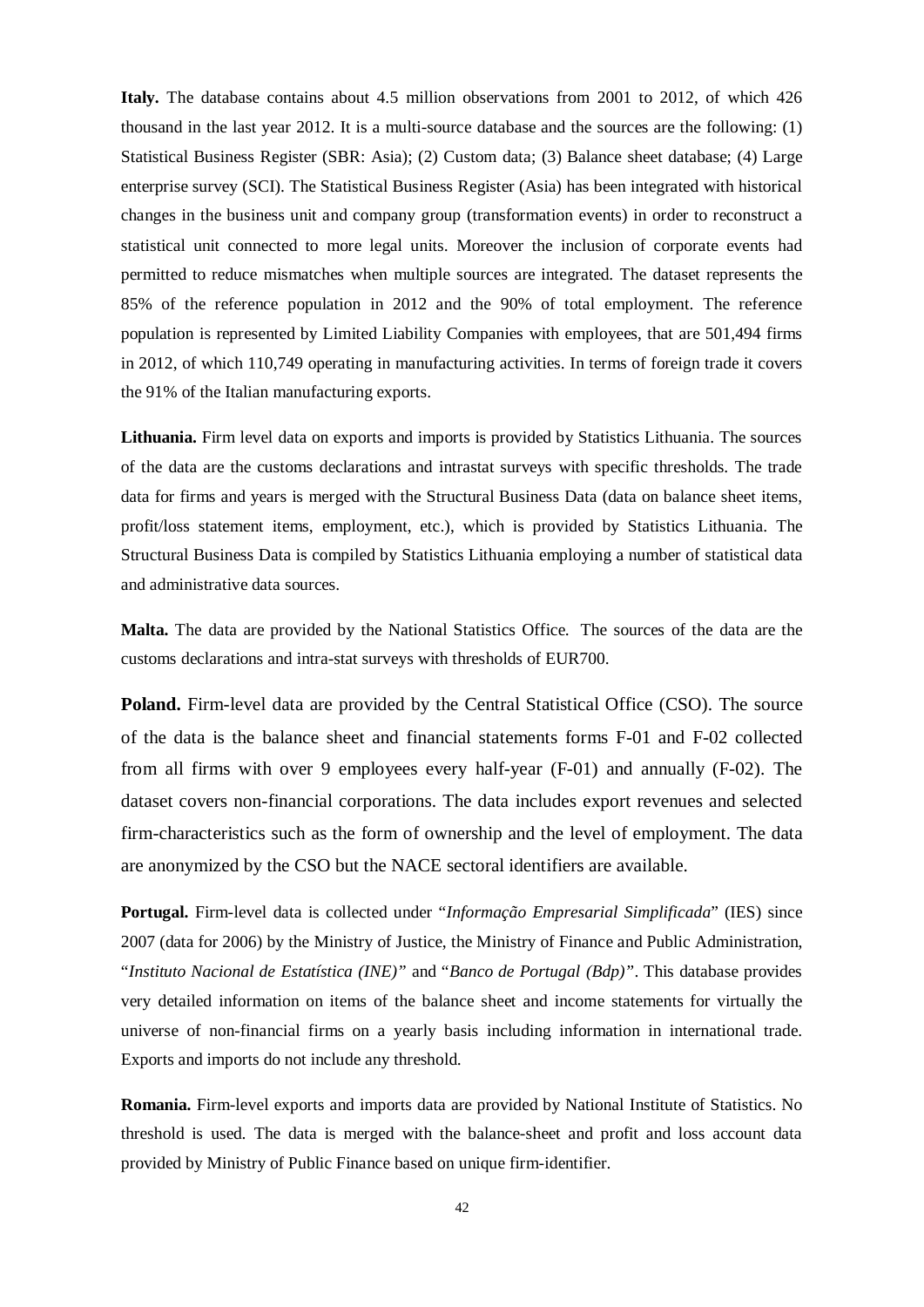**Slovakia.** Firm-level exports cover both goods and services. They are provided by the Statistical Office of the Slovak Republic together with other balance sheet indicators under an exclusive agreement with the National Bank of Slovakia. Firm level imports originate from Slovak customs. They are also provided by the Statistical Office of the Slovak Republic under an exclusive agreement with the National Bank of Slovakia. Import data is merged with the balance-sheet data using a unique firm-identifier. There are no thresholds for exports and intra-EU thresholds apply for imports (see Table 1 for more details).

**Slovenia:** The Balance sheet data corresponds to the total export value of goods and services. It is provided by the Agency of the Republic of Slovenia for Public Legal Records and Related Services (AJPES), to which firms report directly, by legal obligation. The custom data, on the other hand, measures the value of the exported goods. Since 2004, the custom data has been collected via Intrastat and Extrastat systems; before that year, it had been based entirely on customs declarations. The custom database is administered by the Statistical Office of the Republic of Slovenia (SORS) and collected by the Financial Administration of the Republic of Slovenia.

**Spain.** The Balance of payments Statistics (BoP) is used to identify whether a Spanish firm has exported goods between 1995 and 2011. There is a simplification reporting threshold, below which any exporting firms do not have to report about the nature of the external transaction. This reporting threshold has change over time:  $3.000 \text{ } \text{from} 1995 \text{ to } 2000$ ;  $12.500 \text{ } \text{from} 2001 \text{ to } 2007$ ; and, finally, 50.000  $\epsilon$  from 2008 onwards. Any increase in the threshold automatically reduces the sample of exporting firms and introduces a break in the time series. In Spain, this break was relevant in 2008, when there was a significant decrease in the number of goods exporting firms that had the obligation to report to the Banco de España to compile the BoP. The BoP data are combined with the Central Balance Sheet Data and Business Registers to obtain firm level information.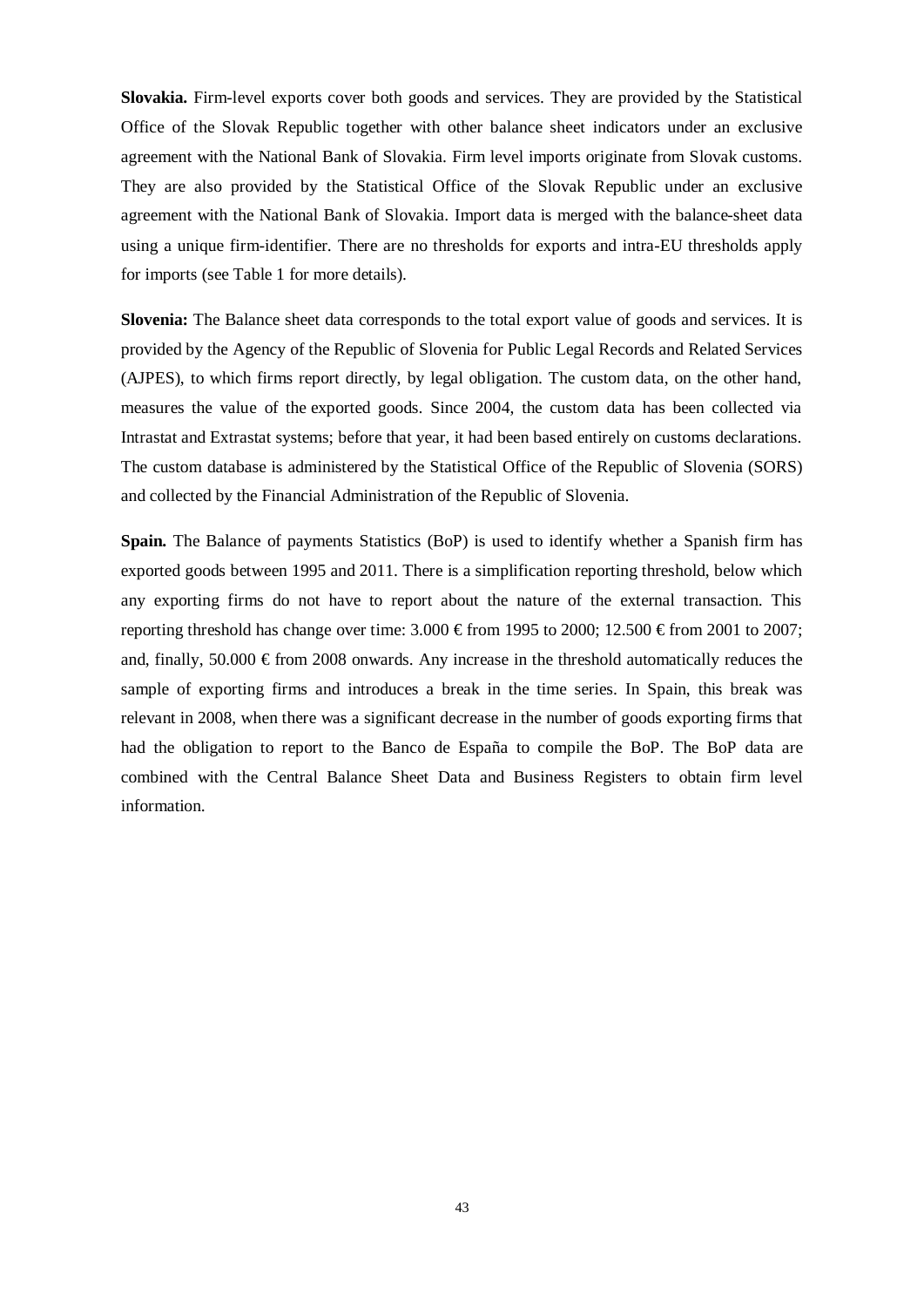| 0.46<br>0.66<br>0.62<br>0.69<br>0.68<br>0.68<br>0.35<br>0.58<br>0.72<br>0.69<br>0.60<br>0.58<br>0.42<br>0.68<br>0.53<br>0.49<br>0.56<br>0.74<br>0.57<br>0.27<br><u>r</u><br>0.57<br>0.57<br>0.51<br>ö<br>0.13<br>0.15<br>0.13<br>0.16<br>0.18<br>0.06<br>0.03<br>0.08<br>0.05<br>0.13<br>0.19<br>0.05<br>0.03<br>0.13<br>0.23<br>0.13<br>0.03<br>0.13<br>0.33<br>0.04<br>0.07<br>0.07<br>0.41<br>0.21<br>0.55<br>0.93<br>0.79<br>0.72<br>0.65<br>0.88<br>0.65<br>0.85<br>0.82<br>0.44<br>0.73<br>0.73<br>0.78<br>0.48<br>0.92<br>0.86<br>0.66<br>0.88<br>0.92<br>0.79<br>0.80<br>0.95<br>0.66<br>0.88<br>0.92<br>0.95<br>0.86<br>0.64<br>0.80<br>0.84<br>0.77<br>0.87<br>0.91<br>5.0<br>0.38<br>0.66<br>0.43<br>0.42<br>0.35<br>0.10<br>0.58<br>0.45<br>0.29<br>0.14<br>0.12<br>0.48<br>0.46<br>0.52<br>0.24<br>0.27<br>0.44<br>0.39<br>0.47<br>0.47<br>0.57<br><u>ธู</u><br>0.21<br>0.78<br>0.76<br>0.68<br>0.48<br>0.66<br>0.88<br>0.79<br>0.68<br>0.58<br>0.66<br>0.78<br>0.73<br>0.83<br>0.85<br>0.58<br>0.45<br>0.68<br>0.54<br>0.37<br>0.77<br>0.62<br>0.34<br>0.77<br>0.64<br>0.52<br>0.49<br>0.73<br>0.66<br>0.66<br>0.40<br>0.73<br>0.78<br>0.59<br>0.50<br>0.33<br>0.76<br>0.72<br>0.68<br>0.69<br>0.75<br>0.72<br>0.80<br>0.74<br>0.64<br>0.77<br>0.41<br>0.71<br>0.28<br>0.08<br>0.13<br>0.18<br>0.38<br>0.40<br>0.29<br>0.67<br>0.53<br>0.32<br>0.52<br>0.77<br>0.67<br>0.17<br>0.37<br>0.62<br>0.68<br>0.39<br>0.75<br>0.70<br>0.39<br>0.73<br>0.54<br>0.80<br>0.82<br>0.79<br>0.60<br>0.64<br>0.32<br>0.63<br>0.64<br>0.72<br>0.54<br>0.64<br>0.77<br>0.61<br>0.27<br>0.73<br>0.80<br>0.78<br>0.89<br>0.85<br>0.62<br>0.89<br>0.55<br>0.68<br>0.74<br>0.53<br>0.63<br>0.82<br>0.83<br>0.80<br>0.83<br>0.85<br>0.74<br>0.64<br>0.27<br>$\frac{81}{2}$<br>0.81<br>0.71<br>0.42<br>0.75<br>0.53<br>0.53<br>0.36<br>0.14<br>0.05<br>0.25<br>0.58<br>0.39<br>0.38<br>0.39<br>0.20<br>0.42<br>0.40<br>0.54<br>0.27<br>0.67<br>0.37<br>0.67<br>0.57<br>0.57<br>0.21<br>0.53<br>0.72<br>0.75<br>0.68<br>0.63<br>0.34<br>0.55<br>0.68<br>0.62<br>0.63<br>0.35<br>0.58<br>0.62<br>0.30<br>0.50<br>0.17<br>0.59<br>0.65<br>0.57<br>0.37<br>0.17<br>0.31<br>5.0<br>0.86<br>0.64<br>0.88<br>0.46<br>0.25<br>0.69<br>0.79<br>0.35<br>0.35<br>0.46<br>0.63<br>0.79<br>0.72<br>0.74<br>0.74<br>0.84<br>0.80<br>0.80<br>0.82<br>0.64<br>0.47<br>こ<br>こ<br>0.81<br>0.70<br>0.75<br>0.54<br>0.88<br>0.68<br>0.88<br>0.42<br>0.79<br>0.64<br>0.42<br>0.86<br>0.80<br>0.80<br>0.67<br>0.71<br>0.71<br>0.71<br>0.71<br>0.64<br>0.29<br>0.36<br>0.75<br>0.69<br>0.53<br>0.75<br>0.49<br>0.80<br>0.75<br>0.82<br>0.62<br>0.74<br>0.54<br>0.72<br>0.87<br>0.87<br>0.51<br>0.61<br>ن<br>0.5<br>0.65<br>0.46<br>0.45<br>0.70<br>86<br>148<br>0.75<br>80<br>1.85<br>59<br>39<br>53<br>0.66<br>1.53<br>57<br>57<br>0.64<br>0.68<br>$\overline{8}$<br>0.74<br>177<br>.81<br>MEAN<br><b>Beverages</b><br>Food products<br>Furniture<br>Basic metals<br><b>Textiles</b><br>Tobacco products<br>Wearing apparel | Share of exporting firms - sectoral breakdown                |    | (year 2010) |   |   |   |   |   |   |   |   |    |   |   |     |      |
|-----------------------------------------------------------------------------------------------------------------------------------------------------------------------------------------------------------------------------------------------------------------------------------------------------------------------------------------------------------------------------------------------------------------------------------------------------------------------------------------------------------------------------------------------------------------------------------------------------------------------------------------------------------------------------------------------------------------------------------------------------------------------------------------------------------------------------------------------------------------------------------------------------------------------------------------------------------------------------------------------------------------------------------------------------------------------------------------------------------------------------------------------------------------------------------------------------------------------------------------------------------------------------------------------------------------------------------------------------------------------------------------------------------------------------------------------------------------------------------------------------------------------------------------------------------------------------------------------------------------------------------------------------------------------------------------------------------------------------------------------------------------------------------------------------------------------------------------------------------------------------------------------------------------------------------------------------------------------------------------------------------------------------------------------------------------------------------------------------------------------------------------------------------------------------------------------------------------------------------------------------------------------------------------------------------------------------------------------------------------------------------------------------------------------------------------------------------------------------------------------------------------------------------------------------------------------------------------------------------------------------------------------------------------------------------------------------------------------------------------------------------------------------------------------------------------------------------------------------------------------------------------------------------------------------------------------------------------------------------------------|--------------------------------------------------------------|----|-------------|---|---|---|---|---|---|---|---|----|---|---|-----|------|
|                                                                                                                                                                                                                                                                                                                                                                                                                                                                                                                                                                                                                                                                                                                                                                                                                                                                                                                                                                                                                                                                                                                                                                                                                                                                                                                                                                                                                                                                                                                                                                                                                                                                                                                                                                                                                                                                                                                                                                                                                                                                                                                                                                                                                                                                                                                                                                                                                                                                                                                                                                                                                                                                                                                                                                                                                                                                                                                                                                                               | Sectors/countries                                            | ΒË | ජි          | 出 | 匸 | 匥 | 긒 | ⊟ | ₹ | 군 | 运 | RO | ⋇ | ದ | ÉŠ* | MEAN |
|                                                                                                                                                                                                                                                                                                                                                                                                                                                                                                                                                                                                                                                                                                                                                                                                                                                                                                                                                                                                                                                                                                                                                                                                                                                                                                                                                                                                                                                                                                                                                                                                                                                                                                                                                                                                                                                                                                                                                                                                                                                                                                                                                                                                                                                                                                                                                                                                                                                                                                                                                                                                                                                                                                                                                                                                                                                                                                                                                                                               |                                                              |    |             |   |   |   |   |   |   |   |   |    |   |   |     |      |
|                                                                                                                                                                                                                                                                                                                                                                                                                                                                                                                                                                                                                                                                                                                                                                                                                                                                                                                                                                                                                                                                                                                                                                                                                                                                                                                                                                                                                                                                                                                                                                                                                                                                                                                                                                                                                                                                                                                                                                                                                                                                                                                                                                                                                                                                                                                                                                                                                                                                                                                                                                                                                                                                                                                                                                                                                                                                                                                                                                                               | Basic pharmaceutical products                                |    |             |   |   |   |   |   |   |   |   |    |   |   |     |      |
|                                                                                                                                                                                                                                                                                                                                                                                                                                                                                                                                                                                                                                                                                                                                                                                                                                                                                                                                                                                                                                                                                                                                                                                                                                                                                                                                                                                                                                                                                                                                                                                                                                                                                                                                                                                                                                                                                                                                                                                                                                                                                                                                                                                                                                                                                                                                                                                                                                                                                                                                                                                                                                                                                                                                                                                                                                                                                                                                                                                               |                                                              |    |             |   |   |   |   |   |   |   |   |    |   |   |     |      |
|                                                                                                                                                                                                                                                                                                                                                                                                                                                                                                                                                                                                                                                                                                                                                                                                                                                                                                                                                                                                                                                                                                                                                                                                                                                                                                                                                                                                                                                                                                                                                                                                                                                                                                                                                                                                                                                                                                                                                                                                                                                                                                                                                                                                                                                                                                                                                                                                                                                                                                                                                                                                                                                                                                                                                                                                                                                                                                                                                                                               | Chemicals and chemical products                              |    |             |   |   |   |   |   |   |   |   |    |   |   |     |      |
|                                                                                                                                                                                                                                                                                                                                                                                                                                                                                                                                                                                                                                                                                                                                                                                                                                                                                                                                                                                                                                                                                                                                                                                                                                                                                                                                                                                                                                                                                                                                                                                                                                                                                                                                                                                                                                                                                                                                                                                                                                                                                                                                                                                                                                                                                                                                                                                                                                                                                                                                                                                                                                                                                                                                                                                                                                                                                                                                                                                               | Computer, electronic and optical product                     |    |             |   |   |   |   |   |   |   |   |    |   |   |     |      |
|                                                                                                                                                                                                                                                                                                                                                                                                                                                                                                                                                                                                                                                                                                                                                                                                                                                                                                                                                                                                                                                                                                                                                                                                                                                                                                                                                                                                                                                                                                                                                                                                                                                                                                                                                                                                                                                                                                                                                                                                                                                                                                                                                                                                                                                                                                                                                                                                                                                                                                                                                                                                                                                                                                                                                                                                                                                                                                                                                                                               | Electrical equipment                                         |    |             |   |   |   |   |   |   |   |   |    |   |   |     |      |
|                                                                                                                                                                                                                                                                                                                                                                                                                                                                                                                                                                                                                                                                                                                                                                                                                                                                                                                                                                                                                                                                                                                                                                                                                                                                                                                                                                                                                                                                                                                                                                                                                                                                                                                                                                                                                                                                                                                                                                                                                                                                                                                                                                                                                                                                                                                                                                                                                                                                                                                                                                                                                                                                                                                                                                                                                                                                                                                                                                                               | Fabricated metal products                                    |    |             |   |   |   |   |   |   |   |   |    |   |   |     |      |
|                                                                                                                                                                                                                                                                                                                                                                                                                                                                                                                                                                                                                                                                                                                                                                                                                                                                                                                                                                                                                                                                                                                                                                                                                                                                                                                                                                                                                                                                                                                                                                                                                                                                                                                                                                                                                                                                                                                                                                                                                                                                                                                                                                                                                                                                                                                                                                                                                                                                                                                                                                                                                                                                                                                                                                                                                                                                                                                                                                                               |                                                              |    |             |   |   |   |   |   |   |   |   |    |   |   |     |      |
|                                                                                                                                                                                                                                                                                                                                                                                                                                                                                                                                                                                                                                                                                                                                                                                                                                                                                                                                                                                                                                                                                                                                                                                                                                                                                                                                                                                                                                                                                                                                                                                                                                                                                                                                                                                                                                                                                                                                                                                                                                                                                                                                                                                                                                                                                                                                                                                                                                                                                                                                                                                                                                                                                                                                                                                                                                                                                                                                                                                               |                                                              |    |             |   |   |   |   |   |   |   |   |    |   |   |     |      |
|                                                                                                                                                                                                                                                                                                                                                                                                                                                                                                                                                                                                                                                                                                                                                                                                                                                                                                                                                                                                                                                                                                                                                                                                                                                                                                                                                                                                                                                                                                                                                                                                                                                                                                                                                                                                                                                                                                                                                                                                                                                                                                                                                                                                                                                                                                                                                                                                                                                                                                                                                                                                                                                                                                                                                                                                                                                                                                                                                                                               | Leather and related products                                 |    |             |   |   |   |   |   |   |   |   |    |   |   |     |      |
|                                                                                                                                                                                                                                                                                                                                                                                                                                                                                                                                                                                                                                                                                                                                                                                                                                                                                                                                                                                                                                                                                                                                                                                                                                                                                                                                                                                                                                                                                                                                                                                                                                                                                                                                                                                                                                                                                                                                                                                                                                                                                                                                                                                                                                                                                                                                                                                                                                                                                                                                                                                                                                                                                                                                                                                                                                                                                                                                                                                               | Machinery and equipment                                      |    |             |   |   |   |   |   |   |   |   |    |   |   |     |      |
|                                                                                                                                                                                                                                                                                                                                                                                                                                                                                                                                                                                                                                                                                                                                                                                                                                                                                                                                                                                                                                                                                                                                                                                                                                                                                                                                                                                                                                                                                                                                                                                                                                                                                                                                                                                                                                                                                                                                                                                                                                                                                                                                                                                                                                                                                                                                                                                                                                                                                                                                                                                                                                                                                                                                                                                                                                                                                                                                                                                               | Motor vehicles, trailers and semitrailer                     |    |             |   |   |   |   |   |   |   |   |    |   |   |     |      |
|                                                                                                                                                                                                                                                                                                                                                                                                                                                                                                                                                                                                                                                                                                                                                                                                                                                                                                                                                                                                                                                                                                                                                                                                                                                                                                                                                                                                                                                                                                                                                                                                                                                                                                                                                                                                                                                                                                                                                                                                                                                                                                                                                                                                                                                                                                                                                                                                                                                                                                                                                                                                                                                                                                                                                                                                                                                                                                                                                                                               | Other manufacturing                                          |    |             |   |   |   |   |   |   |   |   |    |   |   |     |      |
|                                                                                                                                                                                                                                                                                                                                                                                                                                                                                                                                                                                                                                                                                                                                                                                                                                                                                                                                                                                                                                                                                                                                                                                                                                                                                                                                                                                                                                                                                                                                                                                                                                                                                                                                                                                                                                                                                                                                                                                                                                                                                                                                                                                                                                                                                                                                                                                                                                                                                                                                                                                                                                                                                                                                                                                                                                                                                                                                                                                               | Other nonmetallic mineral products                           |    |             |   |   |   |   |   |   |   |   |    |   |   |     |      |
|                                                                                                                                                                                                                                                                                                                                                                                                                                                                                                                                                                                                                                                                                                                                                                                                                                                                                                                                                                                                                                                                                                                                                                                                                                                                                                                                                                                                                                                                                                                                                                                                                                                                                                                                                                                                                                                                                                                                                                                                                                                                                                                                                                                                                                                                                                                                                                                                                                                                                                                                                                                                                                                                                                                                                                                                                                                                                                                                                                                               | Other transport equipment                                    |    |             |   |   |   |   |   |   |   |   |    |   |   |     |      |
|                                                                                                                                                                                                                                                                                                                                                                                                                                                                                                                                                                                                                                                                                                                                                                                                                                                                                                                                                                                                                                                                                                                                                                                                                                                                                                                                                                                                                                                                                                                                                                                                                                                                                                                                                                                                                                                                                                                                                                                                                                                                                                                                                                                                                                                                                                                                                                                                                                                                                                                                                                                                                                                                                                                                                                                                                                                                                                                                                                                               | Paper and paper products                                     |    |             |   |   |   |   |   |   |   |   |    |   |   |     |      |
|                                                                                                                                                                                                                                                                                                                                                                                                                                                                                                                                                                                                                                                                                                                                                                                                                                                                                                                                                                                                                                                                                                                                                                                                                                                                                                                                                                                                                                                                                                                                                                                                                                                                                                                                                                                                                                                                                                                                                                                                                                                                                                                                                                                                                                                                                                                                                                                                                                                                                                                                                                                                                                                                                                                                                                                                                                                                                                                                                                                               | Printing and reproduction of media                           |    |             |   |   |   |   |   |   |   |   |    |   |   |     |      |
|                                                                                                                                                                                                                                                                                                                                                                                                                                                                                                                                                                                                                                                                                                                                                                                                                                                                                                                                                                                                                                                                                                                                                                                                                                                                                                                                                                                                                                                                                                                                                                                                                                                                                                                                                                                                                                                                                                                                                                                                                                                                                                                                                                                                                                                                                                                                                                                                                                                                                                                                                                                                                                                                                                                                                                                                                                                                                                                                                                                               | Repair and installation of machinery                         |    |             |   |   |   |   |   |   |   |   |    |   |   |     |      |
|                                                                                                                                                                                                                                                                                                                                                                                                                                                                                                                                                                                                                                                                                                                                                                                                                                                                                                                                                                                                                                                                                                                                                                                                                                                                                                                                                                                                                                                                                                                                                                                                                                                                                                                                                                                                                                                                                                                                                                                                                                                                                                                                                                                                                                                                                                                                                                                                                                                                                                                                                                                                                                                                                                                                                                                                                                                                                                                                                                                               | Rubber and plastic products                                  |    |             |   |   |   |   |   |   |   |   |    |   |   |     |      |
|                                                                                                                                                                                                                                                                                                                                                                                                                                                                                                                                                                                                                                                                                                                                                                                                                                                                                                                                                                                                                                                                                                                                                                                                                                                                                                                                                                                                                                                                                                                                                                                                                                                                                                                                                                                                                                                                                                                                                                                                                                                                                                                                                                                                                                                                                                                                                                                                                                                                                                                                                                                                                                                                                                                                                                                                                                                                                                                                                                                               |                                                              |    |             |   |   |   |   |   |   |   |   |    |   |   |     |      |
|                                                                                                                                                                                                                                                                                                                                                                                                                                                                                                                                                                                                                                                                                                                                                                                                                                                                                                                                                                                                                                                                                                                                                                                                                                                                                                                                                                                                                                                                                                                                                                                                                                                                                                                                                                                                                                                                                                                                                                                                                                                                                                                                                                                                                                                                                                                                                                                                                                                                                                                                                                                                                                                                                                                                                                                                                                                                                                                                                                                               |                                                              |    |             |   |   |   |   |   |   |   |   |    |   |   |     |      |
|                                                                                                                                                                                                                                                                                                                                                                                                                                                                                                                                                                                                                                                                                                                                                                                                                                                                                                                                                                                                                                                                                                                                                                                                                                                                                                                                                                                                                                                                                                                                                                                                                                                                                                                                                                                                                                                                                                                                                                                                                                                                                                                                                                                                                                                                                                                                                                                                                                                                                                                                                                                                                                                                                                                                                                                                                                                                                                                                                                                               |                                                              |    |             |   |   |   |   |   |   |   |   |    |   |   |     |      |
|                                                                                                                                                                                                                                                                                                                                                                                                                                                                                                                                                                                                                                                                                                                                                                                                                                                                                                                                                                                                                                                                                                                                                                                                                                                                                                                                                                                                                                                                                                                                                                                                                                                                                                                                                                                                                                                                                                                                                                                                                                                                                                                                                                                                                                                                                                                                                                                                                                                                                                                                                                                                                                                                                                                                                                                                                                                                                                                                                                                               | Wood and products of wood                                    |    |             |   |   |   |   |   |   |   |   |    |   |   |     |      |
|                                                                                                                                                                                                                                                                                                                                                                                                                                                                                                                                                                                                                                                                                                                                                                                                                                                                                                                                                                                                                                                                                                                                                                                                                                                                                                                                                                                                                                                                                                                                                                                                                                                                                                                                                                                                                                                                                                                                                                                                                                                                                                                                                                                                                                                                                                                                                                                                                                                                                                                                                                                                                                                                                                                                                                                                                                                                                                                                                                                               |                                                              |    |             |   |   |   |   |   |   |   |   |    |   |   |     |      |
|                                                                                                                                                                                                                                                                                                                                                                                                                                                                                                                                                                                                                                                                                                                                                                                                                                                                                                                                                                                                                                                                                                                                                                                                                                                                                                                                                                                                                                                                                                                                                                                                                                                                                                                                                                                                                                                                                                                                                                                                                                                                                                                                                                                                                                                                                                                                                                                                                                                                                                                                                                                                                                                                                                                                                                                                                                                                                                                                                                                               | * based on export adjusted sample of all manufacturing firms |    |             |   |   |   |   |   |   |   |   |    |   |   |     |      |

APPENDIX B. CONTRIBUTION OF EXPORTERS BY SECTORS

 $^\star$  based on export adjusted sample of all manufacturing firms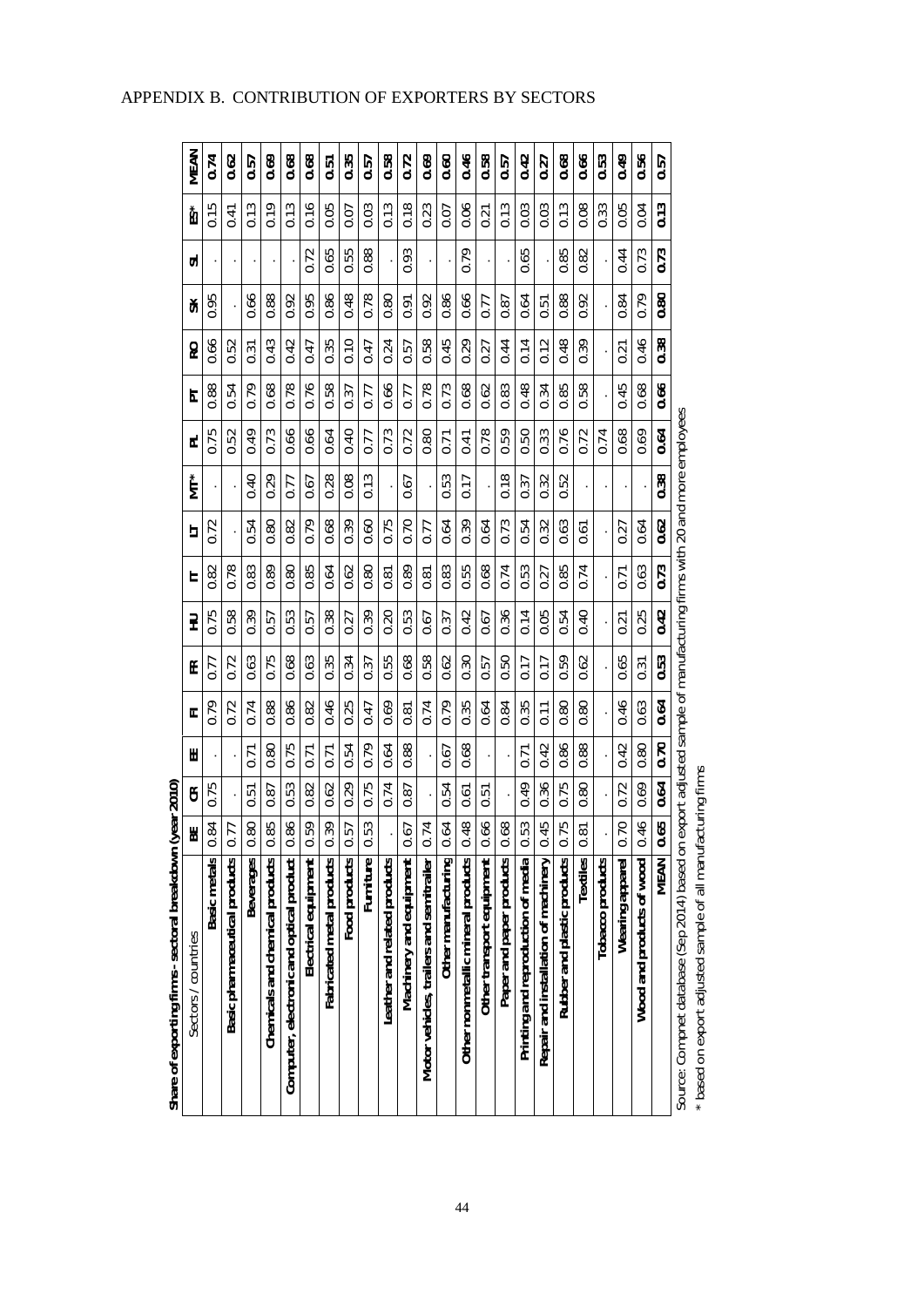| 0.78<br>0.74<br>0.83<br>0.86<br>0.85<br>0.65<br>0.70<br>0.86<br>0.90<br>0.73<br>0.78<br>0.59<br>0.40<br>0.84<br>0.74<br>0.60<br>0.70<br>0.86<br>0.60<br>0.82<br>$\overline{0.81}$<br>$\overline{0.71}$<br>0.67<br>0.65<br>0.52<br>0.26<br>0.36<br>0.19<br>0.35<br>0.88<br>0.82<br>0.63<br>0.16<br>0.35<br>0.33<br>0.50<br>0.72<br>0.30<br>0.39<br>0.20<br>0.92<br>0.87<br>0.47<br>0.57<br>0.61<br>0.27<br>0.82<br>0.80<br>0.96<br>0.88<br>0.68<br>0.82<br>0.92<br>0.93<br>0.94<br>0.89<br>0.80<br>0.37<br>0.78<br>0.94<br>0.68<br>0.96<br>0.98<br>0.94<br>0.86<br>0.84<br>0.95<br>0.93<br>0.89<br>0.82<br>0.94<br>0.67<br>0.92<br>0.97<br>0.91<br>0.91<br>0.91<br>0.87<br>0.91<br>0.56<br>0.69<br>0.69<br>0.35<br>0.58<br>0.66<br>0.68<br>0.55<br>0.73<br>0.33<br>0.79<br>0.24<br>0.74<br>0.64<br>0.74<br>0.50<br>0.12<br>0.50<br>0.27<br>0.47<br>$\overline{0.71}$<br>0.77<br>0.80<br>0.93<br>0.94<br>0.60<br>0.56<br>0.78<br>0.83<br>0.86<br>0.85<br>0.86<br>0.86<br>0.73<br>0.76<br>0.76<br>0.94<br>0.92<br>0.82<br>0.67<br>0.57<br>0.81<br>0.31<br>0.81<br>0.73<br>0.76<br>0.95<br>0.93<br>0.79<br>0.75<br>0.88<br>0.63<br>0.90<br>0.69<br>0.74<br>0.44<br>0.89<br>0.86<br>0.83<br>0.80<br>0.80<br>0.72<br>0.77<br>0.81<br>0.87<br>0.87<br>0.81<br>0.99<br>0.75<br>0.34<br>0.35<br>0.95<br>0.78<br>0.34<br>0.24<br>0.72<br>0.37<br>0.72<br>0.81<br>0.41<br>0.81<br>0.61<br>0.46<br>0.89<br>0.92<br>0.86<br>0.36<br>0.76<br>0.69<br>0.82<br>0.80<br>0.95<br>0.84<br>0.80<br>0.70<br>0.55<br>0.80<br>0.87<br>0.74<br>0.77<br>0.71<br>0.81<br>0.91<br>0.76<br>0.83<br>0.88<br>0.89<br>0.85<br>0.68<br>0.36<br>0.93<br>0.73<br>0.93<br>0.90<br>0.89<br>0.92<br>0.74<br>0.92<br>0.70<br>0.83<br>0.84<br>0.84<br>0.87<br>0.91<br>0.91<br>0.64<br>0.76<br>0.85<br>0.56<br>0.64<br>0.59<br>0.38<br>0.26<br>0.36<br>0.84<br>0.47<br>0.82<br>0.63<br>0.73<br>0.78<br>0.53<br>0.95<br>0.67<br>0.80<br>0.57<br>0.87<br>$\overline{0.11}$<br>0.72<br>0.69<br>0.90<br>0.55<br>0.66<br>0.86<br>0.92<br>0.79<br>0.76<br>0.82<br>0.43<br>0.86<br>0.74<br>0.88<br>0.89<br>0.64<br>0.32<br>0.77<br>0.27<br>0.81<br>0.61<br>0.81<br>0.76<br>0.98<br>0.66<br>0.48<br>0.86<br>0.56<br>0.95<br>0.95<br>0.59<br>0.98<br>0.70<br>0.96<br>0.93<br>0.89<br>0.54<br>0.87<br>0.80<br>0.62<br>0.32<br>0.80<br>0.51<br>0.91<br>0.67<br>0.94<br>0.86<br>0.49<br>0.80<br>0.95<br>0.88<br>0.92<br>0.79<br>0.74<br>0.88<br>0.81<br>0.77<br>0.87<br>0.87<br>0.91<br>$-51$<br>5.0 | Share of exporters on employment - sectoral breakdown (year 2010)<br>$\mathfrak{S}$<br>벎 |      |               | Ш | ᄄ    | 뚠    | 긒    |      | 与    | к<br>JT | $\overline{\mathbf{r}}$ | 눕    | RO   | ⋇    | ದ | ĚŠ   | MEAN |
|--------------------------------------------------------------------------------------------------------------------------------------------------------------------------------------------------------------------------------------------------------------------------------------------------------------------------------------------------------------------------------------------------------------------------------------------------------------------------------------------------------------------------------------------------------------------------------------------------------------------------------------------------------------------------------------------------------------------------------------------------------------------------------------------------------------------------------------------------------------------------------------------------------------------------------------------------------------------------------------------------------------------------------------------------------------------------------------------------------------------------------------------------------------------------------------------------------------------------------------------------------------------------------------------------------------------------------------------------------------------------------------------------------------------------------------------------------------------------------------------------------------------------------------------------------------------------------------------------------------------------------------------------------------------------------------------------------------------------------------------------------------------------------------------------------------------------------------------------------------------------------------------------------------------------------------------------------------------------------------------------------------------------------------------------------------------------------------------------------------------------------------------------------------------------------------------------------------------------------------------------------------------------------------------------------------------------------------------------------------------------------------------------------------------------------------------------|------------------------------------------------------------------------------------------|------|---------------|---|------|------|------|------|------|---------|-------------------------|------|------|------|---|------|------|
| 83<br>76<br>48<br>83<br>95<br>$\mathcal{S}$<br>$\overline{6}$<br>$\mathcal{S}^{\mathcal{O}}$<br>85<br>86<br>82<br>83<br>89<br>64<br>89<br>57<br>5<br>$\overline{5}$<br>$\overline{5}$<br>Ö<br>Ö<br>O<br>Ö<br>Ö<br>Ö<br>Ö<br>Õ<br>Õ<br>Õ<br>Ö<br>Ö<br>O<br>$\circ$<br>$\circ$<br>Õ<br>Ö<br>Ö<br>$\circ$<br>0.66<br>0.65<br>0.55<br>0.96<br>0.75<br>0.56<br>0.95<br>0.82<br>0.80<br>0.76<br>0.95<br>0.75<br>0.89<br>0.89<br>0.74<br>0.97<br>0.70<br>0.90<br>0.94<br>0.81<br>0.81<br>Food products<br>MEAN<br>Beverages<br>Electrical equipment<br>Furniture<br>Textiles<br>Tobacco products<br>Other manufacturing<br>Wearing apparel                                                                                                                                                                                                                                                                                                                                                                                                                                                                                                                                                                                                                                                                                                                                                                                                                                                                                                                                                                                                                                                                                                                                                                                                                                                                                                                                                                                                                                                                                                                                                                                                                                                                                                                                                                                                              | Basic metals                                                                             | 0.94 | 87<br>$\circ$ |   | 0.91 | 0.95 | 0.95 | 0.94 | 0.90 |         | 0.85                    | 0.94 | 0.95 | 0.99 |   | 0.73 | 5.0  |
|                                                                                                                                                                                                                                                                                                                                                                                                                                                                                                                                                                                                                                                                                                                                                                                                                                                                                                                                                                                                                                                                                                                                                                                                                                                                                                                                                                                                                                                                                                                                                                                                                                                                                                                                                                                                                                                                                                                                                                                                                                                                                                                                                                                                                                                                                                                                                                                                                                                  | Basic pharmaceutical products                                                            |      |               |   |      |      |      |      |      |         |                         |      |      |      |   |      |      |
| Chemicals and chemical products<br>Computer, electronic and optical product                                                                                                                                                                                                                                                                                                                                                                                                                                                                                                                                                                                                                                                                                                                                                                                                                                                                                                                                                                                                                                                                                                                                                                                                                                                                                                                                                                                                                                                                                                                                                                                                                                                                                                                                                                                                                                                                                                                                                                                                                                                                                                                                                                                                                                                                                                                                                                      |                                                                                          |      |               |   |      |      |      |      |      |         |                         |      |      |      |   |      |      |
|                                                                                                                                                                                                                                                                                                                                                                                                                                                                                                                                                                                                                                                                                                                                                                                                                                                                                                                                                                                                                                                                                                                                                                                                                                                                                                                                                                                                                                                                                                                                                                                                                                                                                                                                                                                                                                                                                                                                                                                                                                                                                                                                                                                                                                                                                                                                                                                                                                                  |                                                                                          |      |               |   |      |      |      |      |      |         |                         |      |      |      |   |      |      |
|                                                                                                                                                                                                                                                                                                                                                                                                                                                                                                                                                                                                                                                                                                                                                                                                                                                                                                                                                                                                                                                                                                                                                                                                                                                                                                                                                                                                                                                                                                                                                                                                                                                                                                                                                                                                                                                                                                                                                                                                                                                                                                                                                                                                                                                                                                                                                                                                                                                  |                                                                                          |      |               |   |      |      |      |      |      |         |                         |      |      |      |   |      |      |
|                                                                                                                                                                                                                                                                                                                                                                                                                                                                                                                                                                                                                                                                                                                                                                                                                                                                                                                                                                                                                                                                                                                                                                                                                                                                                                                                                                                                                                                                                                                                                                                                                                                                                                                                                                                                                                                                                                                                                                                                                                                                                                                                                                                                                                                                                                                                                                                                                                                  |                                                                                          |      |               |   |      |      |      |      |      |         |                         |      |      |      |   |      |      |
|                                                                                                                                                                                                                                                                                                                                                                                                                                                                                                                                                                                                                                                                                                                                                                                                                                                                                                                                                                                                                                                                                                                                                                                                                                                                                                                                                                                                                                                                                                                                                                                                                                                                                                                                                                                                                                                                                                                                                                                                                                                                                                                                                                                                                                                                                                                                                                                                                                                  | Fabricated metal products                                                                |      |               |   |      |      |      |      |      |         |                         |      |      |      |   |      |      |
| Leather and related products<br>Machinery and equipment<br>Motor vehicles, trailers and semitrailer                                                                                                                                                                                                                                                                                                                                                                                                                                                                                                                                                                                                                                                                                                                                                                                                                                                                                                                                                                                                                                                                                                                                                                                                                                                                                                                                                                                                                                                                                                                                                                                                                                                                                                                                                                                                                                                                                                                                                                                                                                                                                                                                                                                                                                                                                                                                              |                                                                                          |      |               |   |      |      |      |      |      |         |                         |      |      |      |   |      |      |
|                                                                                                                                                                                                                                                                                                                                                                                                                                                                                                                                                                                                                                                                                                                                                                                                                                                                                                                                                                                                                                                                                                                                                                                                                                                                                                                                                                                                                                                                                                                                                                                                                                                                                                                                                                                                                                                                                                                                                                                                                                                                                                                                                                                                                                                                                                                                                                                                                                                  |                                                                                          |      |               |   |      |      |      |      |      |         |                         |      |      |      |   |      |      |
|                                                                                                                                                                                                                                                                                                                                                                                                                                                                                                                                                                                                                                                                                                                                                                                                                                                                                                                                                                                                                                                                                                                                                                                                                                                                                                                                                                                                                                                                                                                                                                                                                                                                                                                                                                                                                                                                                                                                                                                                                                                                                                                                                                                                                                                                                                                                                                                                                                                  |                                                                                          |      |               |   |      |      |      |      |      |         |                         |      |      |      |   |      |      |
|                                                                                                                                                                                                                                                                                                                                                                                                                                                                                                                                                                                                                                                                                                                                                                                                                                                                                                                                                                                                                                                                                                                                                                                                                                                                                                                                                                                                                                                                                                                                                                                                                                                                                                                                                                                                                                                                                                                                                                                                                                                                                                                                                                                                                                                                                                                                                                                                                                                  |                                                                                          |      |               |   |      |      |      |      |      |         |                         |      |      |      |   |      |      |
|                                                                                                                                                                                                                                                                                                                                                                                                                                                                                                                                                                                                                                                                                                                                                                                                                                                                                                                                                                                                                                                                                                                                                                                                                                                                                                                                                                                                                                                                                                                                                                                                                                                                                                                                                                                                                                                                                                                                                                                                                                                                                                                                                                                                                                                                                                                                                                                                                                                  |                                                                                          |      |               |   |      |      |      |      |      |         |                         |      |      |      |   |      |      |
|                                                                                                                                                                                                                                                                                                                                                                                                                                                                                                                                                                                                                                                                                                                                                                                                                                                                                                                                                                                                                                                                                                                                                                                                                                                                                                                                                                                                                                                                                                                                                                                                                                                                                                                                                                                                                                                                                                                                                                                                                                                                                                                                                                                                                                                                                                                                                                                                                                                  |                                                                                          |      |               |   |      |      |      |      |      |         |                         |      |      |      |   |      |      |
| Other transport equipment<br>Paper and paper products<br>Rubber and plastic products<br>Printing and reproduction of media<br>Wood and products of wood<br>Repair and installation of machinery                                                                                                                                                                                                                                                                                                                                                                                                                                                                                                                                                                                                                                                                                                                                                                                                                                                                                                                                                                                                                                                                                                                                                                                                                                                                                                                                                                                                                                                                                                                                                                                                                                                                                                                                                                                                                                                                                                                                                                                                                                                                                                                                                                                                                                                  | Other nonmetallic mineral products                                                       |      |               |   |      |      |      |      |      |         |                         |      |      |      |   |      |      |
|                                                                                                                                                                                                                                                                                                                                                                                                                                                                                                                                                                                                                                                                                                                                                                                                                                                                                                                                                                                                                                                                                                                                                                                                                                                                                                                                                                                                                                                                                                                                                                                                                                                                                                                                                                                                                                                                                                                                                                                                                                                                                                                                                                                                                                                                                                                                                                                                                                                  |                                                                                          |      |               |   |      |      |      |      |      |         |                         |      |      |      |   |      |      |
|                                                                                                                                                                                                                                                                                                                                                                                                                                                                                                                                                                                                                                                                                                                                                                                                                                                                                                                                                                                                                                                                                                                                                                                                                                                                                                                                                                                                                                                                                                                                                                                                                                                                                                                                                                                                                                                                                                                                                                                                                                                                                                                                                                                                                                                                                                                                                                                                                                                  |                                                                                          |      |               |   |      |      |      |      |      |         |                         |      |      |      |   |      |      |
|                                                                                                                                                                                                                                                                                                                                                                                                                                                                                                                                                                                                                                                                                                                                                                                                                                                                                                                                                                                                                                                                                                                                                                                                                                                                                                                                                                                                                                                                                                                                                                                                                                                                                                                                                                                                                                                                                                                                                                                                                                                                                                                                                                                                                                                                                                                                                                                                                                                  |                                                                                          |      |               |   |      |      |      |      |      |         |                         |      |      |      |   |      |      |
|                                                                                                                                                                                                                                                                                                                                                                                                                                                                                                                                                                                                                                                                                                                                                                                                                                                                                                                                                                                                                                                                                                                                                                                                                                                                                                                                                                                                                                                                                                                                                                                                                                                                                                                                                                                                                                                                                                                                                                                                                                                                                                                                                                                                                                                                                                                                                                                                                                                  |                                                                                          |      |               |   |      |      |      |      |      |         |                         |      |      |      |   |      |      |
|                                                                                                                                                                                                                                                                                                                                                                                                                                                                                                                                                                                                                                                                                                                                                                                                                                                                                                                                                                                                                                                                                                                                                                                                                                                                                                                                                                                                                                                                                                                                                                                                                                                                                                                                                                                                                                                                                                                                                                                                                                                                                                                                                                                                                                                                                                                                                                                                                                                  |                                                                                          |      |               |   |      |      |      |      |      |         |                         |      |      |      |   |      |      |
|                                                                                                                                                                                                                                                                                                                                                                                                                                                                                                                                                                                                                                                                                                                                                                                                                                                                                                                                                                                                                                                                                                                                                                                                                                                                                                                                                                                                                                                                                                                                                                                                                                                                                                                                                                                                                                                                                                                                                                                                                                                                                                                                                                                                                                                                                                                                                                                                                                                  |                                                                                          |      |               |   |      |      |      |      |      |         |                         |      |      |      |   |      |      |
|                                                                                                                                                                                                                                                                                                                                                                                                                                                                                                                                                                                                                                                                                                                                                                                                                                                                                                                                                                                                                                                                                                                                                                                                                                                                                                                                                                                                                                                                                                                                                                                                                                                                                                                                                                                                                                                                                                                                                                                                                                                                                                                                                                                                                                                                                                                                                                                                                                                  |                                                                                          |      |               |   |      |      |      |      |      |         |                         |      |      |      |   |      |      |
|                                                                                                                                                                                                                                                                                                                                                                                                                                                                                                                                                                                                                                                                                                                                                                                                                                                                                                                                                                                                                                                                                                                                                                                                                                                                                                                                                                                                                                                                                                                                                                                                                                                                                                                                                                                                                                                                                                                                                                                                                                                                                                                                                                                                                                                                                                                                                                                                                                                  |                                                                                          |      |               |   |      |      |      |      |      |         |                         |      |      |      |   |      |      |
|                                                                                                                                                                                                                                                                                                                                                                                                                                                                                                                                                                                                                                                                                                                                                                                                                                                                                                                                                                                                                                                                                                                                                                                                                                                                                                                                                                                                                                                                                                                                                                                                                                                                                                                                                                                                                                                                                                                                                                                                                                                                                                                                                                                                                                                                                                                                                                                                                                                  |                                                                                          |      |               |   |      |      |      |      |      |         |                         |      |      |      |   |      |      |
|                                                                                                                                                                                                                                                                                                                                                                                                                                                                                                                                                                                                                                                                                                                                                                                                                                                                                                                                                                                                                                                                                                                                                                                                                                                                                                                                                                                                                                                                                                                                                                                                                                                                                                                                                                                                                                                                                                                                                                                                                                                                                                                                                                                                                                                                                                                                                                                                                                                  |                                                                                          |      |               |   |      |      |      |      |      |         |                         |      |      |      |   |      |      |

Source: Compnet database (Sep 2014) based on export adjusted sample of manufacturing firms with 20 and more employees Source: Compnet database (Sep 2014) based on export adjusted sample of manufacturing firms with 20 and more employees<br>\* based on export adjusted sample of all manufacturing firms

 $^\star$  based on export adjusted sample of all manufacturing firms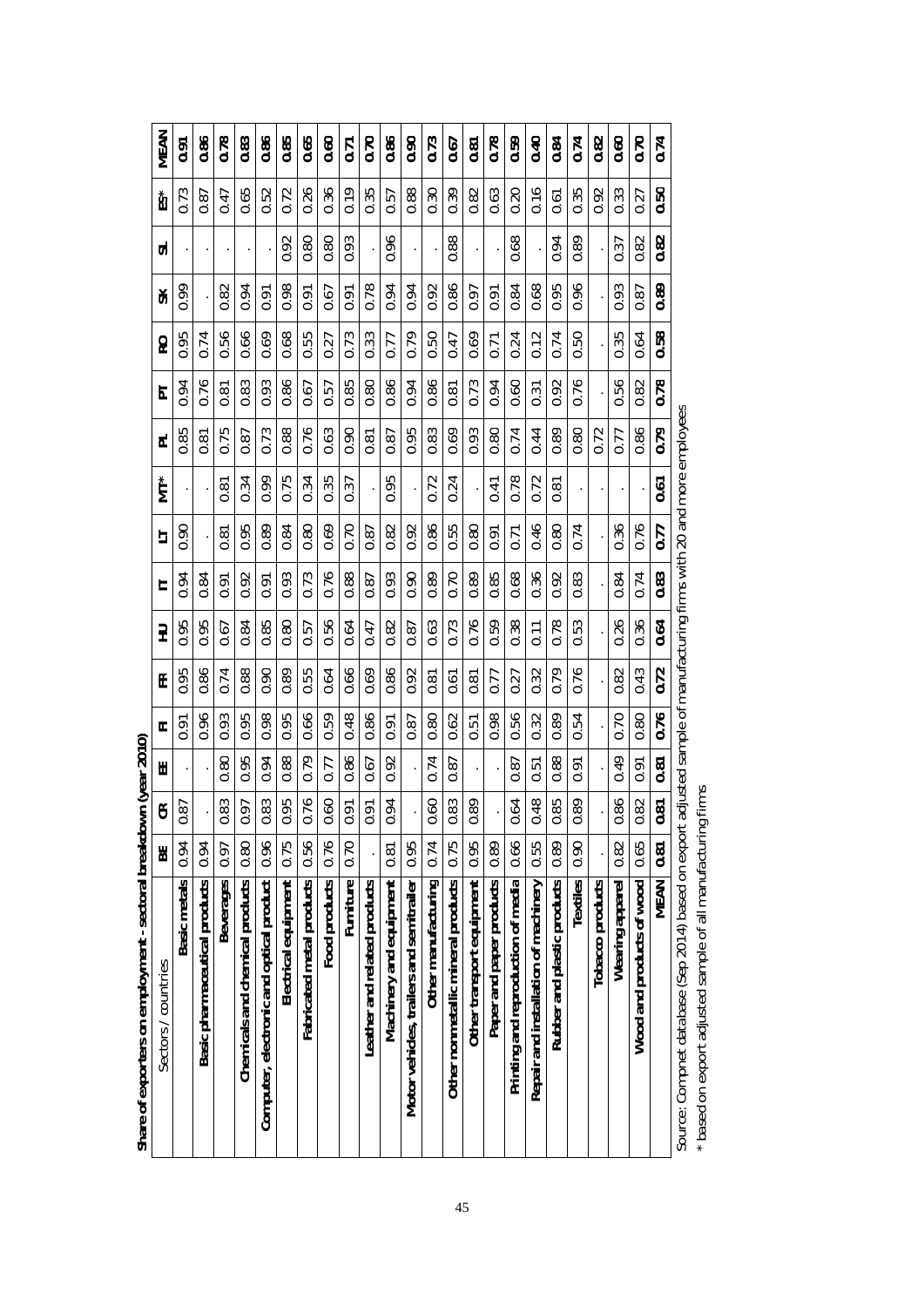|                                                          | 벎    | $\mathfrak{S}$ | 出    | ᆮ    | 뚠    | 긒    | ╘                 | 与    | $\sum^*$                                                      | ᆮ                 | 능              | œ    | ⋇    | ದ    | ĚŠ   | MEAN |
|----------------------------------------------------------|------|----------------|------|------|------|------|-------------------|------|---------------------------------------------------------------|-------------------|----------------|------|------|------|------|------|
| Sectors / countries                                      |      |                |      |      |      |      |                   |      |                                                               |                   |                |      |      |      |      |      |
| Basic metals                                             | (6.0 | 0.96           |      | 0.93 | 0.95 | (6.0 | 0.95              | 0.86 |                                                               | 0.87              | 0.97           | 0.98 | 0.99 |      | 0.78 | 0.93 |
| Basic pharmaceutical products                            | 0.92 |                |      | 0.95 | 0.87 | 6.0  | 0.83              |      |                                                               | 0.84              | 0.75           | 0.78 |      |      | 0.89 | 0.87 |
| Beverages                                                | 0.98 | 0.86           | 0.58 | 0.91 | 0.77 | 0.80 | 0.92              | 0.85 | 0.81                                                          | 0.83              | 0.81           | 0.55 | 0.89 |      | 0.58 | 0.80 |
| Chemicals and chemical products                          | 0.79 | 0.98           | 0.96 | 0.95 | 0.90 | 0.89 | 0.92              | 0.97 | 0.50                                                          | 0.89              | 0.87           | 0.64 | 0.94 |      | 0.71 | 0.85 |
| Computer, electronic and optical product                 | 0.97 | 0.75           | 0.95 | 0.99 | 0.93 | 0.86 | 0.93              | 0.91 | 1.00                                                          | 0.76              | 0.95           | 0.81 | 0.90 |      | 0.56 | 0.88 |
| Electrical equipment                                     | 0.78 | 0.97           | 0.90 | 0.95 | 0.91 | 0.85 | 0.95              | 0.87 | 0.59                                                          | 0.90              | 0.91           | 0.73 | 0.98 | 0.93 | 0.77 | 0.87 |
| Fabricated metal products                                | 0.59 | 0.79           | 0.77 | 0.66 | 0.58 | 0.61 | 0.75              | 0.85 | 0.37                                                          | 0.78              | 0.69           | 0.59 | 0.92 | 0.84 | 0.31 | 0.67 |
| Food products                                            | 0.79 | 0.70           | 0.81 | 0.63 | 0.66 | 0.64 | 0.80              | 0.76 | 0.41                                                          | $\overline{0.71}$ | 0.61           | 0.36 | 0.71 | 0.82 | 0.43 | 0.66 |
| Furniture                                                | 0.69 | 0.91           | 0.88 | 0.46 | 0.69 | 0.73 | 0.90              | 0.74 | 0.44                                                          | 0.91              | 0.87           | 0.78 | 0.93 | 0.96 | 0.24 | 0.74 |
| Leather and related products                             |      | 0.92           | 0.67 | 0.94 | 0.75 | 0.56 | 0.90              | 0.87 |                                                               | 0.82              | 0.83           | 0.35 | 0.81 |      | 0.40 | 0.74 |
| Machinery and equipment                                  | 0.82 | 0.96           | 0.90 | 0.91 | 0.87 | 0.85 | 0.94              | 0.83 | 0.95                                                          | 0.88              | 0.87           | 0.80 | 0.95 | 0.96 | 0.63 | 0.88 |
| Motor vehicles, trailers and semitrailer                 | 0.97 |                |      | 0.87 | 0.93 | 0.90 | 0.93              | 0.95 |                                                               | 0.96              | 0.95           | 0.85 | 0.96 |      | 0.90 | 0.92 |
| Other manufacturing                                      | 0.77 | 0.64           | 0.70 | 0.82 | 0.83 | 0.66 | 0.91              | 0.91 | 0.80                                                          | 0.84              | 0.87           | 0.45 | 0.94 |      | 0.37 | 0.75 |
| Other nonmetallic mineral products                       | 0.77 | 0.86           | 0.83 | 0.67 | 0.66 | 0.74 | 0.72              | 0.60 | 0.23                                                          | 0.72              | 0.82           | 0.52 | 0.88 | 0.89 | 0.48 | 0.69 |
| Other transport equipment                                | 0.96 | 0.92           |      | 0.61 | 0.84 | 0.78 | 0.91              | 0.92 |                                                               | 0.95              | 0.75           | 0.75 | 6.0  |      | 0.88 | 0.85 |
| Paper and paper products                                 | 0.92 |                |      | 0.99 | 0.79 | 0.81 | 0.89              | 0.94 | 0.53                                                          | 0.83              | 0.96           | 0.80 | 0.91 |      | 0.71 | 0.84 |
| Printing and reproduction of media                       | 0.67 | 0.67           | 0.76 | 0.56 | 0.28 | 0.52 | $\overline{0.71}$ | 0.78 | 0.59                                                          | 0.78              | 0.61           | 0.33 | 0.85 | 0.67 | 0.25 | 0.60 |
| Repair and installation of machinery                     | 0.55 | 0.46           | 0.47 | 0.35 | 0.36 | 0.19 | 0.39              | 0.49 | 0.82                                                          | 0.45              | 0.29           | 0.14 | 0.73 |      | 0.21 | 0.42 |
| Rubber and plastic products                              | 0.91 | 0.87           | 0.92 | 0.90 | 0.82 | 0.86 | 0.93              | 0.85 | 0.75                                                          | 0.91              | 0.92           | 0.83 | 0.96 | 0.95 | 0.68 | 0.87 |
| Textiles                                                 | 0.91 | 0.92           | 0.97 | 0.90 | 0.78 | 0.67 | 0.84              | 0.74 |                                                               | 0.82              | 0.79           | 0.55 | 0.96 | 0.91 | 0.40 | 0.80 |
| Tobacco products                                         |      |                |      |      |      |      |                   |      |                                                               | 0.63              |                |      |      |      | 0.78 | 0.70 |
| Wearing apparel                                          | 0.86 | 0.88           | 0.60 | 0.74 | 0.87 | 0.27 | 0.89              | 0.43 |                                                               | 0.80              | 0.63           | 0.38 | 0.94 | 0.40 | 0.40 | 0.65 |
| Wood and products of wood                                | 0.70 | 0.81           | 0.88 | 0.78 | 0.45 | 0.41 | 0.76              | 0.82 |                                                               | 0.89              | 0.87           | 0.73 | 0.90 | 0.83 | 0.31 | 0.72 |
| MEAN                                                     | 0.82 | 0.83           | 0.80 | 0.80 | 0.75 | 0.71 | 0.85              | 0.81 | 0.63                                                          | 0.82              | $\frac{80}{2}$ | 0.62 | 0.91 | 0.83 | 0.55 | 0.77 |
| Source: Compnet database (Sep 2014) based on export adju |      |                |      |      |      |      |                   |      | sted sample of manufacturing firms with 20 and more employees |                   |                |      |      |      |      |      |

Share of exporters on unit labour costs - sectoral breakdown (year 2010) **Share of exporters on unit labour costs - sectoral breakdown (year 2010)**

\* based on export adjusted sample of all manufacturing firms based on export adjusted sample of all manufacturing firms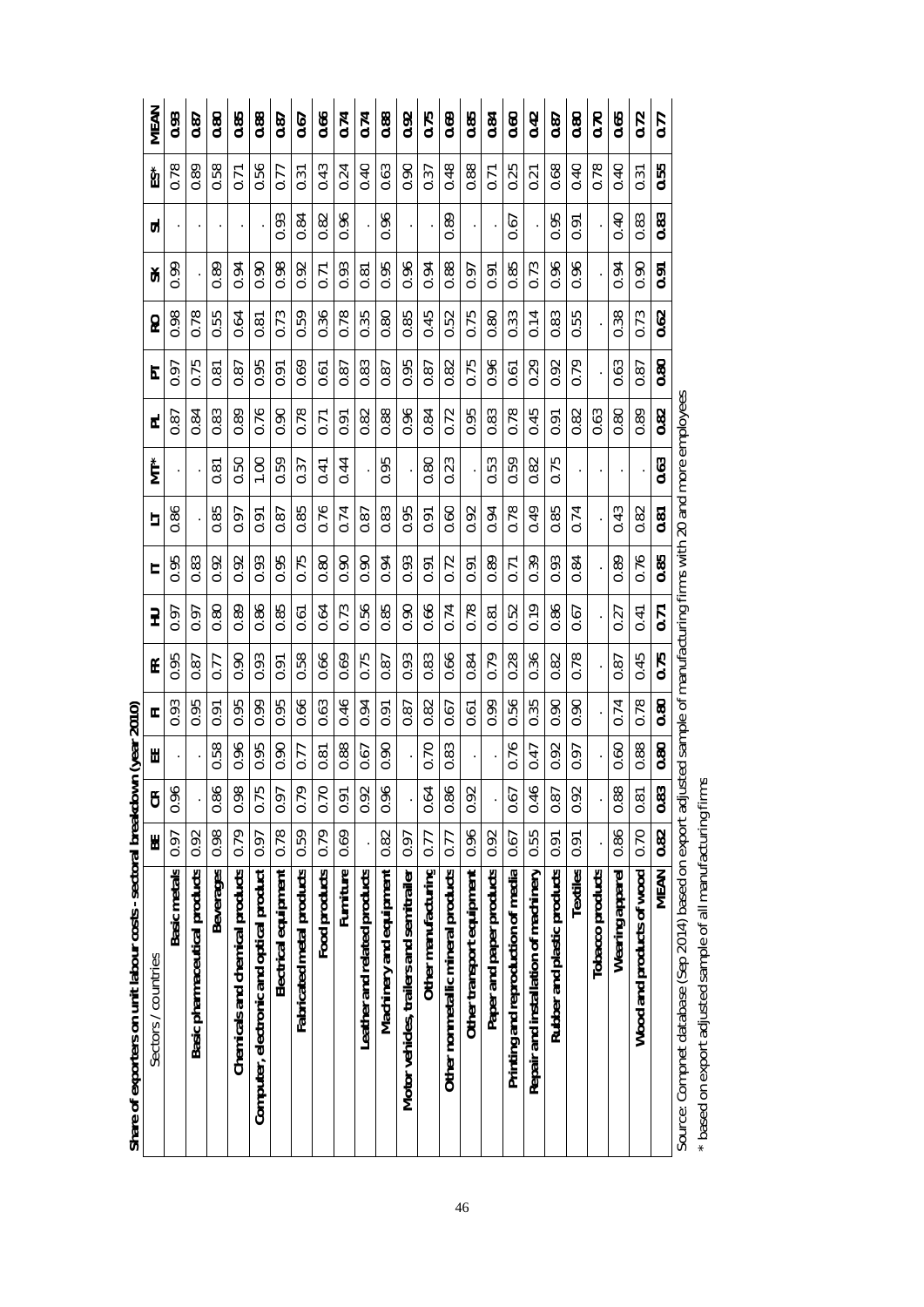|                                                          | MEAN                | 0.93         | 0.87                          | 0.85                | 0.86                            | 0.88                                     | 0.89                 | 0.69                      | 0.70           | 0.75      | 0.77                         | 0.88                    | 0.93                                     | 0.77                | 0.71                               | 0.86                      | 0.81                     | 0.63                               | 0.39                                 | 0.89                        | 0.78      | 0.74             | 0.67            | 0.74                      | 0.78 |                                                                                                                       |
|----------------------------------------------------------|---------------------|--------------|-------------------------------|---------------------|---------------------------------|------------------------------------------|----------------------|---------------------------|----------------|-----------|------------------------------|-------------------------|------------------------------------------|---------------------|------------------------------------|---------------------------|--------------------------|------------------------------------|--------------------------------------|-----------------------------|-----------|------------------|-----------------|---------------------------|------|-----------------------------------------------------------------------------------------------------------------------|
|                                                          | řS3                 | 0.79         | 0.89                          | 0.58                | 0.72                            | 0.56                                     | $\overline{0.81}$    | 0.36                      | 0.46           | 0.26      | 0.45                         | 0.68                    | 0.91                                     | 0.41                | 0.54                               | 0.89                      | 0.74                     | 0.30                               | 0.23                                 | 0.73                        | 0.42      | 0.83             | 0.42            | 0.33                      | 0.58 |                                                                                                                       |
|                                                          | ದ                   |              |                               |                     |                                 |                                          | 0.95                 | 0.85                      | 0.85           | 0.95      |                              | 0.97                    |                                          |                     | 0.90                               |                           |                          | 0.68                               |                                      | 0.96                        | 0.91      |                  | 0.42            | 0.86                      | 0.84 |                                                                                                                       |
|                                                          | ⋇                   | 0.99         |                               | 0.93                | 0.90                            | 0.86                                     | 0.98                 | 0.93                      | 0.79           | 0.93      | 0.87                         | 0.95                    | 0.97                                     | 0.89                | 0.90                               | 0.98                      | 0.95                     | 0.82                               | 0.62                                 | 0.97                        | 0.96      |                  | 0.96            | 0.92                      | 0.91 |                                                                                                                       |
|                                                          | RO                  | 0.98         | 0.75                          | 0.84                | 0.67                            | 0.79                                     | 0.76                 | 0.58                      | 0.39           | 0.80      | 0.39                         | 0.81                    | 0.90                                     | 0.51                | 0.50                               | 0.80                      | 0.77                     | 0.41                               | 0.14                                 | 0.84                        | 0.63      |                  | 0.43            | 0.72                      | 0.65 |                                                                                                                       |
|                                                          | 눈                   | 0.97         | 0.76                          | 0.86                | 0.85                            | 0.95                                     | 0.87                 | 0.72                      | 0.69           | 0.86      | 0.84                         | 0.89                    | 0.94                                     | 0.90                | 0.84                               | 0.72                      | 0.98                     | 0.66                               | 0.30                                 | 0.92                        | 0.79      |                  | 0.64            | 0.90                      | 0.81 |                                                                                                                       |
|                                                          | ದ                   | 0.93         | 0.84                          | 0.85                | 0.89                            | 0.76                                     | 0.92                 | 0.80                      | 0.74           | 0.93      | 0.83                         | 0.89                    | 0.98                                     | 0.87                | 0.72                               | 0.97                      | 0.85                     | 0.78                               | 0.45                                 | 0.92                        | 0.82      | 0.64             | 0.84            | 0.89                      | 0.83 |                                                                                                                       |
|                                                          | МŤ*                 |              |                               | 0.75                | 0.50                            | 0.96                                     | 0.86                 | 0.38                      | 0.52           | 0.44      |                              | 0.90                    |                                          | 0.87                | 0.17                               |                           | 0.07                     | 0.90                               | 0.45                                 | 0.86                        |           |                  |                 |                           | 0.62 |                                                                                                                       |
|                                                          | 与                   | 0.94         |                               | 0.91                | 0.99                            | 0.90                                     | 0.89                 | 0.86                      | 0.80           | 0.76      | 0.88                         | 0.84                    | 6.0                                      | 0.91                | 0.68                               | 0.95                      | 0.96                     | 0.79                               | 0.53                                 | 0.84                        | 0.75      |                  | 0.43            | 0.85                      | 0.83 |                                                                                                                       |
|                                                          |                     | 0.95         | 0.85                          | 0.93                | 0.92                            | 0.93                                     | 0.95                 | 0.78                      | 0.83           | 0.90      | 0.91                         | 0.94                    | 0.92                                     | 0.91                | 0.75                               | 0.92                      | 0.89                     | 0.70                               | 0.38                                 | 0.94                        | 85        |                  | 0.92            | 0.76                      | 0.86 |                                                                                                                       |
|                                                          | 긒                   | 0.97         | 0.98                          | 0.80                | 0.90                            | 0.90                                     | 0.89                 | 0.62                      | 0.71           | 0.69      | 0.60                         | 0.83                    | 0.91                                     | 0.73                | 0.78                               | 0.68                      | 0.81                     | 0.52                               | 0.18                                 | 0.89                        | ö<br>0.67 |                  | 0.27            | 0.40                      | 0.72 |                                                                                                                       |
|                                                          |                     |              |                               |                     |                                 |                                          |                      |                           |                |           |                              |                         |                                          |                     |                                    |                           |                          |                                    |                                      |                             |           |                  |                 |                           |      |                                                                                                                       |
|                                                          | 뚠                   | 0.95         | 0.86                          | 0.80                | 0.90                            | 0.93                                     | 0.92                 | 0.60                      | 0.69           | 0.70      | 0.84                         | 0.88                    | 0.93                                     | 0.81                | 0.66                               | 0.87                      | 0.80                     | 0.28                               | 0.37                                 | 0.82                        | 0.78      |                  | 0.89            | 0.46                      | 0.76 |                                                                                                                       |
| lown (year 2010)                                         | ᆮ                   | 0.84         | 0.97                          | 0.94                | 0.96                            | 0.98                                     | 0.98                 | 0.70                      | 0.65           | 0.54      | 0.93                         | 0.95                    | 0.88                                     | 0.82                | 0.68                               | 0.57                      | 0.99                     | 0.52                               | 0.30                                 | 0.90                        | 47<br>ö   |                  | 0.71            | 0.81                      | 0.78 |                                                                                                                       |
|                                                          | 出                   |              |                               |                     | 0.97                            | 0.97                                     | 0.89                 | 0.79                      | 0.82           | 0.89      | 0.74                         | 0.89                    |                                          | 0.75                | 0.86                               |                           |                          | 0.81                               | 0.49                                 | 0.93                        | 0.97      |                  | 0.64            | 0.92                      | 0.83 |                                                                                                                       |
|                                                          | $\Im$               | 0.95         |                               | 90<br>$\bar{\circ}$ | 0.98                            | 0.87                                     | 0.95                 | 0.82                      | 76<br>$\sigma$ | 0.93      | 0.91                         | 0.96                    |                                          | 0.63                | 0.88                               | 0.95                      |                          | 0.63                               | 0.48                                 | 0.92                        | 0.93      |                  | 0.89            | 0.84                      | 0.85 |                                                                                                                       |
|                                                          | 쑮                   | 0.97         | 0.95                          | 0.98                | 0.83                            | 0.97                                     | 0.74                 | 0.61                      | 0.81           | 0.69      |                              | 0.82                    | 0.93                                     | 0.77                | 0.81                               | 0.96                      | 0.90                     | 0.70                               | 0.57                                 | 0.91                        | 0.92      |                  | 0.92            | 0.76                      | 0.83 |                                                                                                                       |
| Share of exporters on real value added - sectoral breakd | Sectors / countries | Basic metals | Basic pharmaceutical products | Beverages           | Chemicals and chemical products | Computer, electronic and optical product | Electrical equipment | Fabricated metal products | Food products  | Furniture | Leather and related products | Machinery and equipment | Motor vehicles, trailers and semitrailer | Other manufacturing | Other nonmetallic mineral products | Other transport equipment | Paper and paper products | Printing and reproduction of media | Repair and installation of machinery | Rubber and plastic products | Textiles  | Tobacco products | Wearing apparel | Wood and products of wood | MEAN | Source: Compnet database (Sep 2014) based on export adjusted sample of manufacturing firms with 20 and more employees |

Source: Compnet database (Sep 2014) based on export adjusted sample of manufacturing firms with 20 and more employees enihayees  $\frac{1}{2}$  $\frac{2}{2}$ source: compret database (sep 2014) based on export adjuste<br>\* based on export adjusted sample of all manufacturing firms

based on export adjusted sample of all manufacturing firms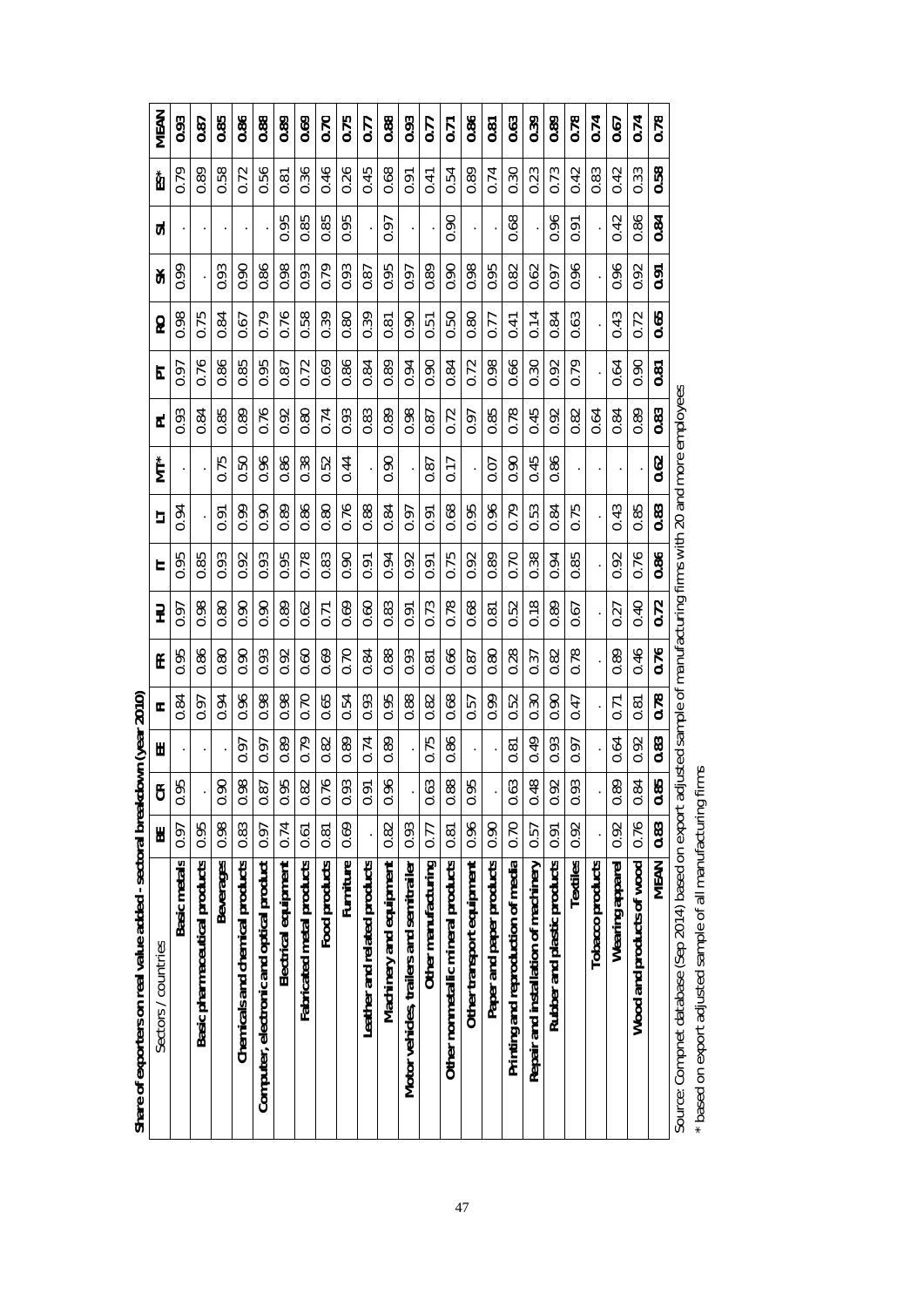| 0.86<br>0.66<br>0.89<br>0.93<br>0.93<br>0.95<br>0.80<br>0.69<br>0.86<br>0.45<br>0.90<br>0.93<br>0.75<br>0.95<br>0.90<br>0.74<br>0.74<br>0.83<br>0.84<br>0.85<br>0.79<br>0.91<br>0.77<br>0.81<br>0.63<br>0.63<br>0.86<br>0.46<br>0.53<br>0.53<br>0.79<br>0.76<br>0.78<br>0.93<br>0.53<br>0.70<br>0.93<br>0.32<br>0.54<br>0.94<br>0.29<br>0.52<br>0.99<br>0.43<br>0.57<br>$\overline{0.71}$<br>0.31<br>0.41<br>0.88<br>0.90<br>0.96<br>0.98<br>0.75<br>0.95<br>0.90<br>0.90<br>0.92<br>0.97<br>0.97<br>$\overline{0.71}$<br>0.93<br>0.83<br>0.96<br>0.98<br>0.92<br>0.95<br>0.95<br>0.96<br>0.93<br>0.86<br>0.93<br>0.96<br>0.93<br>0.93<br>0.89<br>0.99<br>0.97<br>0.67<br>6.0<br>0.97<br>(6.0<br>0.91<br>0.85<br>0.88<br>0.44<br>0.58<br>0.15<br>0.98<br>0.79<br>0.95<br>0.63<br>0.95<br>0.44<br>0.83<br>0.82<br>0.85<br>0.79<br>0.55<br>0.78<br>0.70<br>0.67<br>0.82<br>0.54<br>0.37<br>0.81<br>0.75<br>0.88<br>0.86<br>0.98<br>0.68<br>0.95<br>0.85<br>0.99<br>0.99<br>0.88<br>0.89<br>0.94<br>0.92<br>0.73<br>0.30<br>0.84<br>0.80<br>0.92<br>0.91<br>0.77<br>0.77<br>0.87<br>0.81<br>0.86<br>0.88<br>0.95<br>0.75<br>0.88<br>0.83<br>0.94<br>0.98<br>0.83<br>0.93<br>0.85<br>0.89<br>0.69<br>0.90<br>0.90<br>0.54<br>0.90<br>0.90<br>0.91<br>0.91<br>0.81<br>0.87<br>0.91<br>0.81<br>0.95<br>0.38<br>0.18<br>0.43<br>0.88<br>0.88<br>0.90<br>0.53<br>$\frac{8}{1}$<br>0.90<br>0.73<br>0.67<br>0.94<br>$\overline{0}31$<br>0.41<br>0.85<br>0.96<br>0.89<br>0.95<br>0.89<br>0.75<br>0.76<br>0.96<br>0.99<br>0.99<br>0.90<br>0.86<br>0.64<br>0.89<br>0.90<br>0.92<br>0.90<br>0.67<br>0.97<br>0.91<br>0.61<br>0.47<br>0.96<br>0.96<br>0.92<br>0.95<br>0.95<br>0.95<br>0.46<br>0.96<br>0.78<br>0.85<br>0.94<br>0.93<br>0.93<br>0.93<br>0.92<br>0.72<br>0.84<br>0.94<br>0.87<br>0.90<br>0.81<br>0.81<br>71<br>0.78<br>0.82<br>0.98<br>0.98<br>0.95<br>0.98<br>0.95<br>0.73<br>0.92<br>0.85<br>0.82<br>0.88<br>0.80<br>0.74<br>0.80<br>0.75<br>0.53<br>0.14<br>0.78<br>0.54<br>0.37<br>0.97<br>0.77<br>0.74<br>0.79<br>0.94<br>0.94<br>0.93<br>0.63<br>0.73<br>0.88<br>0.85<br>0.62<br>0.84<br>0.44<br>0.86<br>0.96<br>0.90<br>0.77<br>0.89<br>0.82<br>0.93<br>0.53<br>0.91<br>0.97<br>0.31 | Share of exporters on turnover - sectoral breakdown<br>0.98<br>Ы<br>Basic metals |
|------------------------------------------------------------------------------------------------------------------------------------------------------------------------------------------------------------------------------------------------------------------------------------------------------------------------------------------------------------------------------------------------------------------------------------------------------------------------------------------------------------------------------------------------------------------------------------------------------------------------------------------------------------------------------------------------------------------------------------------------------------------------------------------------------------------------------------------------------------------------------------------------------------------------------------------------------------------------------------------------------------------------------------------------------------------------------------------------------------------------------------------------------------------------------------------------------------------------------------------------------------------------------------------------------------------------------------------------------------------------------------------------------------------------------------------------------------------------------------------------------------------------------------------------------------------------------------------------------------------------------------------------------------------------------------------------------------------------------------------------------------------------------------------------------------------------------------------------------------------------------------------------------------------------------------------------------------------------------------------------------------------------------------------------------------------------------------------------------------------------------------------------------------------------------------------|----------------------------------------------------------------------------------|
|                                                                                                                                                                                                                                                                                                                                                                                                                                                                                                                                                                                                                                                                                                                                                                                                                                                                                                                                                                                                                                                                                                                                                                                                                                                                                                                                                                                                                                                                                                                                                                                                                                                                                                                                                                                                                                                                                                                                                                                                                                                                                                                                                                                          | 0.92<br>98<br>$\bar{\circ}$                                                      |
|                                                                                                                                                                                                                                                                                                                                                                                                                                                                                                                                                                                                                                                                                                                                                                                                                                                                                                                                                                                                                                                                                                                                                                                                                                                                                                                                                                                                                                                                                                                                                                                                                                                                                                                                                                                                                                                                                                                                                                                                                                                                                                                                                                                          | 0.99<br>0.94                                                                     |
|                                                                                                                                                                                                                                                                                                                                                                                                                                                                                                                                                                                                                                                                                                                                                                                                                                                                                                                                                                                                                                                                                                                                                                                                                                                                                                                                                                                                                                                                                                                                                                                                                                                                                                                                                                                                                                                                                                                                                                                                                                                                                                                                                                                          | 0.92<br>0.97<br>0.89<br>0.98                                                     |
|                                                                                                                                                                                                                                                                                                                                                                                                                                                                                                                                                                                                                                                                                                                                                                                                                                                                                                                                                                                                                                                                                                                                                                                                                                                                                                                                                                                                                                                                                                                                                                                                                                                                                                                                                                                                                                                                                                                                                                                                                                                                                                                                                                                          | 0.95<br>0.99<br>98<br>$\rm \ddot{\circ}$<br>0.91                                 |
|                                                                                                                                                                                                                                                                                                                                                                                                                                                                                                                                                                                                                                                                                                                                                                                                                                                                                                                                                                                                                                                                                                                                                                                                                                                                                                                                                                                                                                                                                                                                                                                                                                                                                                                                                                                                                                                                                                                                                                                                                                                                                                                                                                                          | 0.99<br>0.99<br>0.86<br>0.98                                                     |
|                                                                                                                                                                                                                                                                                                                                                                                                                                                                                                                                                                                                                                                                                                                                                                                                                                                                                                                                                                                                                                                                                                                                                                                                                                                                                                                                                                                                                                                                                                                                                                                                                                                                                                                                                                                                                                                                                                                                                                                                                                                                                                                                                                                          | 0.96<br>0.95<br>$\overline{5}$<br>$\circ$<br>0.86                                |
|                                                                                                                                                                                                                                                                                                                                                                                                                                                                                                                                                                                                                                                                                                                                                                                                                                                                                                                                                                                                                                                                                                                                                                                                                                                                                                                                                                                                                                                                                                                                                                                                                                                                                                                                                                                                                                                                                                                                                                                                                                                                                                                                                                                          | 0.73<br>0.88<br>0.82<br>0.68                                                     |
|                                                                                                                                                                                                                                                                                                                                                                                                                                                                                                                                                                                                                                                                                                                                                                                                                                                                                                                                                                                                                                                                                                                                                                                                                                                                                                                                                                                                                                                                                                                                                                                                                                                                                                                                                                                                                                                                                                                                                                                                                                                                                                                                                                                          | 0.74<br>0.90<br>79<br>ö<br>0.89                                                  |
|                                                                                                                                                                                                                                                                                                                                                                                                                                                                                                                                                                                                                                                                                                                                                                                                                                                                                                                                                                                                                                                                                                                                                                                                                                                                                                                                                                                                                                                                                                                                                                                                                                                                                                                                                                                                                                                                                                                                                                                                                                                                                                                                                                                          | 0.53<br>0.92<br>0.90<br>0.75                                                     |
|                                                                                                                                                                                                                                                                                                                                                                                                                                                                                                                                                                                                                                                                                                                                                                                                                                                                                                                                                                                                                                                                                                                                                                                                                                                                                                                                                                                                                                                                                                                                                                                                                                                                                                                                                                                                                                                                                                                                                                                                                                                                                                                                                                                          | 0.89<br>0.81<br>$\overline{5}$<br>$\bar{\circ}$                                  |
|                                                                                                                                                                                                                                                                                                                                                                                                                                                                                                                                                                                                                                                                                                                                                                                                                                                                                                                                                                                                                                                                                                                                                                                                                                                                                                                                                                                                                                                                                                                                                                                                                                                                                                                                                                                                                                                                                                                                                                                                                                                                                                                                                                                          | 0.93<br>0.94<br>0.97<br>0.89                                                     |
|                                                                                                                                                                                                                                                                                                                                                                                                                                                                                                                                                                                                                                                                                                                                                                                                                                                                                                                                                                                                                                                                                                                                                                                                                                                                                                                                                                                                                                                                                                                                                                                                                                                                                                                                                                                                                                                                                                                                                                                                                                                                                                                                                                                          | 0.87<br>0.98                                                                     |
|                                                                                                                                                                                                                                                                                                                                                                                                                                                                                                                                                                                                                                                                                                                                                                                                                                                                                                                                                                                                                                                                                                                                                                                                                                                                                                                                                                                                                                                                                                                                                                                                                                                                                                                                                                                                                                                                                                                                                                                                                                                                                                                                                                                          | 0.86<br>0.83<br>0.57<br>0.83                                                     |
|                                                                                                                                                                                                                                                                                                                                                                                                                                                                                                                                                                                                                                                                                                                                                                                                                                                                                                                                                                                                                                                                                                                                                                                                                                                                                                                                                                                                                                                                                                                                                                                                                                                                                                                                                                                                                                                                                                                                                                                                                                                                                                                                                                                          | 0.64<br>0.89<br>0.86<br>0.79                                                     |
|                                                                                                                                                                                                                                                                                                                                                                                                                                                                                                                                                                                                                                                                                                                                                                                                                                                                                                                                                                                                                                                                                                                                                                                                                                                                                                                                                                                                                                                                                                                                                                                                                                                                                                                                                                                                                                                                                                                                                                                                                                                                                                                                                                                          | 0.45<br>5<br>$\bar{\circ}$<br>0.96                                               |
|                                                                                                                                                                                                                                                                                                                                                                                                                                                                                                                                                                                                                                                                                                                                                                                                                                                                                                                                                                                                                                                                                                                                                                                                                                                                                                                                                                                                                                                                                                                                                                                                                                                                                                                                                                                                                                                                                                                                                                                                                                                                                                                                                                                          | 0.99<br>0.95                                                                     |
|                                                                                                                                                                                                                                                                                                                                                                                                                                                                                                                                                                                                                                                                                                                                                                                                                                                                                                                                                                                                                                                                                                                                                                                                                                                                                                                                                                                                                                                                                                                                                                                                                                                                                                                                                                                                                                                                                                                                                                                                                                                                                                                                                                                          | 59<br>Ö<br>0.93<br>$\infty$<br>Ö<br>0.74                                         |
|                                                                                                                                                                                                                                                                                                                                                                                                                                                                                                                                                                                                                                                                                                                                                                                                                                                                                                                                                                                                                                                                                                                                                                                                                                                                                                                                                                                                                                                                                                                                                                                                                                                                                                                                                                                                                                                                                                                                                                                                                                                                                                                                                                                          | 0.27<br>0.54<br>0.57<br>0.74                                                     |
|                                                                                                                                                                                                                                                                                                                                                                                                                                                                                                                                                                                                                                                                                                                                                                                                                                                                                                                                                                                                                                                                                                                                                                                                                                                                                                                                                                                                                                                                                                                                                                                                                                                                                                                                                                                                                                                                                                                                                                                                                                                                                                                                                                                          | 0.90<br>0.93<br>S,<br>Ö<br>0.93                                                  |
|                                                                                                                                                                                                                                                                                                                                                                                                                                                                                                                                                                                                                                                                                                                                                                                                                                                                                                                                                                                                                                                                                                                                                                                                                                                                                                                                                                                                                                                                                                                                                                                                                                                                                                                                                                                                                                                                                                                                                                                                                                                                                                                                                                                          | 0.64<br>0.98<br>96<br>$\bar{\circ}$<br>0.96                                      |
|                                                                                                                                                                                                                                                                                                                                                                                                                                                                                                                                                                                                                                                                                                                                                                                                                                                                                                                                                                                                                                                                                                                                                                                                                                                                                                                                                                                                                                                                                                                                                                                                                                                                                                                                                                                                                                                                                                                                                                                                                                                                                                                                                                                          |                                                                                  |
|                                                                                                                                                                                                                                                                                                                                                                                                                                                                                                                                                                                                                                                                                                                                                                                                                                                                                                                                                                                                                                                                                                                                                                                                                                                                                                                                                                                                                                                                                                                                                                                                                                                                                                                                                                                                                                                                                                                                                                                                                                                                                                                                                                                          | 0.79<br>0.71<br>0.90<br>0.95                                                     |
|                                                                                                                                                                                                                                                                                                                                                                                                                                                                                                                                                                                                                                                                                                                                                                                                                                                                                                                                                                                                                                                                                                                                                                                                                                                                                                                                                                                                                                                                                                                                                                                                                                                                                                                                                                                                                                                                                                                                                                                                                                                                                                                                                                                          | 0.87<br>0.94<br>0.85<br> 0.82                                                    |
|                                                                                                                                                                                                                                                                                                                                                                                                                                                                                                                                                                                                                                                                                                                                                                                                                                                                                                                                                                                                                                                                                                                                                                                                                                                                                                                                                                                                                                                                                                                                                                                                                                                                                                                                                                                                                                                                                                                                                                                                                                                                                                                                                                                          | 0.79<br>0.89<br>0.86<br> 0.88                                                    |

 $\bar{P}$  $\frac{2}{5}$ our comprise data and the sample of all manufacturing firms.<br>\* based on export adjusted sample of all manufacturing firms based on export adjusted sample of all manufacturing firms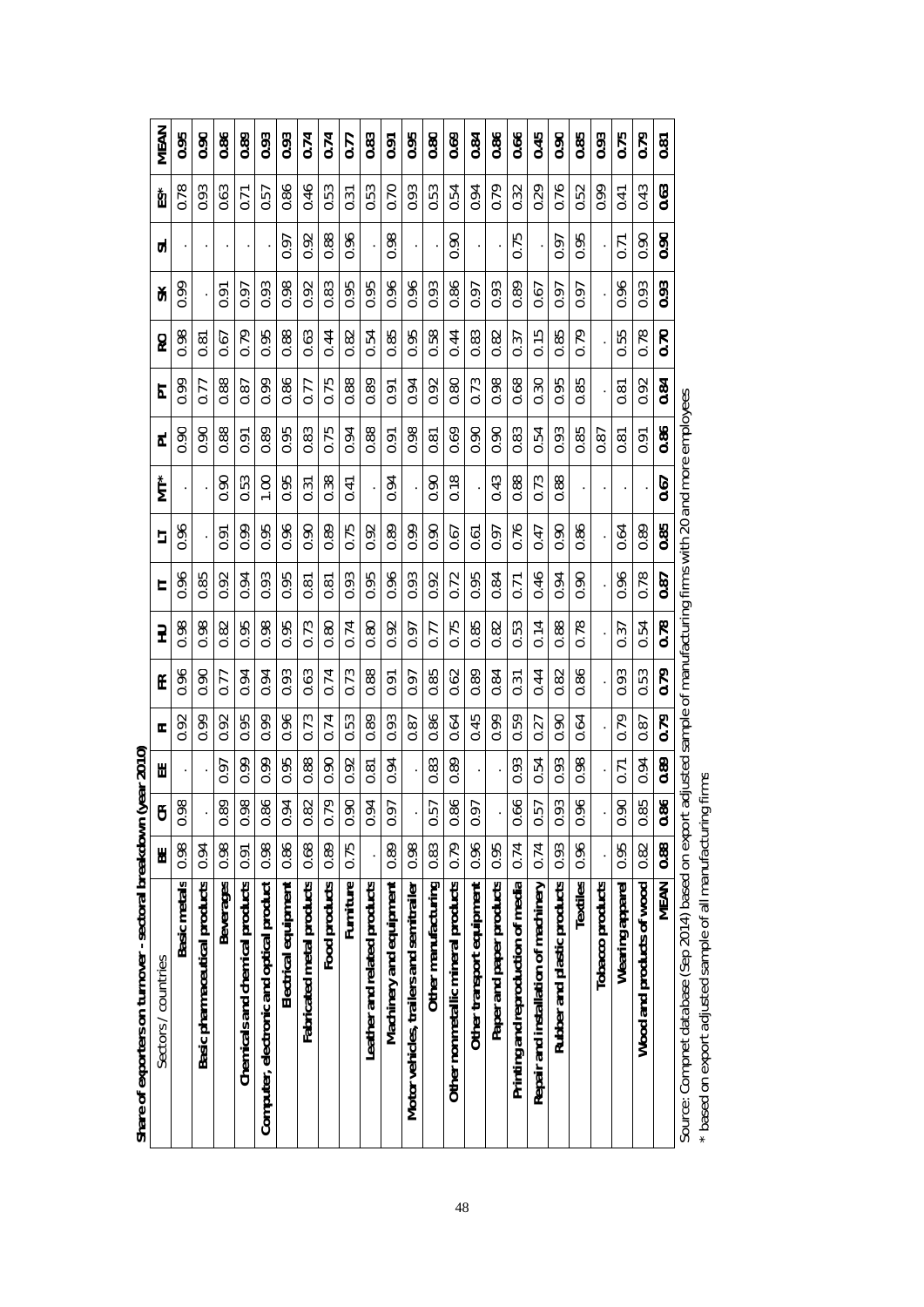# APPENDIX C. EXPORT PREMIA



**Figure C.1 - Export premia in TFP, 2004-2012.** 

Note: TFP is calculated using the methodology of Wooldridge (2009) (please refer to Lopez-Garcia *et al*., 2015, for the TFP calculation methodology). Please see also notes of Figure 5.1.



**Figure C.2 - Export premia in wages, 2004-2012.** 

Note: Wages are calculated as real total wage bill per employee. Please see also notes of Figure 5.1.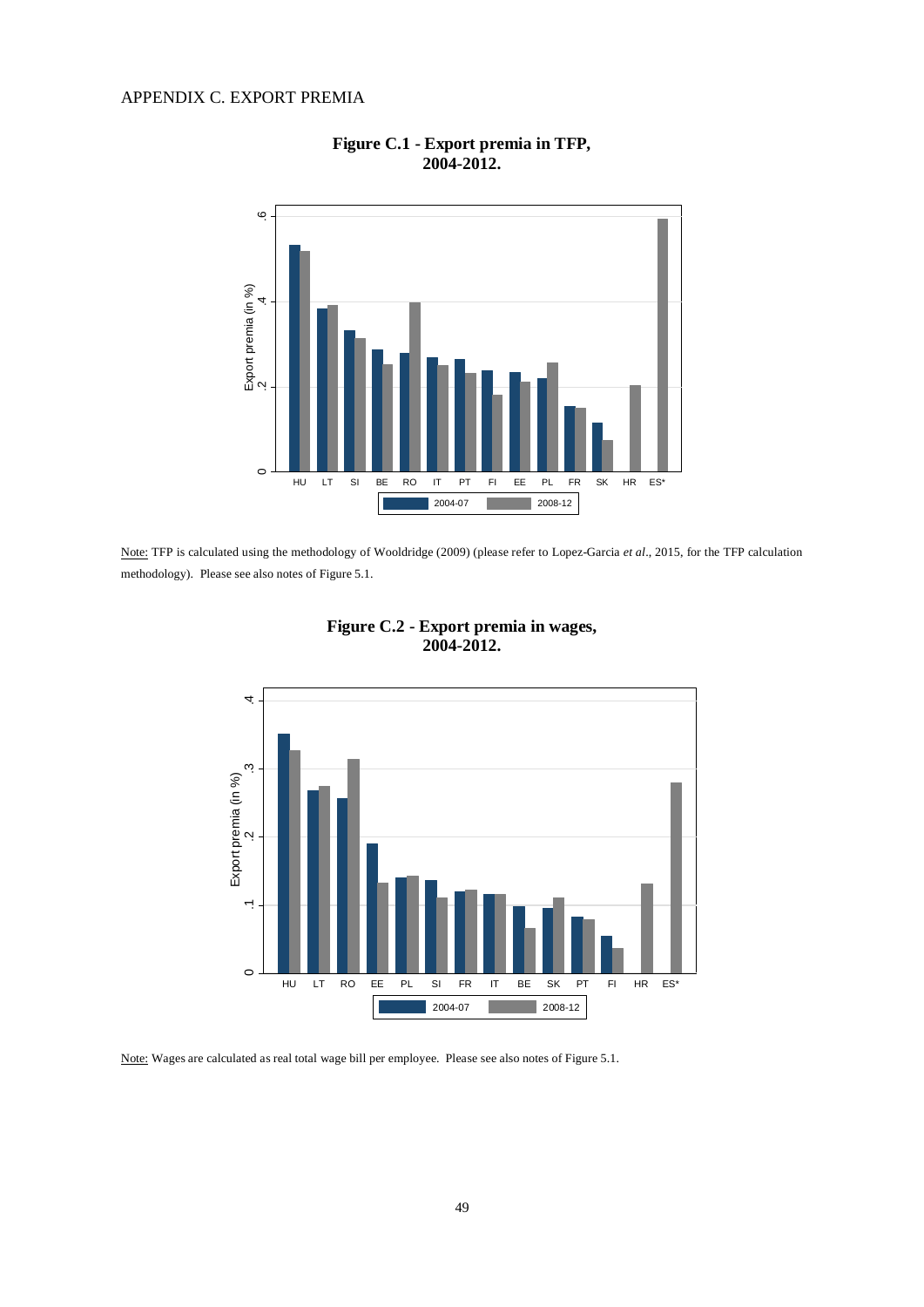



Note: Employment is average yearly number of employees calculated in full-time equivalent. Please see also notes of Figure 5.1.





Note: Please see also notes on Figure 5.1 and Figure 5.2.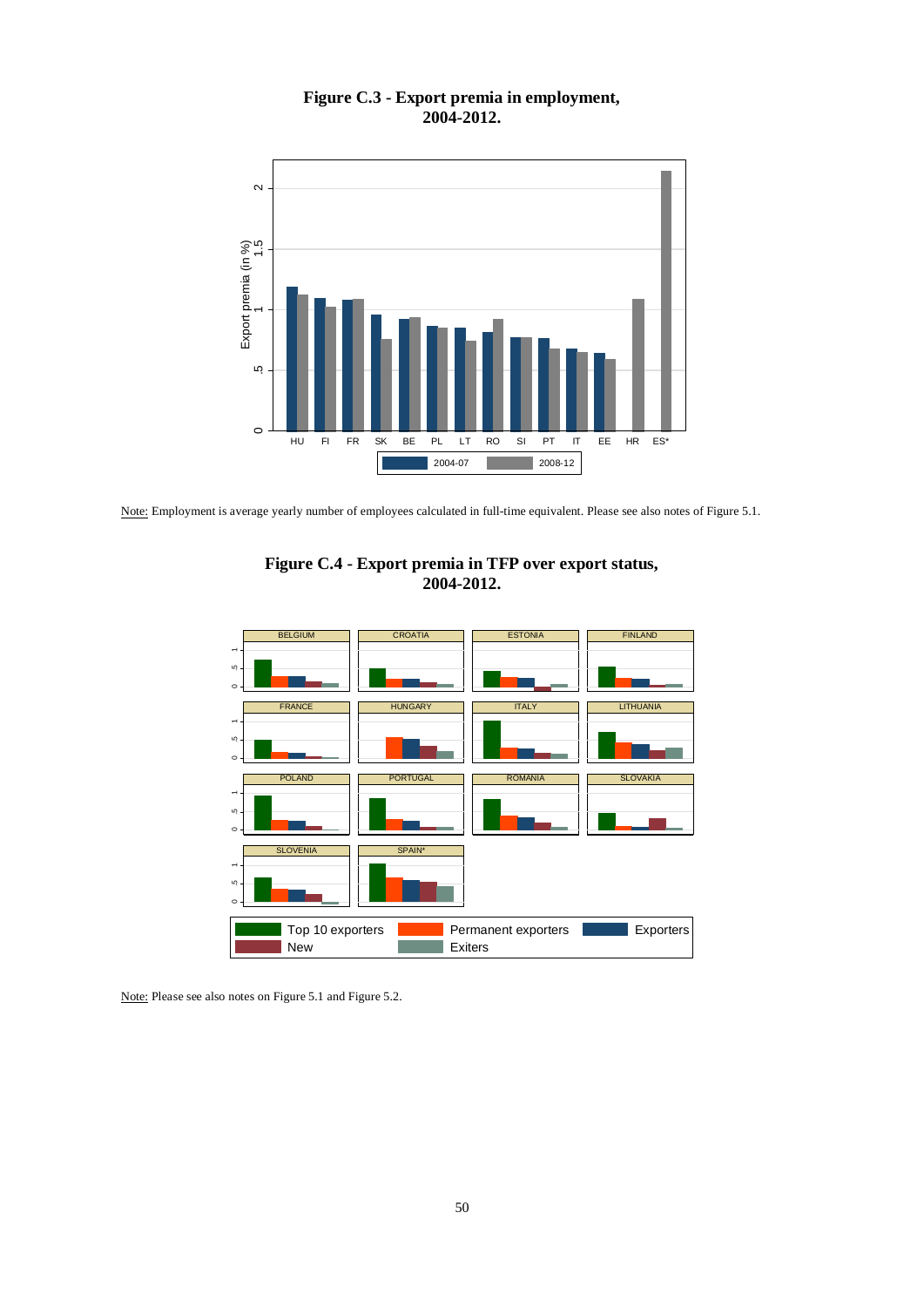# **Figure C.5 - Export premia in labor productivity at the country-level and over export status 2004-2012.**



Note: Please see also notes on Figure 5.1 and Figure 5.2.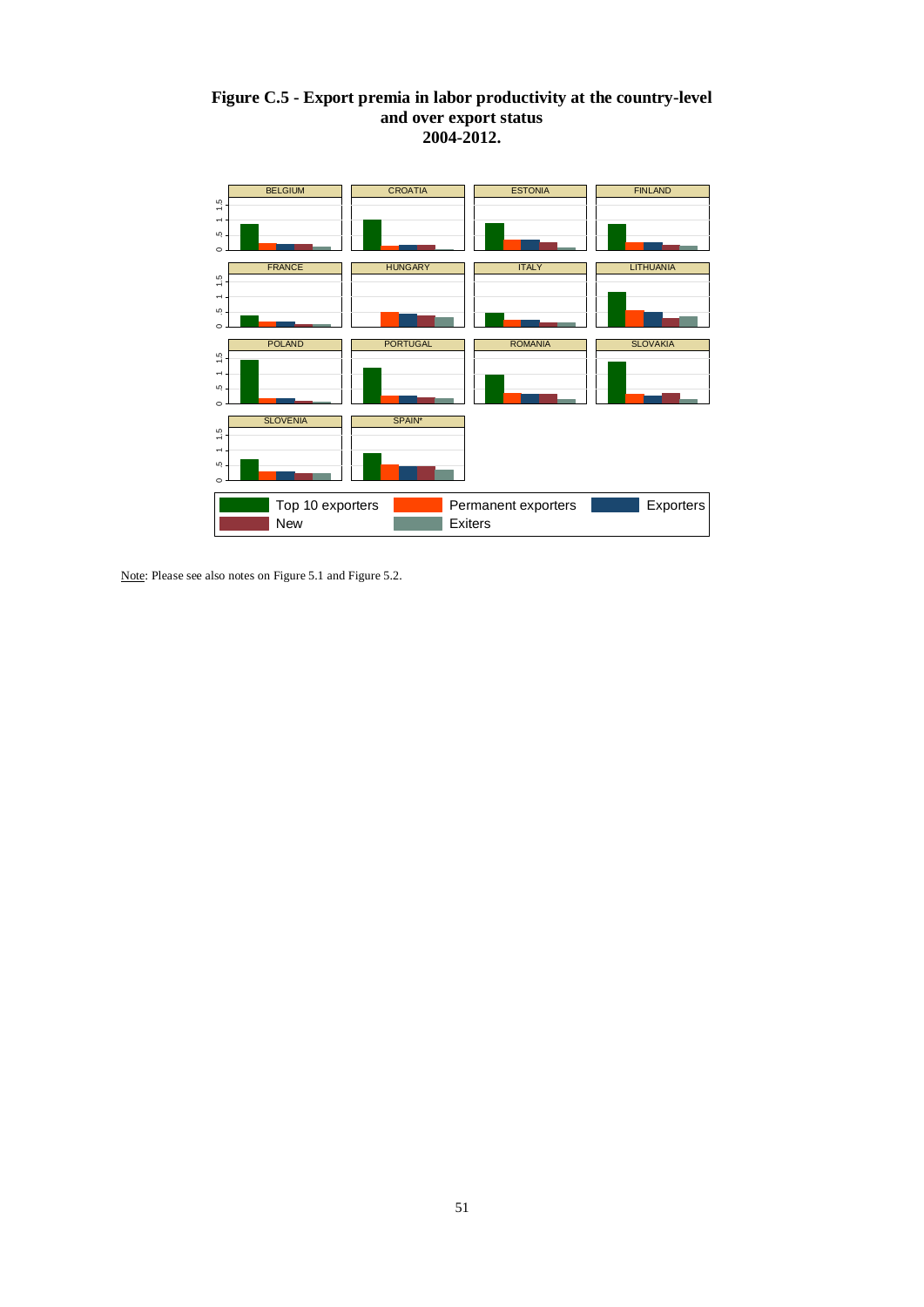# APPENDIX D. LIST OF INDICATORS INCLUDED IN THE TRADE MODULE

# General indicators

| Indicator                   | Definition                                                         | <b>Statistics</b>                                    | <b>Dimmensions</b>          |
|-----------------------------|--------------------------------------------------------------------|------------------------------------------------------|-----------------------------|
| Productivity indicators     |                                                                    |                                                      |                             |
| <b>Real Value Added</b>     | Value Added Deflated With Sector Specific Deflators                | Counts, Mean, Median, IQR, SD, Skewness, Percentiles | All categories of exporters |
| Real Turnover               | Turnover Deflated With Sector Specific Deflators                   | Counts, Mean, Median, IQR, SD, Skewness, Percentiles | All categories of exporters |
| Labour Costs                | Nominal Labour Costs                                               | Counts, Mean, Median, IQR, SD, Skewness, Percentiles | All categories of exporters |
| Labour Costs Per Employee   | Nominal Labour Costs Divided By The Number Of Employees            | Counts, Mean, Median, IQR, SD, Skewness, Percentiles | All categories of exporters |
| Real Capital                | Capital Deflated With Gdp Deflator                                 | Counts, Mean, Median, IQR, SD, Skewness, Percentiles | All categories of exporters |
| Capital Intensity           | Real Capital Divided By The Number Of Employees                    | Counts, Mean, Median, IQR, SD, Skewness, Percentiles | All categories of exporters |
| Labour Productivity         | Real Value Added Divided By The Number Of Employees                | Counts, Mean, Median, IQR, SD, Skewness, Percentiles | All categories of exporters |
| Labour Productivity Revenue | Real Turnover Divided By The Number Of Employees                   | Counts, Mean, Median, IQR, SD, Skewness, Percentiles | All categories of exporters |
| <b>Unit Labour Costs</b>    | Labour Costs Divide By Real Value Added                            | Counts, Mean, Median, IQR, SD, Skewness, Percentiles | All categories of exporters |
| <b>Capital Productivity</b> | Real Value Added Divided By The Value Of Capital                   | Counts, Mean, Median, IQR, SD, Skewness, Percentiles | All categories of exporters |
| Tfp                         | Total Factor Productivity. For Details, See Section 3.2            | Counts, Mean, Median, IQR, SD, Skewness, Percentiles | All categories of exporters |
| Marginal Product Capital    | For Details, See Section 3.2                                       | Counts, Mean, Median, IQR, SD, Skewness, Percentiles | All categories of exporters |
| Marginal Product Labour     | For Details, See Section 3.2                                       | Counts, Mean, Median, IQR, SD, Skewness, Percentiles | All categories of exporters |
| Wageshare                   | Labour Costs Divided By Nominal Value Added                        | Counts, Mean, Median, IQR, SD, Skewness, Percentiles | All categories of exporters |
| Financial indicators        |                                                                    |                                                      |                             |
| <b>Investment Ratio</b>     | (Growth Rate Of Capital + Depreciation) Divided By Capital         | Counts, Mean, Median, IQR, SD, Skewness, Percentiles | All categories of exporters |
| Leverage                    | Debt Divided By Total Assets                                       | Counts, Mean, Median, IQR, SD, Skewness, Percentiles | All categories of exporters |
| Return On Assets            | Operating Profit-Loss Divided By Total Assets                      | Counts, Mean, Median, IQR, SD, Skewness, Percentiles | All categories of exporters |
| Cash Holding                | Cash Divided By Total Assets                                       | Counts, Mean, Median, IQR, SD, Skewness, Percentiles | All categories of exporters |
| <b>Financial Gap</b>        | Approx Investment - Cash Flow                                      | Counts, Mean, Median, IQR, SD, Skewness, Percentiles | All categories of exporters |
| Collateral                  | Capital Divided By Total Assets                                    | Counts, Mean, Median, IQR, SD, Skewness, Percentiles | All categories of exporters |
| Equity_Debt                 | <b>Equity Divided By Debt</b>                                      | Counts, Mean, Median, IQR, SD, Skewness, Percentiles | All categories of exporters |
| Cash Flow Ta                | Cash Flow Divided By Total Assets                                  | Counts, Mean, Median, SD, IQR                        | All categories of exporters |
| <b>Implicit Rate</b>        | Interest Paid Divided By Total Debt                                | Counts, Mean, Median, SD, IQR                        | All categories of exporters |
| <b>Trade Credit</b>         | <b>Creditors Divided By Total Assets</b>                           | Counts, Mean, Median, SD, IQR                        | All categories of exporters |
| <b>Trade Debit</b>          | Debtors Divided By Total Assets                                    | Counts, Mean, Median, SD, IQR                        | All categories of exporters |
| Inv_Turnover                | Investment Divided By Turnover                                     | Counts, Mean, Median, SD, IQR                        | All categories of exporters |
| <b>Capital Depreciation</b> | Depreciation Divided By Total Assets                               | Counts, Mean, Median, SD, IQR                        | All categories of exporters |
| Debt Burden                 | Interest Paird Divided By Operating Profit-Loss                    | Counts, Mean, Median, SD, IQR                        | All categories of exporters |
| Equity_Ratio                | <b>Equity Divided By Total Assets</b>                              | Counts, Mean, Median, SD, IQR                        | All categories of exporters |
| <b>Dividends</b>            | <b>Dividends</b>                                                   | Counts, Mean, Median, SD, IQR                        | All categories of exporters |
| Profit Margin               | Operating Profit-Loss Divided By Turnover                          | Counts, Mean, Median, SD, IQR                        | All categories of exporters |
|                             | Index Of Financial Position Of Firm, Computed According To Section |                                                      |                             |
| Credit Constraint Indicator | 3.2                                                                | Counts, Mean, Median, IQR, SD, Skewness, Percentiles | All categories of exporters |

# Export performance

| <b>Statistic</b>                                                    | <b>Dimmensions</b>                              |
|---------------------------------------------------------------------|-------------------------------------------------|
| the share of exporting firm                                         | size class and deciles of I, rva, tfp and Iprod |
| the share of non-exporting firms                                    | size class and deciles of I, rva, tfp and Iprod |
| the share of continous exporting firms                              | size class and deciles of I, rva, tfp and Iprod |
| the share of new exporting firms                                    | size class and deciles of I, rva, tfp and Iprod |
| the share of new non-exporting firms                                | size class and deciles of I, rva, tfp and Iprod |
| the share of export switching firms                                 | size class and deciles of I, rva, tfp and Iprod |
| the share of continous non-exporting firms                          | size class and deciles of I, rva, tfp and Iprod |
| the share of importing firms                                        | size class and deciles of I, rva, tfp and Iprod |
| the share of non-importing firms                                    | size class and deciles of I, rva, tfp and Iprod |
| the share of importing-exporting firms                              | size class and deciles of I, rva, tfp and Iprod |
| mean export value                                                   | size class and deciles of I, rva, tfp and Iprod |
| mean exports in value added over turnover                           | size class and deciles of I, rva, tfp and Iprod |
| mean export value over turnover                                     | size class and deciles of I, rva, tfp and Iprod |
| median of export value (either adjusted or unadjusted,              | size class and deciles of I, rva, tfp and Iprod |
| it depends from the name of the .dta file in which it is contained) |                                                 |
| median of exports in value added over turnover                      | size class and deciles of I, rva, tfp and Iprod |
| median of export value over turnover                                | size class and deciles of I, rva, tfp and Iprod |
| share of exports in turnover                                        | size class and deciles of I, rva, tfp and Iprod |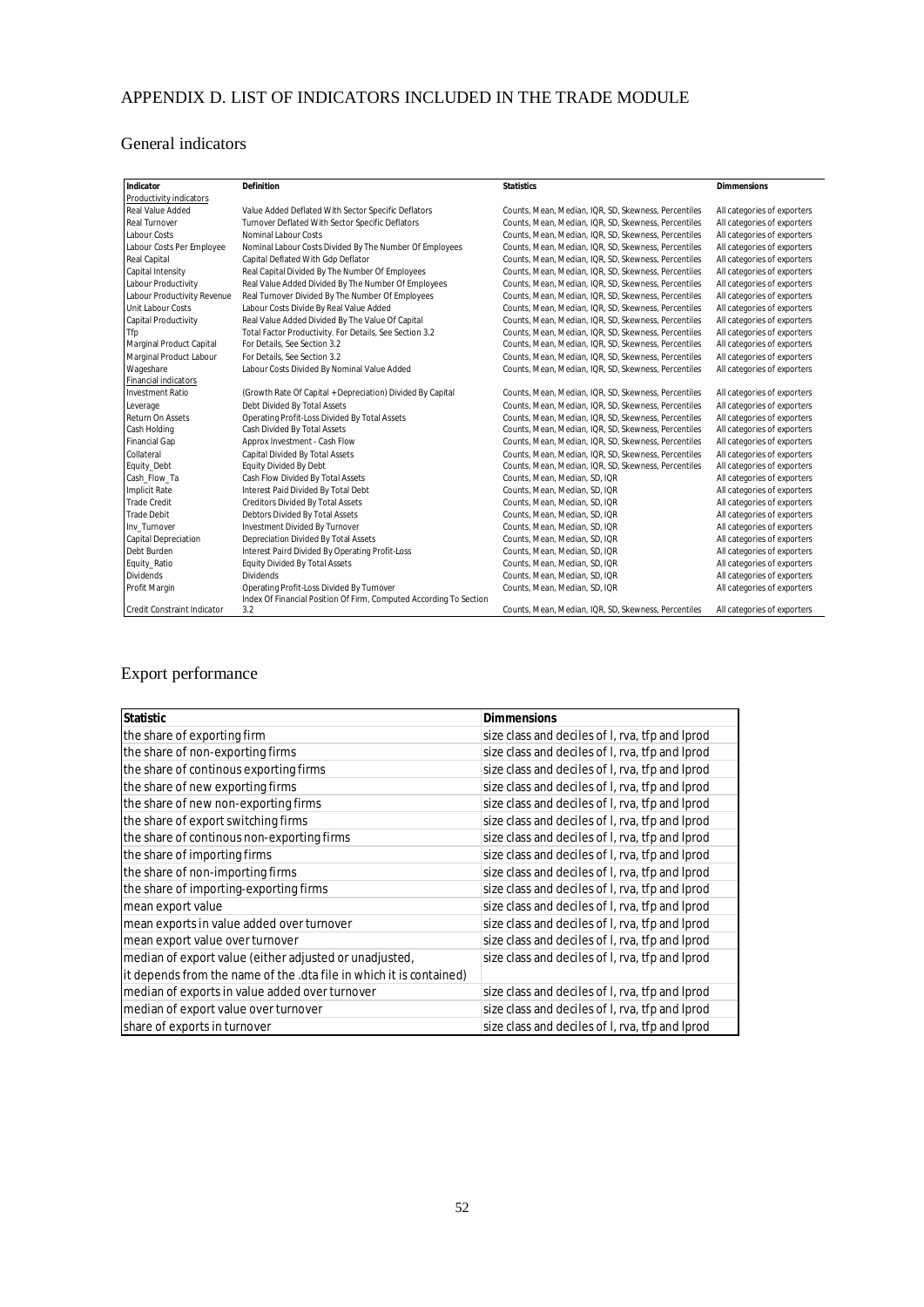# Additional trade statistics

| Variable           | Statistic                           | Categories                                                                                                |
|--------------------|-------------------------------------|-----------------------------------------------------------------------------------------------------------|
| Inexp              | Correlations with                   | I, InIprod, Inmarkup, Intfp, Inulc                                                                        |
| Inexp_ratio        | Correlations with                   | I, InIprod, Inmarkup, Intfp, Inulc                                                                        |
| Inex vad           | Correlations with                   | I, InIprod, Inmarkup, Intfp, Inulc                                                                        |
|                    |                                     | Top 10 firms in terms of labour, Top 10 firms in terms of exports, Top 5 firms in terms of labour,        |
| export value added | Mean                                | Top 5 firms in terms of exports, Top 60 % firms in terms of exports                                       |
|                    |                                     | Top 10 firms in terms of labour, Top 10 firms in terms of exports, Top 5 firms in terms of labour,        |
| export value       | Mean                                | Top 5 firms in terms of exports, Top 60 % firms in terms of exports                                       |
|                    |                                     | Top 10 firms in terms of labour, Top 10 firms in terms of exports, Top 5 firms in terms of labour,        |
| labour             | Mean                                | Top 5 firms in terms of exports, Top 60 % firms in terms of exports                                       |
|                    |                                     |                                                                                                           |
|                    |                                     | Firms with exp_ratio <1%, Firms with exp_ratio between 10 and 50%, Firms with exp_ratio between 1 and 5%, |
| Iprod              | mean, median and share out of total | Firms with exp ratio above 50%, Firms with exp ratio between 5 and 10%                                    |
|                    |                                     |                                                                                                           |
|                    |                                     | Firms with exp_ratio <1%, Firms with exp_ratio between 10 and 50%, Firms with exp_ratio between 1 and 5%, |
| markups            | mean, median and share out of total | Firms with exp ratio above 50%, Firms with exp ratio between 5 and 10%                                    |
|                    |                                     |                                                                                                           |
|                    |                                     | Firms with exp_ratio <1%, Firms with exp_ratio between 10 and 50%, Firms with exp_ratio between 1 and 5%, |
| rva                | mean, median and share out of total | Firms with exp ratio above 50%, Firms with exp ratio between 5 and 10%                                    |
|                    |                                     |                                                                                                           |
|                    |                                     | Firms with exp_ratio <1%, Firms with exp_ratio between 10 and 50%, Firms with exp_ratio between 1 and 5%, |
| tfp                | mean, median and share out of total | Firms with exp_ratio above 50%, Firms with exp_ratio between 5 and 10%                                    |
|                    |                                     |                                                                                                           |
|                    |                                     | Firms with exp_ratio <1%, Firms with exp_ratio between 10 and 50%, Firms with exp_ratio between 1 and 5%, |
| ulc                | mean, median and share out of total | Firms with exp_ratio above 50%, Firms with exp_ratio between 5 and 10%                                    |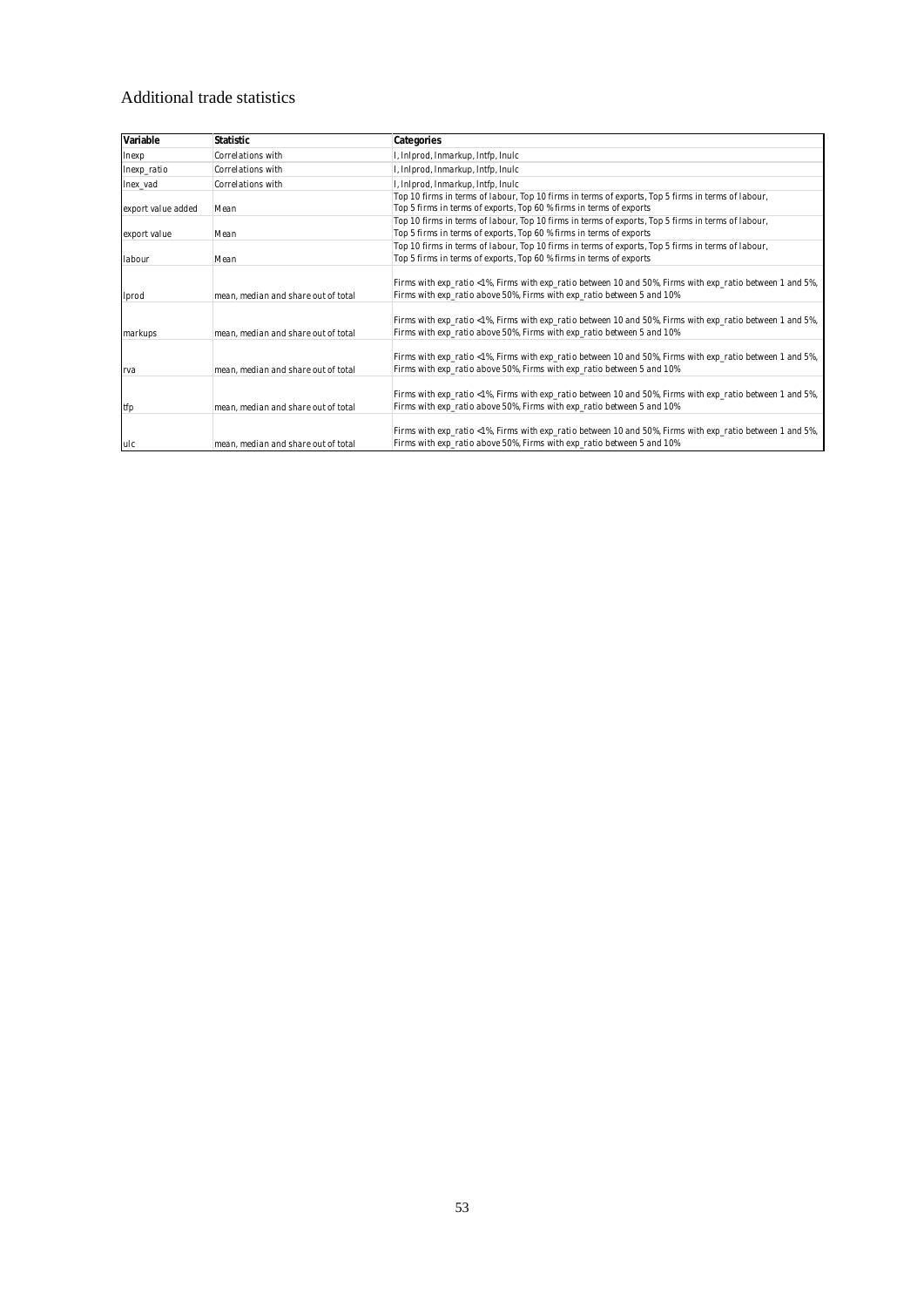#### **NATIONAL BANK OF BELGIUM - WORKING PAPERS SERIES**

The Working Papers are available on the website of the Bank: http://www.nbb.be.

- 225. "Economic importance of the Belgian ports: Flemish maritime ports, Liège port complex and the port of Brussels - Report 2010", by C. Mathys, Document series, July 2012.
- 226. "Dissecting the dynamics of the US trade balance in an estimated equilibrium model", by P. Jacob and G. Peersman, *Research series*, August 2012.
- 227. "Regime switches in volatility and correlation of financial institutions", by K. Boudt, J. Daníelsson, S.J. Koopman and A. Lucas, *Research series*, October 2012.
- 228. "Measuring and testing for the systemically important financial institutions", by C. Castro and S. Ferrari, *Research series*, October 2012.
- 229. "Risk, uncertainty and monetary policy", by G. Bekaert, M. Hoerova and M. Lo Duca*, Research series*, October 2012.
- 230. "Flights to safety", by L. Baele, G. Bekaert, K. Inghelbrecht and M. Wei, *Research series*, October 2012.
- 231. "Macroprudential policy, countercyclical bank capital buffers and credit supply: Evidence from the Spanish dynamic provisioning experiments", by G. Jiménez, S. Ongena, J.-L. Peydró and J. Saurina, *Research series*, October 2012.
- 232. "Bank/sovereign risk spillovers in the European debt crisis", by V. De Bruyckere, M. Gerhardt, G. Schepens and R. Vander Vennet, *Research series*, October 2012.
- 233. "A macroeconomic framework for quantifying systemic risk", by Z. He and A. Krishnamurthy, *Research series*, October 2012.
- 234. "Fiscal policy, banks and the financial crisis", by R. Kollmann, M. Ratto, W. Roeger and J. in't Veld, *Research series*, October 2012.
- 235. "Endogenous risk in a DSGE model with capital-constrained financial intermediaries", by H. Dewachter and R. Wouters, *Research series*, October 2012.
- 236. "A macroeconomic model with a financial sector", by M.K. Brunnermeier and Y. Sannikov, *Research series*, October 2012.
- 237. "Services versus goods trade: Are they the same?", by A. Ariu, *Research series*, December 2012.
- 238. "Importers, exporters, and exchange rate disconnect", by M. Amiti, O. Itskhoki and J. Konings, *Research series*, December 2012.
- 239. "Concording EU trade and production data over time", by I. Van Beveren, A.B. Bernard and H. Vandenbussche, *Research series*, December 2012.
- 240. "On the origins of the Triffin dilemma: Empirical business cycle analysis and imperfect competition theory", by I. Maes, *Research series*, December 2012.
- 241. "The Influence of the Taylor rule on US monetary policy", by P. Ilbas, Ø. Røisland and T. Sveen, *Research series*, January 2013.
- 242. "Economic importance of the Belgian ports: Flemish maritime ports, Liège port complex and the port of Brussels - Report 2011", by C. Mathys, *Document series,* July 2013.
- 243. "The fragility of two monetary regimes: The European Monetary System and the Eurozone", by P. De Grauwe and Y. Ji, *Research series*, October 2013.
- 244. "Funding liquidity, market liquidity and TED spread: A two-regime model", by K. Boudt, E. C.S. Paulus and D. W.R. Rosenthal, *Research series*, November 2013.
- 245. "Robustifying optimal monetary policy using simple rules as cross-checks", by P. Ilbas, Ø. Røisland and T. Sveen, *Research series*, November 2013.
- 246. "Household and firm leverage, capital flows and monetary policy in a small open economy", by M. Pirovano, *Research series*, November 2013.
- 247. "The BIS and the Latin American debt crisis of the 1980s", by P. Clement and I. Maes, *Research series*, December 2013.
- 248. "The importance of the right amount of business resources for firms' exporting behavior", by I. Paeleman, C. Fuss and T. Vanacker, *Research series*, December 2013.
- 249. "The role of financial frictions during the crisis: An estimated DSGE model", by R. Merola, *Research series*, December 2013.
- 250. "Bank reactions after capital shortfalls", by C. Kok and G. Schepens, *Research series*, December 2013.
- 251. "Why firms avoid cutting wages: Survey evidence from European firms", by P. Du Caju, T. Kosma, M. Lawless, J. Messina and T. Rõõm, *Research series*, December 2013.
- 252. "The distribution of debt across euro area countries: The role of individual characteristics, institutions and credit conditions", by O. Bover, J. M. Casado, S. Costa, Ph. Du Caju, Y. McCarthy, E. Sierminska, P. Tzamourani, E. Villanueva and T. Zavadil, *Research series*, December 2013.
- 253. "Micro-based evidence of EU competitiveness: The CompNet database", by CompNet Task Force, *Research series*, March 2014.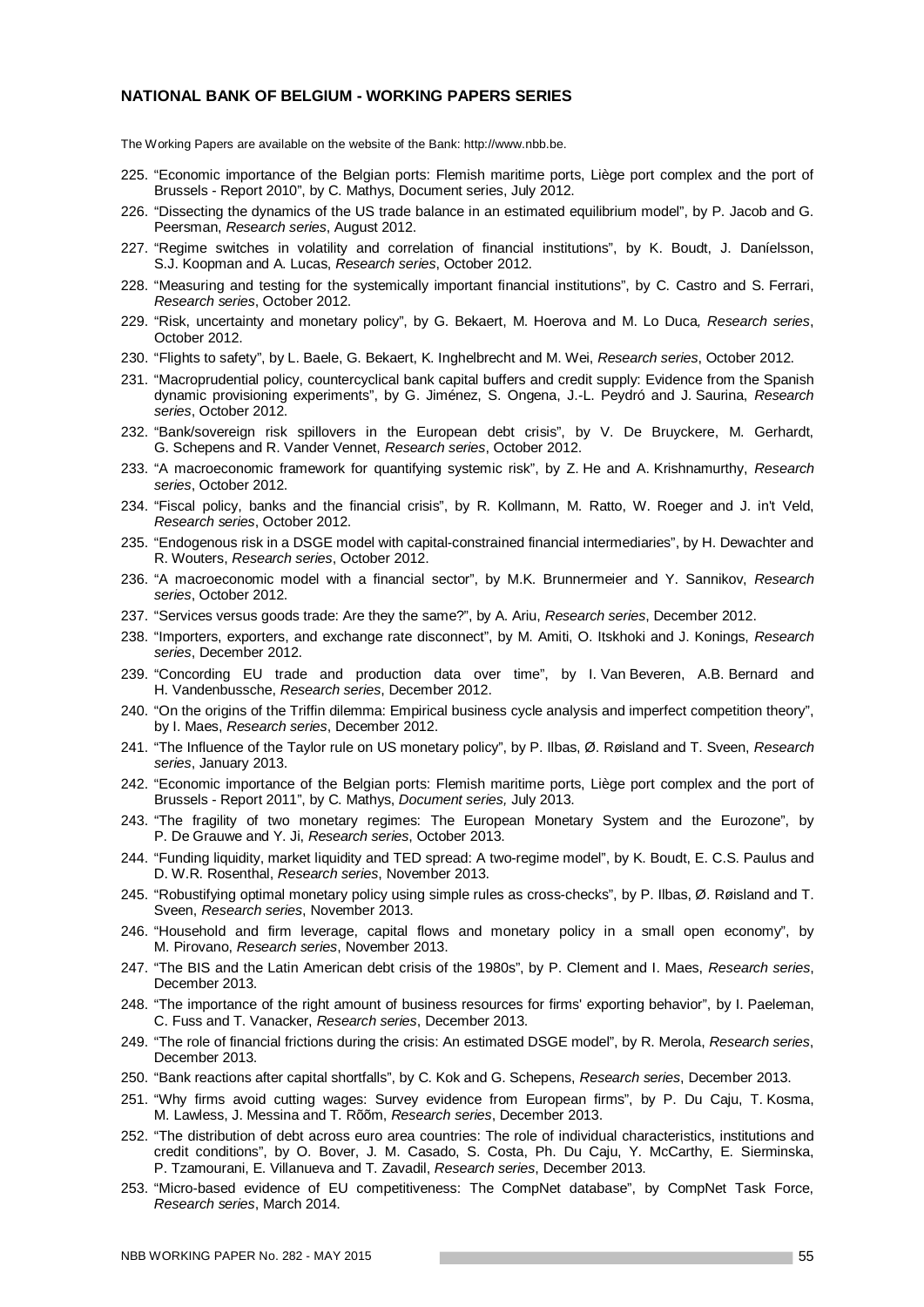- 254. "Information in the yield curve: A macro-finance approach", by H. Dewachter, L. Iania and M. Lyrio, *Research series*, March 2014.
- 255. "The Single supervisory mechanism or 'SSM', part one of the Banking Union", by E. Wymeersch, *Research series*, April 2014.
- 256. "Nowcasting Belgium", by D. de Antonio Liedo, *Research series*, April 2014.
- 257. "Human capital, firm capabilities and productivity growth", by I. Van Beveren and S. Vanormelingen, *Research series*, May 2014.
- 258. "Monetary and macroprudential policies in an estimated model with financial intermediation", by P. Gelain and P. Ilbas, *Research series*, May 2014.
- 259. "A macro-financial analysis of the euro area sovereign bond market", by H. Dewachter, L. Iania, M. Lyrio and M. de Sola Perea, *Research series*, June 2014.
- 260. "Economic importance of the Belgian ports: Flemish maritime ports, Liège port complex and the port of Brussels - Report 2012", by C. Mathys, *Document series*, June 2014.
- 261. "European competitiveness: A semi-parametric stochastic metafrontier analysis at the firm level", by M. Dumont, B. Merlevede, G. Rayp and M. Verschelde, *Document series*, July 2014.
- 262. "Employment, hours and optimal monetary policy", by M. Dossche, V. Lewis and C. Poilly, *Research series*, September 2014.
- 263. "On the conjugacy of off-line and on-line Sequential Monte Carlo Samplers", by A. Dufays, *Research series*, September 2014.
- 264. "The effects of state aid on Total Factor Productivity growth", by P. Van Cayseele, J. Konings and I. Sergant, *Research series*, October 2014.
- 265. "Assessing the role of ageing, feminising and better-educated workforces on TFP growth", by A. Ariu and V. Vandenberghe, *Research series*, October 2014.
- 266. "A constrained nonparametric regression analysis of factor-biased technical change and TFP growth at the firm level", by M. Verschelde, M. Dumont, B. Merlevede and G. Rayp, *Research series*, October 2014.
- 267. "Market imperfections, skills and total factor productivity: Firm-level evidence on Belgium and the Netherlands", by S. Dobbelaere and M. Vancauteren, *Research series*, October 2014.
- 268. "Import competition, productivity and multi-product firms", by E. Dhyne, A. Petrin, V. Smeets and F. Warzynski, *Research series*, October 2014.
- 269. "International competition and firm performance: Evidence from Belgium", by J. De Loecker, C. Fuss and J. Van Biesebroeck, *Research series*, October 2014.
- 270. "Acquisitions, productivity, and profitability: Evidence from the Japanese cotton spinning industry", by S. Braguinsky, A. Ohyama, T. Okazaki and C. Syverson, *Research series*, October 2014.
- 271. "Total factor productivity: Lessons from the past and directions for the future", by B. van Ark, *Research series*, October 2014.
- 272. "Outward Foreign Direct Investment and domestic performance: In search of a causal link", by E. Dhyne and S. S. Guerin, *Research series*, October 2014.
- 273. "Economic importance of air transport and airport activities in Belgium Report 2012", by F. Van Nieuwenhove, *Document series*, November 2014.
- 274. "Fiscal policy and TFP in the OECD: Measuring direct and indirect effects", by G. Everaert F. Heylen and R. Schoonackers, *Research series*, November 2014.
- 275. "Effectiveness and transmission of the ECB's balance sheet policies", by J. Boeckx, M. Dossche and G. Peersman, *Research series*, December 2014.
- 276. "How do exporters react to changes in cost competitiveness?", by S. Decramer, C. Fuss and J. Konings, *Research series*, January 2015.
- 277. "Optimal monetary policy response to endogenous oil price fluctuations", by A. Stevens, *Research series*, January 2015.
- 278. "Comparing fiscal multipliers across models and countries in Europe", by J. Kilponen, M. Pisani, S. Schmidt, V. Corbo, T. Hledik, J. Hollmayr, S. Hurtado, P. Júlio, D. Kulikov, M. Lemoine, M. Lozej, H. Lundvall, J. R. Maria, B. Micallef, D. Papageorgiou, J. Rysanek, D. Sideris, C. Thomas and G. de Walque, *Research series*, March 2015.
- 279. "Assessing European competitiveness: The new CompNet micro-based database", by P. Lopez-Garcia, F. di Mauro and the CompNet Task Force, *Research series*, April 2015.
- 280. "FloGARCH: Realizing long memory and asymmetries in returns volatility", by H. Vander Elst, *Research series*, April 2015.
- 281. "Does education raise productivity and wages equally? The moderating roles of age, gender and industry", by F. Rycx, Y. Saks and I. Tojerow, *Research series,* April 2015*.*
- 282. "Assessing European firms' exports and productivity distributions: The CompNet trade module", by A. Berthou, E. Dhyne, M. Bugamelli, A.-M. Cazacu, C.-V. Demian, P. Harasztosi, T. Lalinsky, J. Merikül, F. Oropallo and A. C. Soares, *Research series,* May 2015*.*